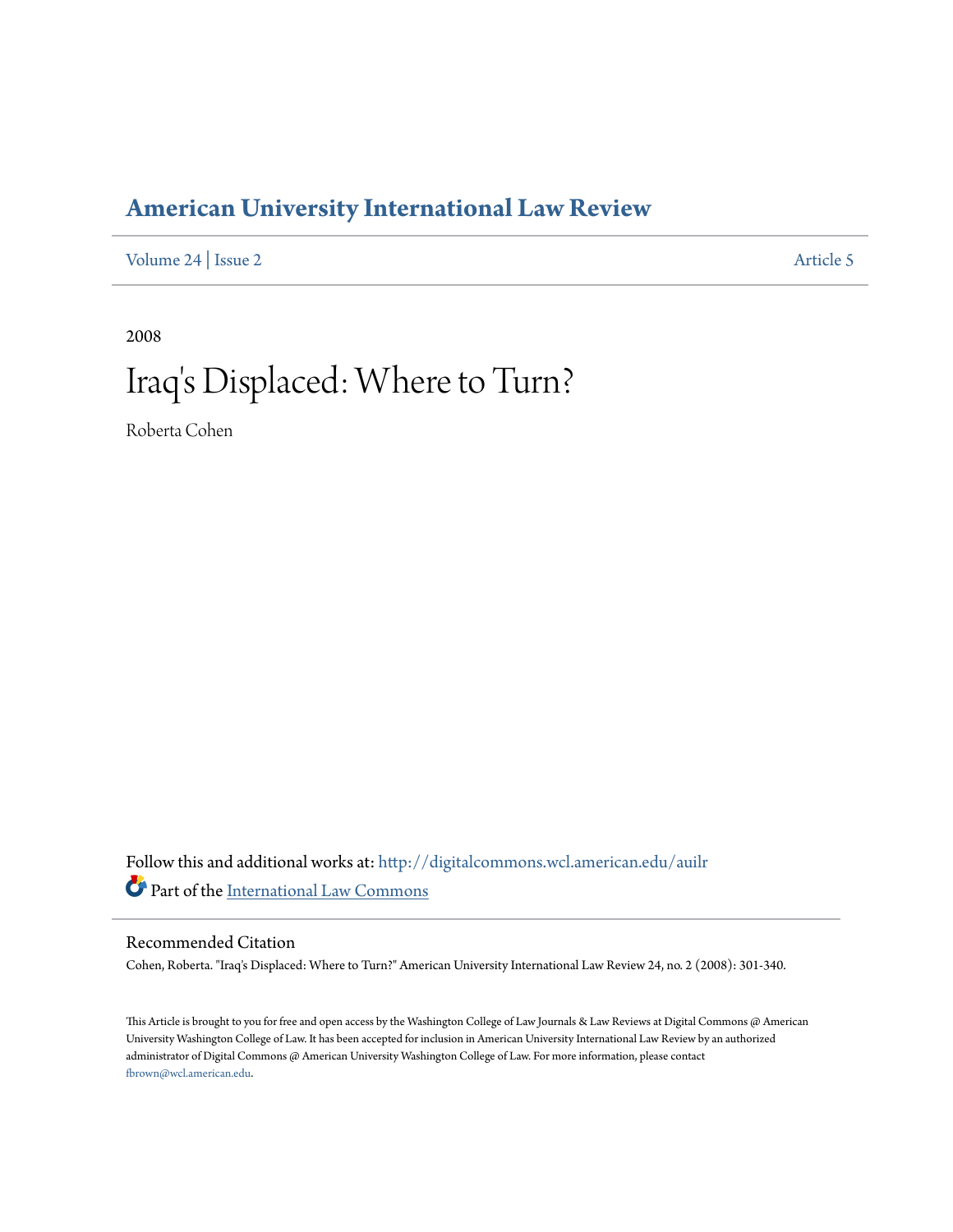# **IRAQ'S DISPLACED: WHERE TO TURN?**

ROBERTA COHEN[\\*](#page-1-0)

|                                              | .302 |
|----------------------------------------------|------|
|                                              |      |
|                                              |      |
|                                              |      |
|                                              |      |
| A. NATIONAL AND INTERNATIONAL RESPONSE 325   |      |
|                                              |      |
|                                              |      |
|                                              |      |
| 3. Property and Compensation Mechanisms. 333 |      |
|                                              |      |
| 5. Implementation of the National Policy on  |      |
|                                              | .336 |
|                                              | 338  |
|                                              |      |

<span id="page-1-0"></span> <sup>\*</sup> Roberta Cohen is a Non-Resident Senior Fellow in the Foreign Policy Studies Program of The Brookings Institution; Senior Adviser to the Brookings-Bern Project on Internal Displacement; and Senior Associate at Georgetown University's Institute for the Study of International Migration. She is co-author (with Francis Deng) of MASSES IN FLIGHT: THE GLOBAL CRISIS OF INTERNAL DISPLACEMENT (1998), and co-winner of the 2005 Grawemeyer Award for "ideas improving world order." She would like to express appreciation to Andrew Harper of UNHCR, Amelia Templeton of Human Rights First, and Elizabeth Ferris of the Brookings-Bern Project on Internal Displacement for their valuable comments.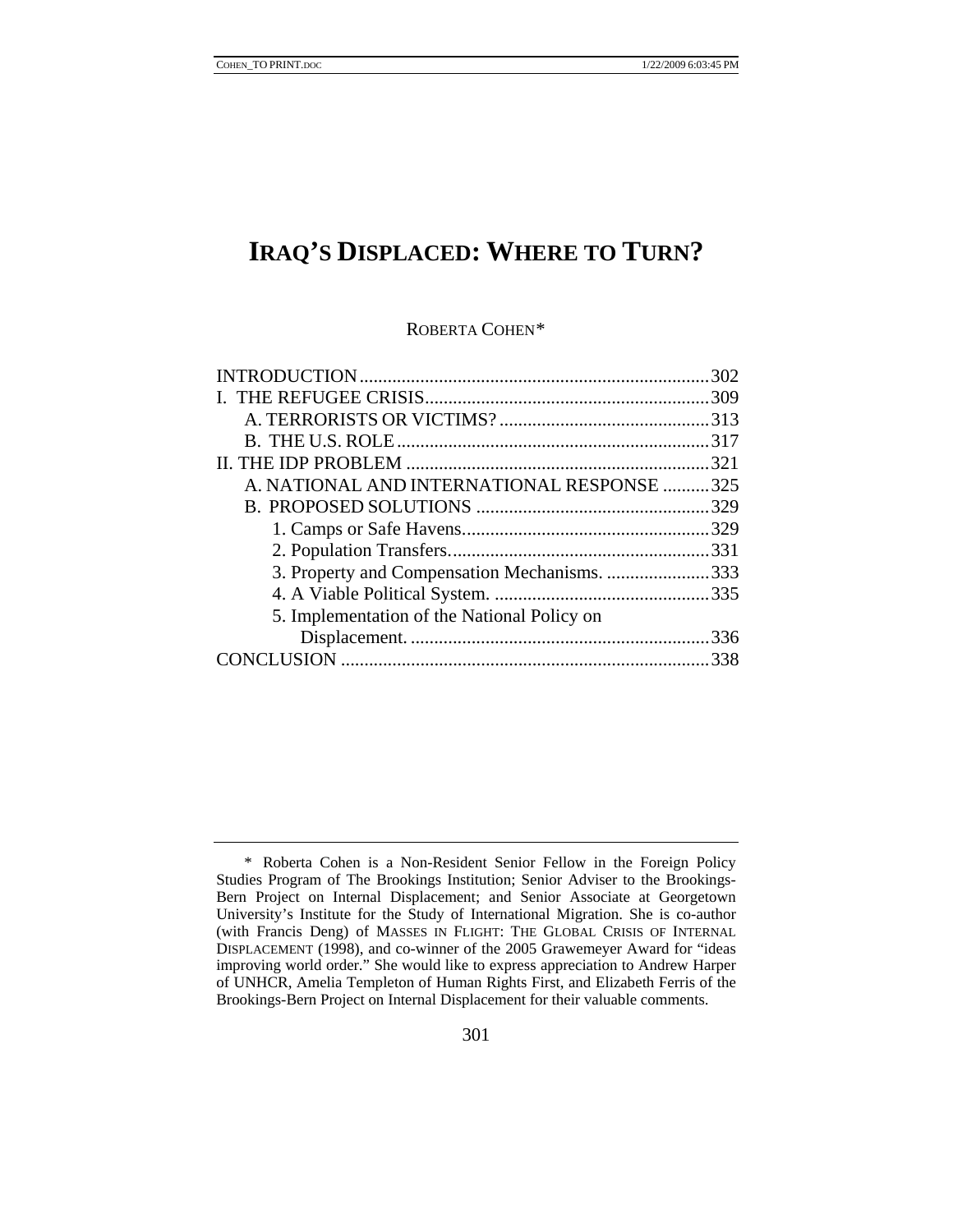<span id="page-2-0"></span>

# INTRODUCTION

Refugees and internally displaced persons ["IDPs"] are hardly a new phenomenon for Iraq. Under Saddam Hussein's long and brutal rule forced displacement was a deliberate state policy.<sup>[1](#page-2-1)</sup> The government used expulsions as a tool to subdue recalcitrant populations and punish political opponents. The two main victims of this displacement were the Kurds, Iraq's largest minority group which staged repeated rebellions, and the Shi'a majority, many of whom opposed the regime, including hundreds of thousands of Marsh Arabs.<sup>[2](#page-2-2)</sup> The government also used expulsions to take over fertile and oil-rich land. From the Kirkuk region, Saddam Hussein uprooted more than 100,000 Kurds and also members of the smaller Turkmen and Assyrian (Christian) minorities in an effort to 'Arabize' the area. In all, when the United States invaded in 2003 close to one million people were internally displaced in Iraq.[3](#page-2-3) Another one to two million Iraqis lived abroad fearing persecution should they return. In fact, Iraq was one of the largest refugeeproducing countries in the world prior to the U.S. entry on the scene.<sup>[4](#page-2-4)</sup>

<span id="page-2-1"></span><sup>1.</sup> ROBERTA COHEN & JOHN FAWCETT, BROOKINGS INST., THE INTERNALLY DISPLACED PEOPLE OF IRAQ (2002), *available at* http://www.brookings.edu/papers/ 2002/1120iraq\_cohen.aspx (estimating that as a result of the displacement policy more than one million people remain forcibly displaced in Iraq today).

<sup>2</sup>*. Id.*

<span id="page-2-3"></span><span id="page-2-2"></span><sup>3</sup>*. See id.* (breaking down the total number of displaced to include 600,000 to 800,000 in northern Iraq and 300,000 in southern and central Iraq); *see also* JOHN FAWCETT & VICTOR TANNER, BROOKINGS INST., THE INTERNALLY DISPLACED PEOPLE OF IRAQ 1 (2002), *available at* http://www.brookings.edu/fp/projects/IDP/ articles/iraqreport.pdf (recognizing that little attention was paid to the displaced despite substantial international humanitarian efforts).

<span id="page-2-4"></span><sup>4</sup>*. See* U.S. COMMITTEE FOR REFUGEES, WORLD REFUGEE SURVEY 2000 185 (Immigration and Refugee Services of America 2000) (ranking Iraq third on a list of countries that have produced the greatest numbers of refugees and asylum seekers, with 568,000 people formally qualifying for refugee or asylum status and an estimated one to two million Iraqis living abroad with a well-founded fear of persecution in Iraq); *see also* U.S. COMMITTEE FOR REFUGEES, WORLD REFUGEE SURVEY 2002 170 (Immigration and Refugee Services of America 2002) (ranking Iraq ninth on a list of countries that have produced the greatest numbers of refugees and asylum seekers, with 300,000 people formally qualifying for refugee or asylum status and an estimated one to two million Iraqis living abroad with a well-founded fear of persecution in Iraq).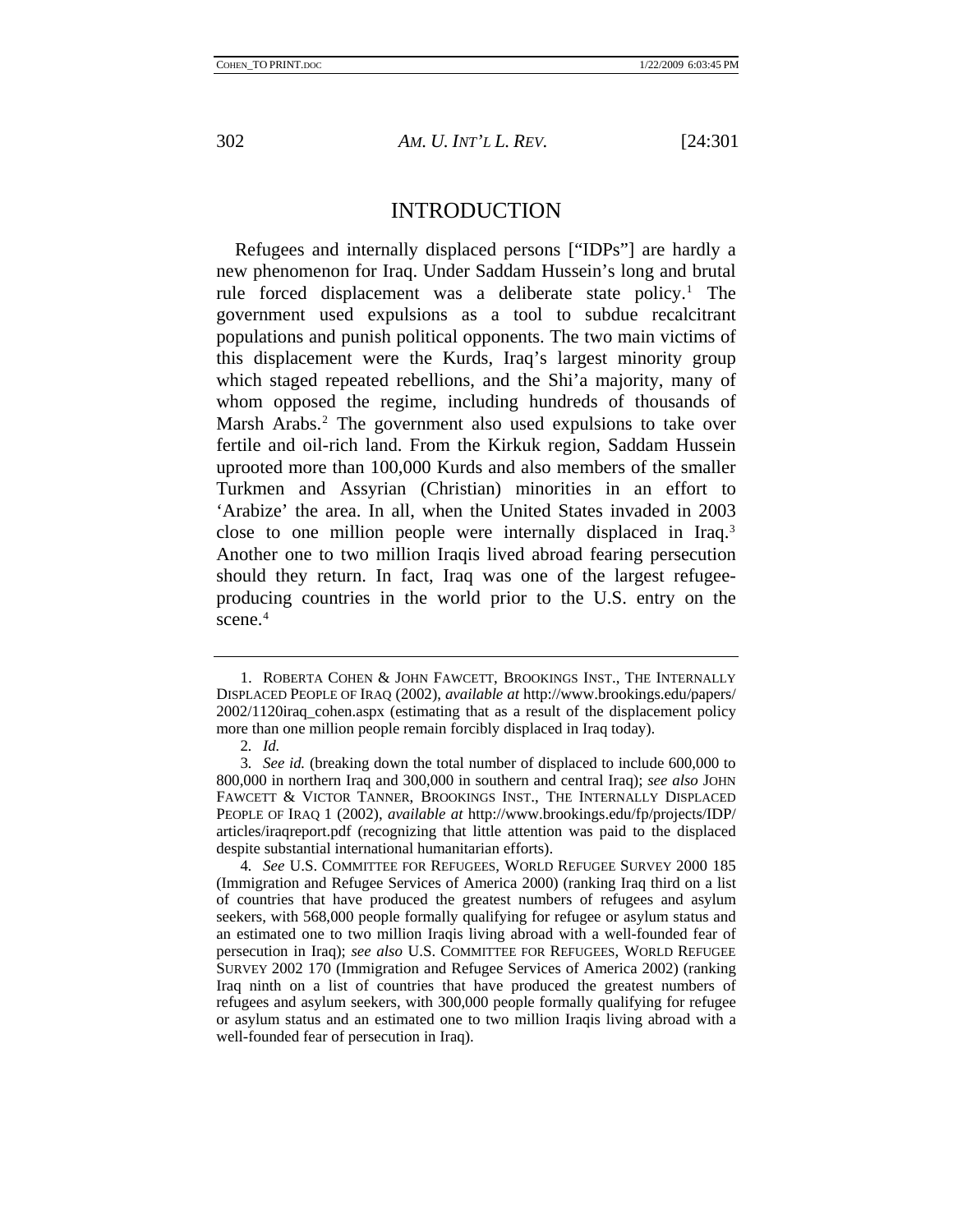The U.S. invasion and the toppling of Saddam Hussein, far from resolving the problem, however, made it worse. It catapulted the country into a near civil war between Shi'a, who had largely been excluded by Saddam Hussein's regime, and Sunnis who until then had dominated the government.<sup>[5](#page-3-0)</sup> The combination of intense and bloody sectarian violence, coalition military action, fighting among Shi'a militias and between the government and the Mahdi army, and generalized violence and criminality caused massive uprooting. In 2007, some 60,000 Iraqis were reported to be fleeing their homes each month.<sup>[6](#page-3-1)</sup> New displacement diminished sharply in 2008 as overall security improved in Iraq.<sup>[7](#page-3-2)</sup> But together with those who had been displaced earlier, some fifteen to twenty percent of the Iraqi population—or 4.7 million people out of a total population of 27 million—remained displaced. Of this total, 2.7 million (ten percent of Iraq's population) are inside the country while some 2 million more are abroad, mostly in neighboring countries.<sup>[8](#page-3-3)</sup>

<span id="page-3-0"></span><sup>5</sup>*. See, e.g.*, Michael Howard, *Iraq Slips Toward Civil War After Attack on Shi'a Shrine*, THE GUARDIAN, Feb. 23, 2006, *available at* http://www.guardian. co.uk/world/2006/feb/23/iraq.iraqtimeline1/print (recognizing the near civil war that resulted from retaliatory attacks by Sunni and Shi'a Muslims on holy sites following the changing power dynamics caused by the U.S. invasion).

<span id="page-3-1"></span><sup>6.</sup> Andrew Harper, *Where to Now? Decreasing Options for Displaced Iraqis*, MIGRATION INFORMATION SOURCE, Sept. 2007, http://www.migrationinformation. org/Feature/display.cfm?id=644 (noting Iraqi Red Crescent Organization estimates that the monthly displacement figure is actually closer to 100,000).

<span id="page-3-2"></span><sup>7</sup>*. See* IDP WORKING GROUP, INTERNALLY DISPLACED PERSONS IN IRAQ: UPDATE, Mar. 24 2008, www.reliefweb.int/rw/RWFiles2008.nsf/FilesByRWDoc UnidFilename/SHIG-7D6DBL-full\_report.pdf/\$File/full\_report.pdf (recognizing that the rate of displacement has been significantly lower in 2008 but secondary displacement, particularly in Baghdad, has increased).

<span id="page-3-3"></span><sup>8</sup>*. See IOM Emergency Needs Assessments*, IOM BI-WEEKLY REPORT (International Organization For Migration, Geneva, Switzerland), Mar. 15, 2008, at 1, *available at* http://www.reliefweb.int/rw/RWFiles2008.nsf/FilesByRWDoc UnidFilename/LSGZ-7J4BDV-full\_report.pdf/\$File/full\_report.pdf (estimating the number of displaced within Iraq since February 2006 as 1,596,448 and the number earlier displaced within Iraq as 1,212,108, a total of 2.8 million internally displaced); *see also* Statistics on Displaced Iraqis Around the World, U. N. High Commissioner for Refugees, Sept. 2007, *available at* http://www.unhcr.org/cgibin/texis/vtx/home/opendoc.pdf?tbl= SUBSITES&id=470387fc2 (last visited Sept. 16, 2008) (estimating 500,000-700,000 refugees in Jordan, and 1.4 million in Syria); Kenneth H. Bacon & Kristele Younes, Op-Ed, *Outside and Inside Iraq's Border, a Forgotten Exodus*, WASH. POST, Jan. 20, 2008 (setting forth the number of refugees in the Gulf States, including 130,000 in Egypt, 50,000 in Lebanon, and 57,000 in Iran); *Iraqi Refugees: Can the U.S. Do More to Help?: Written*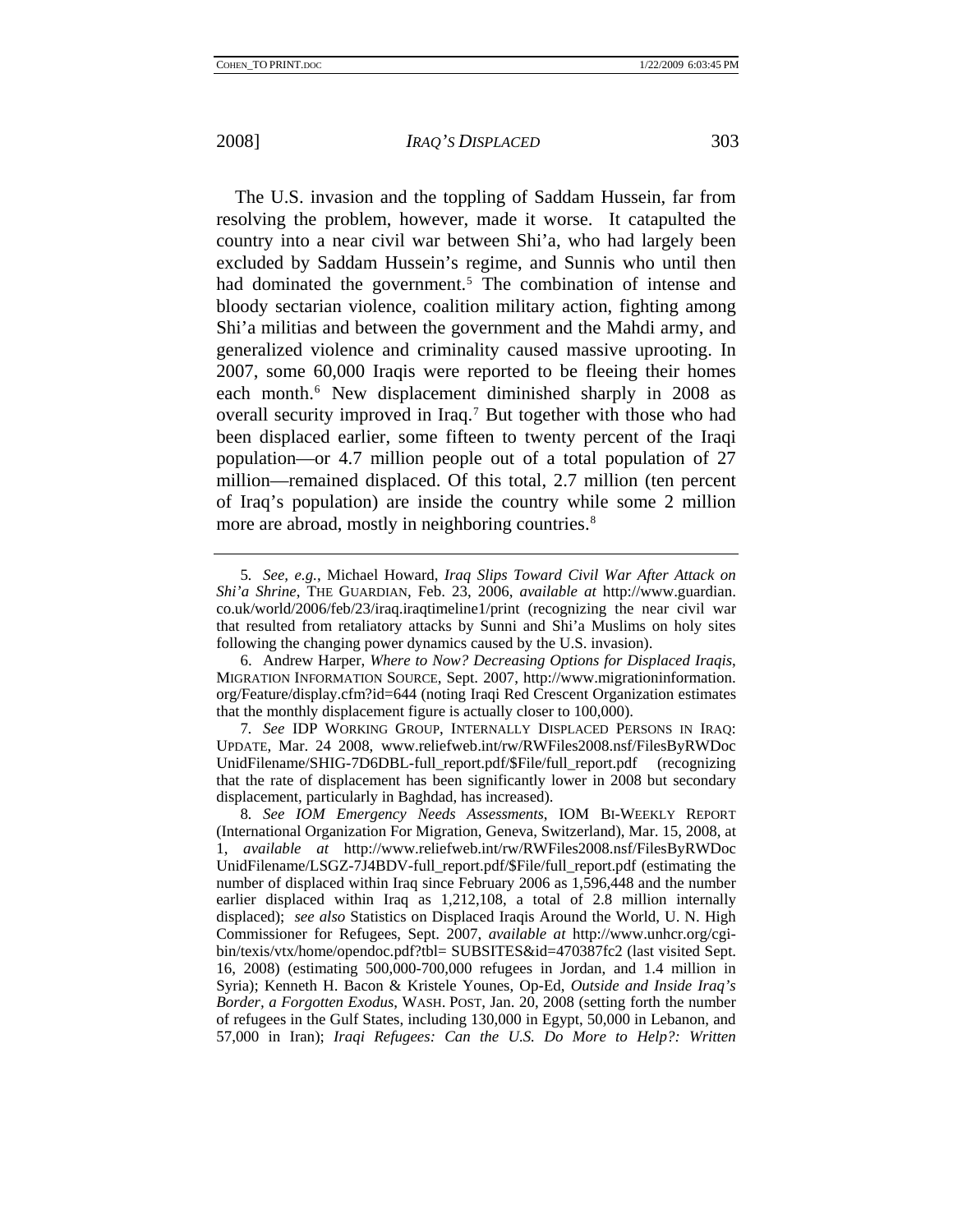Today's displaced Iraqis are not viewed as sympathetically around the world as those persecuted and uprooted by Saddam Hussein.<sup>[9](#page-4-0)</sup> One reason is that they are seen as a problem largely of the United States' making and one that the United States should therefore "fix." America's failure to establish security in the country after its invasion or to prepare effectively for the country's reconstruction is considered a major reason for the chaos and violence that caused the mass displacement. As a result, many donor governments have been reluctant to fully share the burden of Iraq's displaced, believing the United States should foot most of the bill together with the government of Iraq, which over the past year has been able to accumulate considerable oil wealth. Nor have they been overly forthcoming in resettling Iraqi refugees or in offering funds to the governments of Jordan and Syria, which house most of the refugees.[10](#page-4-1)

*Statement Before the H. Comm. on Foreign Affairs, Subcomm. on International Organizations, Human Rights, and Oversight and the Subcomm. on Middle East and South Asia*, 110th Cong. (2008) (written statement of L. Craig Johnstone, Deputy High Commissioner, United Nations High Commissioner for Refugees), *available at* http://foreignaffairs.house.gov/110/joh022608.htm (stating that the level of displacement has stabilized and the overall rate of displacement has decreased). *But see* FAFO, IRAQIS IN JORDAN 2007: THEIR NUMBERS AND CHARACTERISTICS 3, http://www.fafo.no/ais/middeast/jordan/IJ.pdf (concluding, despite contrary reports, that only 450,000-500,000 Iraqis have fled to Jordan, perhaps indicating that the governments concerned have provided inflated figures to the international community).

<span id="page-4-0"></span><sup>9</sup>*. See No-Fly Zones: The Legal Position*, BBC NEWS, Feb. 19, 2001, http://news.bbc.co.uk/2/hi/middle\_east/1175950.stm (last visited Sept. 26, 2008) (pointing out that the United States and its allies, for example, set up a no fly zone at the end of the Gulf War in 1991 to protect displaced Kurds from Saddam Hussein's wrath); *see also* GlobalSecurity.org, *Operation Pacific Haven Wraps up Humanitarian Efforts*, http://www.globalsecurity.org/military/ops/pacific\_ haven.htm (last visited Sept. 16, 2008) (describing a military operation in 1996-97 during which the U.S. rescued approximately 6,500 Kurds from northern Iraq).

<span id="page-4-1"></span><sup>10</sup>*. But see* KELLY O'DONNELL & KATHLEEN NEWLAND, MIGRATION POLICY INST., THE IRAQI REFUGEE CRISIS: THE NEED FOR ACTION 22 (2008), *available at* http://www.migrationpolicy.org/pubs/MPI-The Iraqi Refugee Crisis The Need for Action 011808.pdf (demonstrating that Sweden has been an exception, and anticipates taking in more than 25,000 refugees in 2006-2007, significantly more than its EU counterparts). *See also id.* (noting that from 2006-June 2007, Greece, the Netherlands, Germany and the UK took in more refugees than the United States, with numbers reaching 4,900; 3,327; 2,882; and 1,970 respectively as compared to 910 for the United States).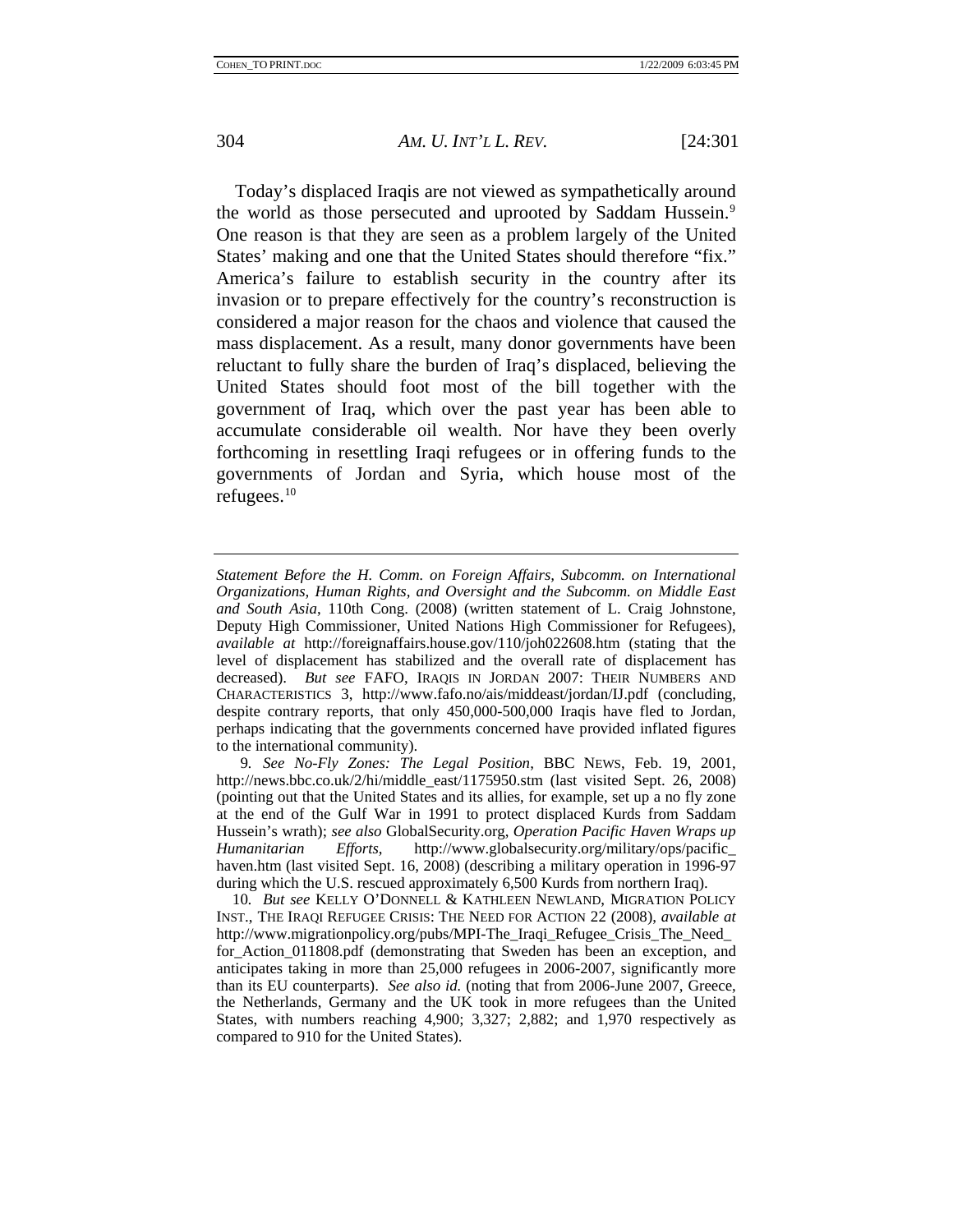The Iraqi government's attitude toward its displaced population has contributed to this international unwillingness to extend needed support. Even though Iraq's budget surplus from oil revenues is projected to be \$79 billion by the end of 2008, the Shi'a-dominated government of Nuri Kamal al-Maliki has delivered only minimal amounts of funding to neighboring states for the refugees.<sup>[11](#page-5-0)</sup> Some believe it is because many of the refugees are Sunni and Christian or because the refugees humiliated the government by departing. Still others argue that support for the refugees will discourage their returning home. Nor has the government been forthcoming with support for its internally displaced population, again dampening other countries' willingness to contribute.

The U.S. government's fear of terrorism after September 11 has also cast a shadow of suspicion over Iraq's displaced. Alarm bells are constantly raised that some Iraqi refugees could be associated with terror cells, and others could become potential terrorists if they remain displaced for long periods without assistance.<sup>[12](#page-5-1)</sup> Although the U. N. High Commissioner for Refugees ("UNHCR") has identified up to 100,000 vulnerable Iraqis for resettlement, the Department of Homeland Security ("DHS") has subjected them to such intense screening that resettlement has been excruciatingly slow and the number admitted small—some 12,000 who fled since 2003, with

<span id="page-5-0"></span><sup>11</sup>*. See* Walter Pincus, *Iraq's Slow Refugee Funding has Ripple Effect; U.N. Says It May Scale Back Its Effort; Some Nations Have Withheld Payments*, WASH. POST, May 17, 2008, at A12 (underscoring that many donor countries have withheld funding for refugees as a result of the Iraqi government's meager efforts, providing only fifteen million dollars to Syria, two million dollars to Lebanon, and eight million dollars to Jordan); James Glanz & Campbell Robertson, *As Iraq Surplus Rises, Little Goes Into Rebuilding*, N.Y. TIMES, Aug. 6, 2008, at A1 (describing the expected windfall to the Iraqi government resulting from increased oil prices).

<span id="page-5-1"></span><sup>12</sup>*. See* DANIEL L. BYMAN & KENNETH M. POLLACK, BROOKINGS INST., ANALYSIS PAPER NO 11: THINGS FALL APART: CONTAINING THE SPILLOVER FROM AN IRAQI CIVIL WAR 5 (2007), *available at* http://www.brookings.edu/~/media/ Files/rc/papers/2007/01iraq byman.pdf (recognizing that refugee camps are often breeding grounds for militia groups, regardless of whether they are under international control); *see also* Interview with Amelia Templeton, Refugee Policy Analyst, Human Rights First, by e-mail (Mar. 3, 2008) (explaining that the Department of Homeland Security has expressed the fear that "terrorists will seek to infiltrate" the resettlement program if procedures are weakened and large numbers are put in the pipeline).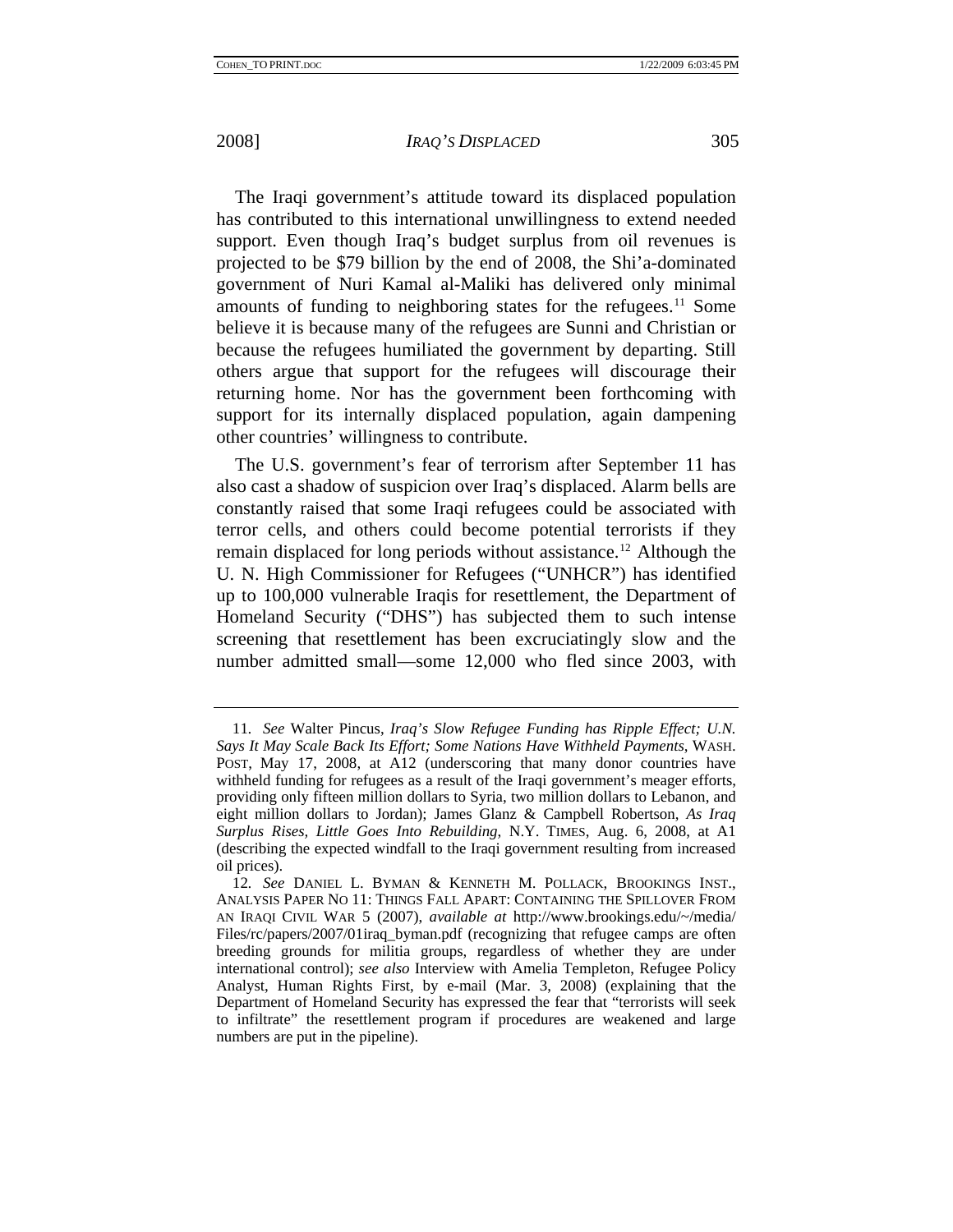most admitted in 2008.[13](#page-6-0) The extensive delay even prompted the U.S. Ambassador to Iraq to complain to Washington about the failure to expedite resettlement for the Iraqis who are at risk because they worked for the U.S. government.<sup>[14](#page-6-1)</sup> By contrast, the victims of Saddam Hussein have fared much better in gaining admission to the United States; in the past, roughly 37,000 Iraqi refugees fleeing that regime resettled in the United States.<sup>[15](#page-6-2)</sup>

Neighboring states, which to their credit have taken in up to two million Iraqis, also share fears that the refugees could bring their home grown ethnic and religious struggles to their countries of asylum. In November 2005, three Iraqi nationals recruited by al-Qaeda entered Jordan and blew themselves up at Amman hotels killing sixty people.<sup>[16](#page-6-3)</sup> Although this violent incident did not involve the "refugees" *per se*, Jordan subsequently began barring entry of Iraqi men from the ages of eighteen to thirty-five, and there have been repeated warnings that large numbers of Iraqi refugees could represent a security threat to the region.<sup>[17](#page-6-4)</sup> Some argue that displaced

<span id="page-6-2"></span>15. Lawrence E. Bartlett, U.S. Dep't of State, Bureau of Population, Refugees, and Migration, Statement at Georgetown University Panel Discussion on Iraq: The Human Cost of War (Mar. 21, 2007) [hereinafter Bartlett Statement] (claiming an upcoming expansion of the U.S. resettlement program to make up for the disparity between the Iraqis admitted from the mid-1970s through 2003, roughly 37,000, and from 2003-2007, 692).

<span id="page-6-3"></span>16. Nir Rosen, *Iraq's Jordanian Jihadis*, N.Y. TIMES, Feb. 19, 2006 (magazine), at 54 (noting that non-Jordanians were used in the attack to avoid infiltration by Jordanian intelligence authorities).

<span id="page-6-4"></span>17. Thanassis Cambanis, *Exodus from Iraq Unsettles Mideast*, THE BOSTON GLOBE, Dec. 3, 2006, at A1 (describing the results of Jordan's change of policy, in particular the roundup and subsequent deportation of Iraqi men).

<span id="page-6-0"></span><sup>13.</sup> Walter Pincus, *U.S. to Admit 17,000 Iraqi Exiles*, WASH. POST, Sept. 14, 2008, at A12.

<span id="page-6-1"></span><sup>14</sup>*. See* Spencer S. Hsu & Robin Wright, *Crocker Blasts Refugee Process*, WASH. POST, Sept. 17, 2007, at A1 (noting that "thousands of desperate Iraqis who have worked alongside Americans now find themselves the targets of insurgents and sectarian militias"). In FY 2007, the United States issued special immigrant visas for translators and interpreters to 429 Iraqi principal applicants plus their family members, and in FY 2008 issued visas to 318 principal applicants plus their family members as of April. Fact Sheet, U.S. Dep't of State, Office of the Spokesman, U.S. Humanitarian Assistance for Refugees and Internally Displaced Iraqis (Apr. 15, 2008), http://www.state.gov/r/pa/prs/ps/2008/apr/103623.htm [hereinafter *Dep't of State Fact Sheet*] (announcing further that new legislation would increase the number of visas available to Iraqis in immediate danger to 5,000 but that processing procedures for such visas remained unfinished).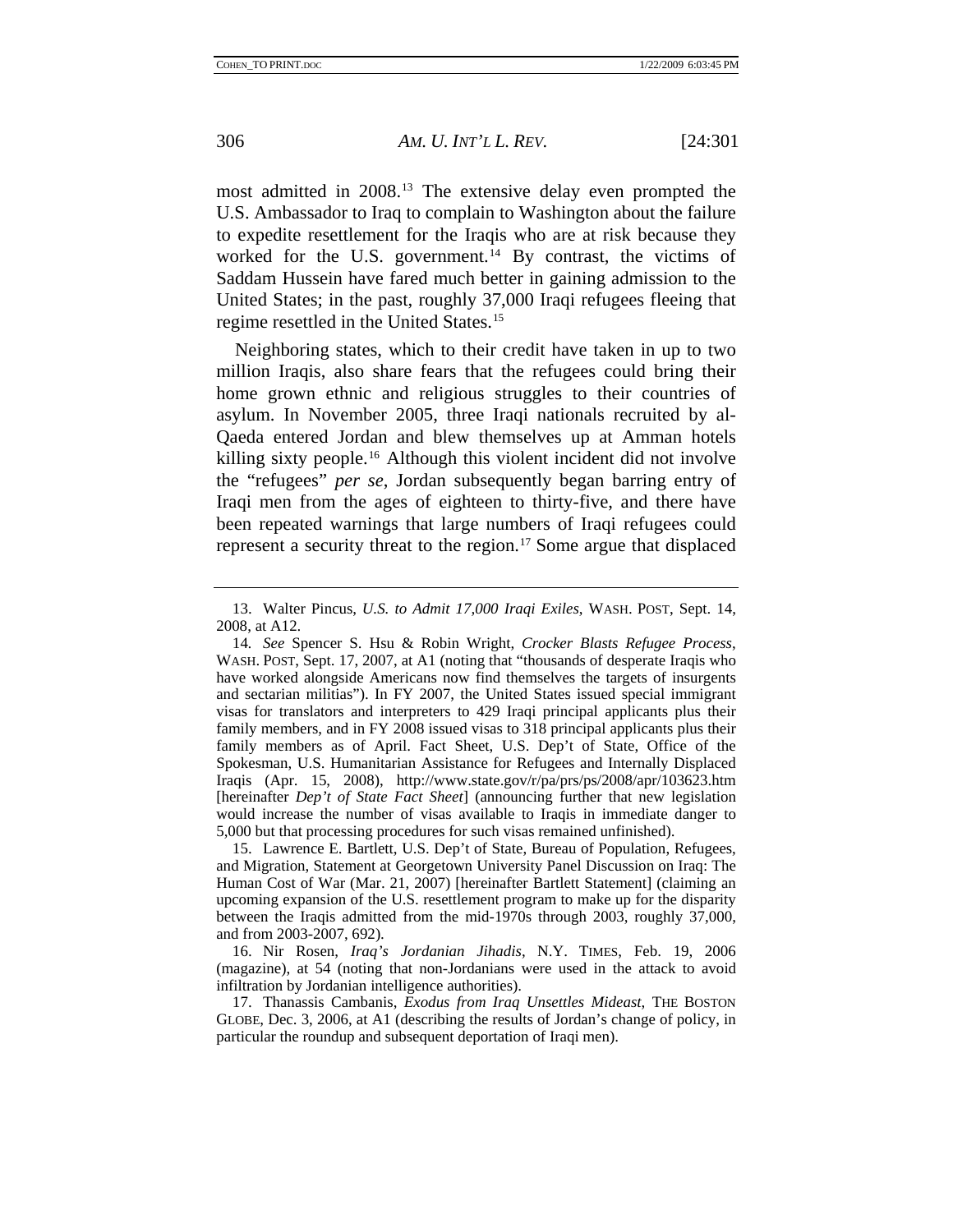men and women, desperate for funds, could easily fall prey to militant groups. In fact, the Iraqi refugee situation is often compared to the worst refugee case studies (e.g., Afghanistan) in which refugees paid and armed by third parties undertook *jihad* against their countries. [18](#page-7-0)

The Palestinian refugee problem has further affected how Iraqi refugees are viewed and at times has undermined a willingness to help the them. For sixty years, Arab countries have borne the brunt of the Palestinian refugee crisis and are therefore mindful of the consequences of accepting large numbers of refugees for long periods. One Middle East specialist, when speaking of Jordan, commented that "[a]dding another large refugee population could seriously undermine the viability of a key U.S. ally in the Middle East."[19](#page-7-1) Although both Jordan and Syria have been widely commended for admitting large numbers of Iraqis, Jordan began to restrict entry at the end of 2006 and Syria began to restrict entry in the fall of  $2007<sup>20</sup>$  $2007<sup>20</sup>$  It is feared that the two governments could in time deport the refugees back to Iraq or make life so untenable for them that they will have no choice but to return. By now, eight to twelve percent of the populations of Jordan and Syria are Iraqis.[21](#page-7-3)

Particularly unacceptable to both governments is the entry of Iraqi Palestinians. Jordan, already seventy percent Palestinian because of the Palestinian influxes of 1948 and 1967, has refused entry to Iraqi Palestinians, while Syria since 2006 has sought to bar their entry as

<span id="page-7-0"></span><sup>18.</sup> BYMAN & POLLACK, *supra* note 12, at 55-58 (describing the birth of the Taliban and al-Qaeda from Afghan refugees living in Pakistan).

<span id="page-7-1"></span><sup>19.</sup> Interview with David A. Korn, retired, State Department, in Wash., D.C. (Jan. 24, 2008).

<span id="page-7-2"></span><sup>20</sup>*. See* Cambanis, *supra* note 17 (detailing Jordan's policies cutting back the number of Iraqi refugees permitted to enter the state); *see also* PATRICIA WEISS FAGEN, IRAQI REFUGEES: SEEKING STABILITY IN SYRIA AND JORDAN 21 (2007), *available at* http://isim.georgetown.edu/Publications/atPubs/Iraqi%20Refugees.pdf (noting that while Syria has not closed its border with Iraq, it will implement new regulations governing entry and limiting the number of visas granted to certain groups of individuals).

<span id="page-7-3"></span><sup>21</sup>*. See* Bacon & Younes, *supra* note 8 (indicating that the influx of Iraqi refugees into Jordan is the second refugee crisis Jordan has faced and the resultant fears of the Jordanian kingdom of a "protracted refugee crisis"); *Syria: Warning of Looming Crisis as Iraqi Refugee Influx Continues*, IRIN, http://www.irinnews.org/ report.aspx?ReportId=72967 (warning of the potential social and economic crisis that may result from Syria's burgeoning Iraqi refugee population).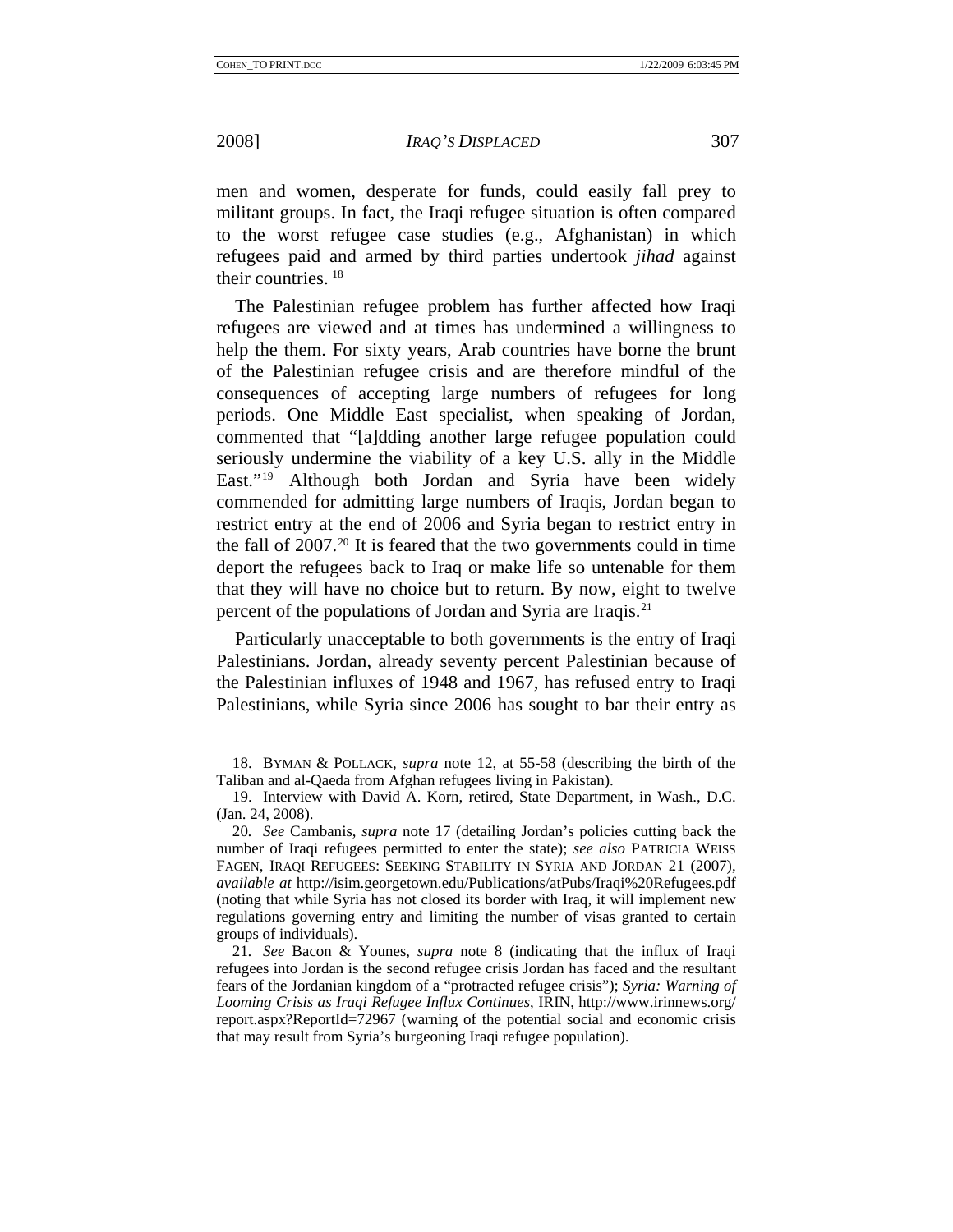well.<sup>[22](#page-8-0)</sup> After considerable negotiations, Syria did allow into a camp in its northeast those stranded on the Iraqi-Jordanian border, but other Palestinians were denied entry and remain in Al Tanf, a camp in a no-man's land between Syria and Iraq, as well as in a camp on the Iraqi side of the border.<sup>[23](#page-8-1)</sup> Syria has now begun to deport hundreds of Iraqi Palestinians to Al Tanf.<sup>[24](#page-8-2)</sup>

The perilous situation faced by more than four million displaced Iraqis is sometimes presented as a *temporary* problem, especially when filtered through the positive political prism of the Bush Administration. The return of tens of thousands of refugees since mid-2007 has been cited as evidence of an improved security environment, made possible by 'the surge' (the addition of 30,000 U.S. troops to the  $130,000$  already there).<sup>[25](#page-8-3)</sup> But when analyzing the returns more closely, UNHCR found that most of the refugees returned because their resources or visas ran out in Syria and Jordan.<sup>[26](#page-8-4)</sup> Moreover, many of those who returned could not reclaim

<span id="page-8-0"></span><sup>22</sup>*. See* Eric Londoño, *Iceland Takes Palestinians Leaving Iraq*, WASH. POST, Sept. 9, 2008, at A15 (noting that the Syrian and Jordanian governments have turned Palestinian refugees away "out of concern that thousands would follow").

<span id="page-8-1"></span><sup>23.</sup> ASHRAF AL-KHALIDI, SOPHIA HOFFMAN & VICTOR TANNER, BROOKINGS INST., IRAQI REFUGEES IN THE SYRIAN ARAB REPUBLIC: A FIELD-BASED SNAPSHOT 14-15 (2007), *available at* http://www3.brookings.edu/fp/projects/idp/ 200706iraq.pdf (noting that Palestinian refugees were allowed into Syria as part of a convoy organized by the United Nations High Commissioner for Refugees and the UN Relief and Works Agency).

<sup>24.</sup> Interview with anonymous UNHCR Official, by e-mail (Feb. 29, 2008).

<span id="page-8-3"></span><span id="page-8-2"></span><sup>25</sup>*. See Syria: Not Safe Enough for Iraqi Refugees to Return – UNHCR Chief*, IRIN, Feb. 14, 2008, http://www.irinnews.org/report.aspx?ReportID=76738 [hereinafter *Syria: Not Safe*] (providing conflicting accounts of security in Iraq coming from the Iraqi government and the UN High Commissioner for Refugees); United Nations High Commissioner for Refugees, *Iraq Government Busses Refugees Home from Syria*, UNHCR, Feb. 14, 2008, http://www.unhcr.org/cgi-bin/ texis/vtx/iraq?page=news&id=474d996c4 (quoting Iraqi officials crediting the American troop surge with improved security in Baghdad).

<span id="page-8-4"></span><sup>26</sup>*. See Iraq-Jordan: Few Iraqis Returning Home*, IRIN, Dec. 9, 2007, http://www.irinnews.org/report.aspx?ReportID=75771 (contrasting the opinions of Iraqi government officials that the return of refugees from Syria is the result of improved security with that of aid agencies who claim that the return is the result of increasingly inhospitable conditions in Syria, including stricter immigration rules and financial considerations); *Iraq-Syria: Starving to Survive: Iraqi Refugees Resort to Desperate Measures*, IRIN, Jan. 2, 2008, http://www.irinnews.org/ Report.aspx?ReportId=76062 (discussing the unsavory practices in which Iraqi refugees have felt compelled to engage, including prolonged fasting and prostitution, because they cannot otherwise afford to survive).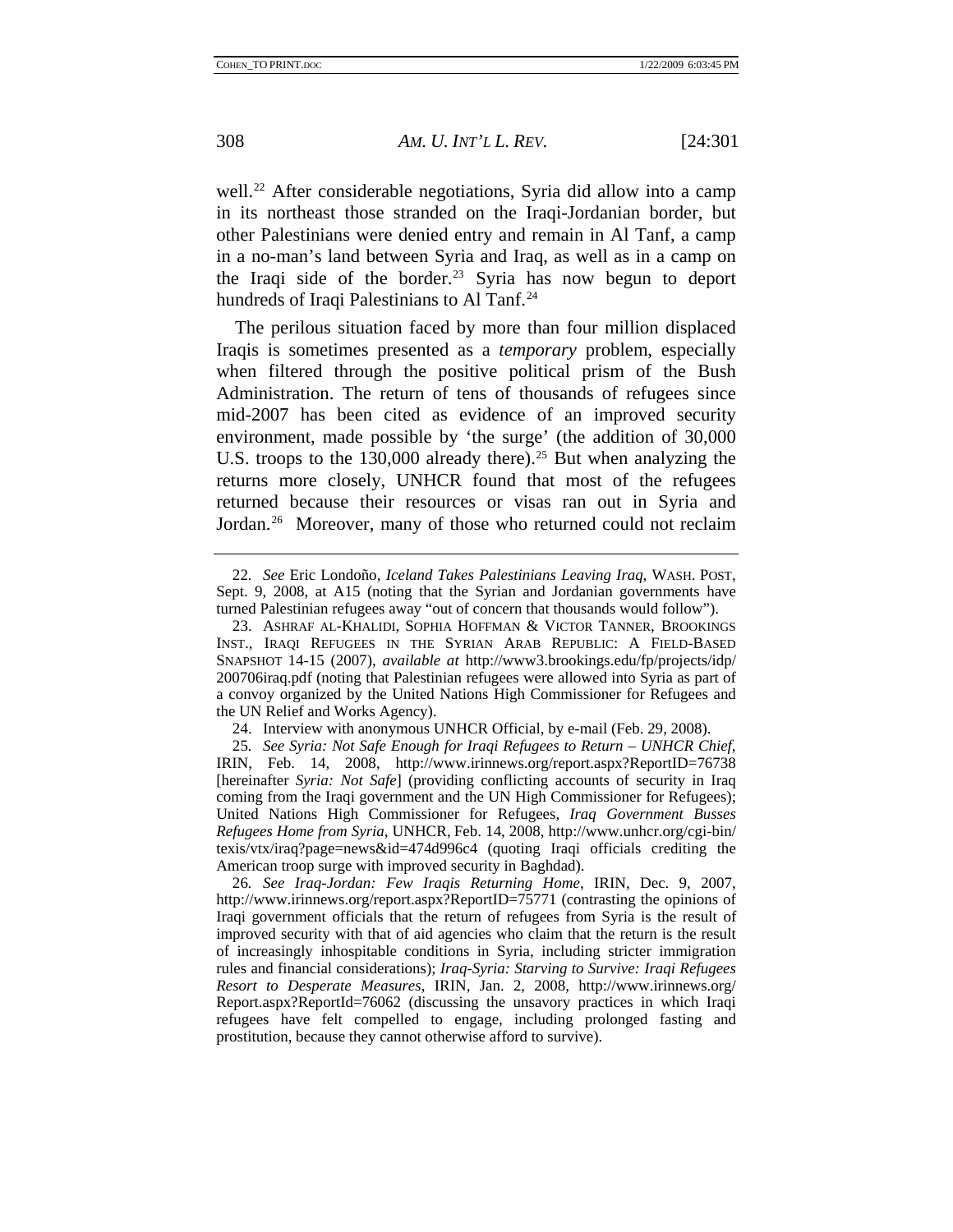<span id="page-9-0"></span>

their homes for security reasons or found them damaged beyond repair. Nor could they find jobs or basic services. Some returned to Syria, while most others became displaced inside the country.<sup>[27](#page-9-1)</sup> Iraqi government authorities have acknowledged that they do not have sufficient capacity for handling returning refugees.<sup>[28](#page-9-2)</sup> One Middle East expert claimed that "[i]t would not be surprising if, 20 years from now, millions of Iraqis still lived outside their home country.["29](#page-9-3)

Taking into account the unique situation in which Iraq's refugees and IDPs find themselves, this article examines the problems facing the displaced, the different solutions being proposed and possible ways forward.

# I. THE REFUGEE CRISIS

The flight across borders of some two million Iraqis, especially in 2006-07, has been described as "the world's fastest growing displacement crisis["30](#page-9-4) and the largest in the Middle East since the Palestinian exodus. It is estimated that there are about 1 million Iraqi refugees in Syria, 500,000 to 700,000 in Jordan and more than  $400,000$  in other neighboring countries.<sup>[31](#page-9-5)</sup> By the end of 2006, the

<sup>27.</sup> Interview with anonymous UNHCR Official, by e-mail (Jan. 28, 2008).

<span id="page-9-2"></span><span id="page-9-1"></span><sup>28</sup>*. See* Abed Al-Samad Rahman Sultan, *An Unenviable Task*, FORCED MIGRATION REV., June 2007, at 16 (expressing an urgent need for technical and financial assistance to enable the Iraqi Ministry of Displacement and Migration to adequately discharge its duties); *see also Iraq: Parliament Committee Demands Fixed Budget to Aid the Displaced*, IRIN, Feb. 10, 2008, http://www.irinnews.org/ report.aspx?ReportId=76662 [hereinafter *Parliament Committee Demands Fixed Budget*] (underscoring the urgent need for a complete policy and budget to assist displaced Iraqis); *Iraq: More Government Money for IDP's, Refugees*, IRIN, Feb. 14, 2008, http://www.irinnews.org/report.aspx?ReportId=76734 [hereinafter *More Government Money*] (discussing the Iraqi Parliament's proposal that between three and five percent of national oil revenues be devoted to the problem of displaced families).

<span id="page-9-3"></span><sup>29.</sup> Daniel Byman, *The Next Phase of the Iraq War*, SLATE, Nov. 15, 2007, http://www.slate.com/id/2178065/.

<span id="page-9-4"></span><sup>30</sup>*. See generally* KRISTELE YOUNES, REFUGEES INT'L, THE WORLD'S FASTEST GROWING DISPLACEMENT CRISIS (Mar. 2007), http://www.refugees international.org/content/issue/detail/9915 (outlining the problems faced by displaced persons inside Iraq and providing recommendations to improve the situation).

<span id="page-9-5"></span><sup>31</sup>*. See Bacon & Younes*, *supra* note 8 (recognizing that refugees have flocked to the major cities in the region, making it harder for them to be distinguished).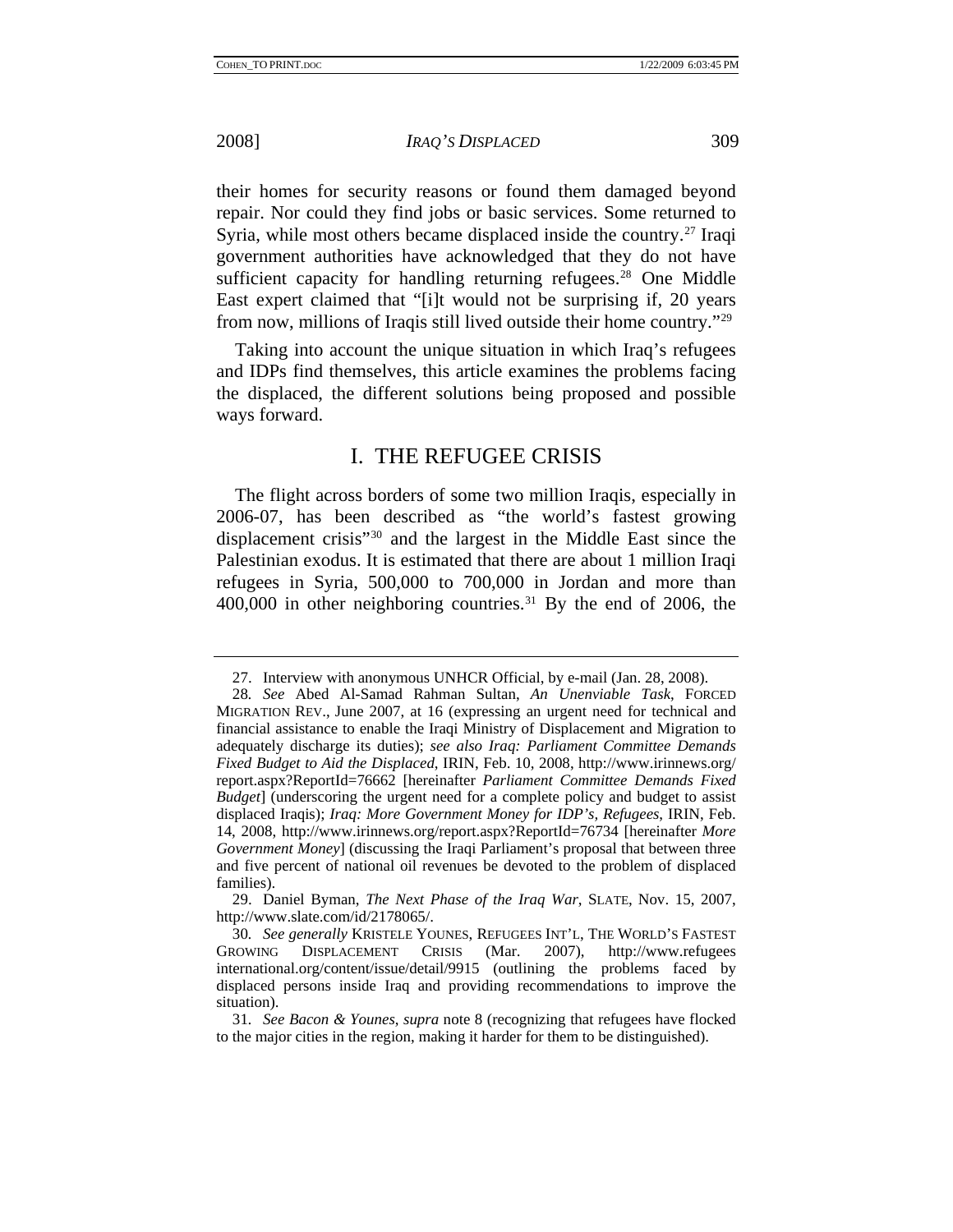high numbers caused Jordan to close its doors while Syria in the fall of 2007 imposed visa restrictions to reduce the refugee flow.[32](#page-10-0)

In neither Syria nor Jordan do refugees have a clear legal status. Neither government is party to the 1951 Convention Relating to the Status of Refugees ("Refugee Convention"),  $33$  nor does either recognize the rights to which refugees are entitled or the obligations signatory states have toward those in their territory. While both initially welcomed the refugees, their non-recognition of the Refugee Convention is now putting many of these same people in jeopardy, especially in Syria. The Refugee Convention, for example, provides that refugees have the right to work, including self-employment, and with treatment equal to the most favorable accorded to foreign nationals, but in Syria, where the refugees are considered tourists or guests, they are not officially allowed to work.<sup>[34](#page-10-2)</sup> Although some specialized professionals, such as teachers and doctors, have been issued work permits, many work illegally or are unemployed as a result of Syrian policies.<sup>[35](#page-10-3)</sup> Unable to support themselves and their families, and with depleted financial reserves, hundreds are now leaving each day.[36](#page-10-4) The Refugee Convention further provides that

<span id="page-10-0"></span><sup>32</sup>*. See id.* (reporting that the ability of Iraq's neighbors to handle such large numbers is close to breaking point, that Jordan estimates the cost of the Iraqi refugees within its territory to be one billion dollars a year; and that although Syria boasts the largest number of Iraqi refugees, visa restrictions imposed in October 2007 made it more difficult for Iraqis to enter Syria); *see also* Cambanis, *supra* note 17 (recognizing Jordan's wariness of sectarian strife spreading from Iraq as one of the reasons for the restrictions).

<span id="page-10-1"></span><sup>33</sup>*. See* States Party to the 1951 Convention Relating to the Status of Refugees and the 1967 Protocol, http://www.unhcr.org/protect/PROTECTION/3b73b0d63 .pdf (last visited Nov. 12, 2008) (setting forth the 144 nations party to the Convention).

<span id="page-10-2"></span><sup>34</sup>*. See* U.N. Convention Relating to the Status of Refugees, July 28, 1951, arts. 17, 189 U.N.T.S. 150 [hereinafter Refugee Convention] (stipulating that signatory states must protect refugees' rights to seek wage-earning employment within a state territory on a level equal to the most favorable treatment accorded nationals of a foreign country).

<span id="page-10-3"></span><sup>35</sup>*. See* O'DONNELL & NEWLAND, *supra* note 10, at 13 (noting that the passports of Iraqi refugees are stamped upon entry into Syria, barring them from working).

<span id="page-10-4"></span><sup>36.</sup> Interview with anonymous UNHCR official, by e-mail (Feb. 29, 2008); *see also Syria: Not Safe*, *supra* note 25 (noting that, though the figure is disputed, the Iraqi Red Crescent has reported that nearly 45,000 Iraqis returned to Iraq in the four month period from September 2007 to December 2007).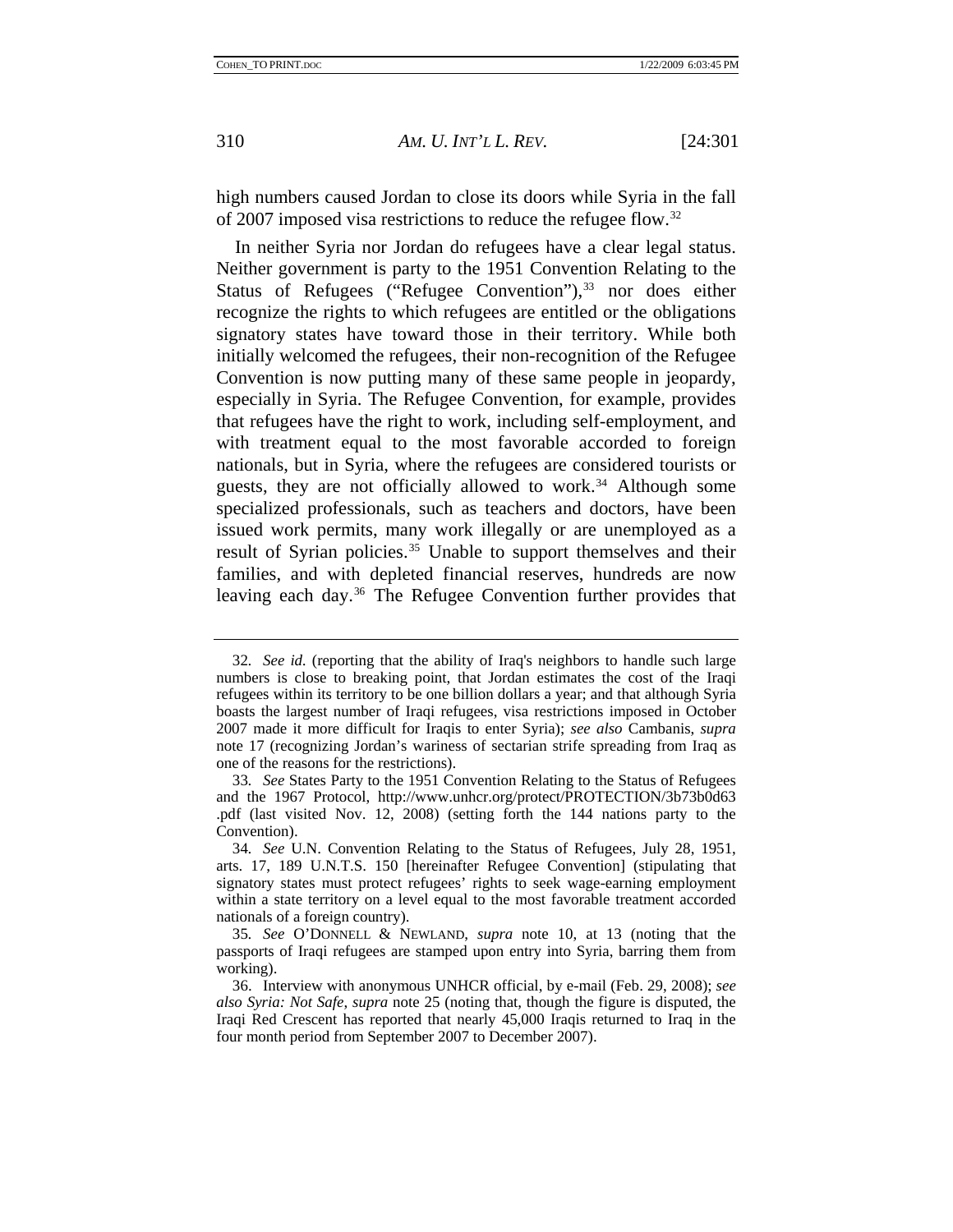refugee children shall enjoy elementary education just as nationals do.[37](#page-11-0) Although Iraqis have free access to schools in Syria, in 2007, statistics show that enrollment in Syrian schools is a mere "35,000 out of an estimated 250,000 school-aged Iraqi children," and many Iraqi families could not afford the required uniforms and school supplies.<sup>[38](#page-11-1)</sup> Access to adequate health care is also limited even though Iraqis are provided with emergency medical and primary health care. Thirty-six percent of refugees registered with UNHCR in Syria had special medical needs.<sup>[39](#page-11-2)</sup>

In Jordan, the refugees are in a precarious situation. Following the 2005 suicide bombings in Amman by Iraqi nationals, the government began to restrict entry and by 2007 had largely closed its doors, also rounding up and deporting some Iraqis. Treated as guests or sometimes as illegal immigrants, most Iraqis have been denied the right to work: "in May 2007, only [twenty-two] percent of Iraqi adults were employed."[40](#page-11-3) Only one-fifth of school-age refugee children were in public schools although all Iraqi children were theoretically given access to public education. $41$  Refugees were able to access emergency treatment in public hospitals, but to receive continued treatment, they had to be residents.<sup>42</sup>

<span id="page-11-0"></span><sup>37</sup>*. See* Refugee Convention, *supra* note 33, art. 37 ("The Contracting States shall accord to refugees the same treatment as is accorded to nationals with respect to elementary education.").

<span id="page-11-1"></span><sup>38</sup>*. See* O'DONNELL & NEWLAND, *supra* note 10, at 13 (recognizing that many Iraqi refugee families are forced to choose between "sending their children to school or to work"); Interview with anonymous UNHCR official, *supra* note 36; AL-KHALIDI, HOFFMAN & TANNER, *supra* note 23, at 33-34 (recognizing that schools may turn children away if they fail to produce the required documentation).

<span id="page-11-2"></span><sup>39.</sup> Ron Redmond, UNHCR Spokesperson, Statement at Press Briefing on Iraq: Pressure on Safe Havens Inside and Outside Fuels Fears of Increased Internal Displacement (Oct. 23, 2007), *available at* http://www.unhcr.org/cgi-bin/texis/vtx/ iraq?page=briefing&id=471dc5653 (categorizing the special needs as including medical, children and women at risk, the elderly, and the disabled).

<span id="page-11-3"></span><sup>40</sup>*. See* O'DONNELL & NEWLAND, *supra* note 10, at 15 (noting the resentment among Jordanians caused by the influx of Iraqi refugees, which decreased wages throughout Jordan).

<span id="page-11-5"></span><span id="page-11-4"></span><sup>41</sup>*. See* Presbyterian Church in Canada, *Iraq: Assistance Needed for Internally Displaced People and Refugees*, PWS&D NEWSWIRE, Jan. 23, 2008, http://www.presbyterian.ca/node/2557 (suggesting that this statistic is an improvement on past numbers of Iraqi children attending school in Jordan).

<sup>42</sup>*. See* AMNESTY INT'L, MILLION IN FLIGHT: IRAQI REFUGEE CRISIS 23 (Sept.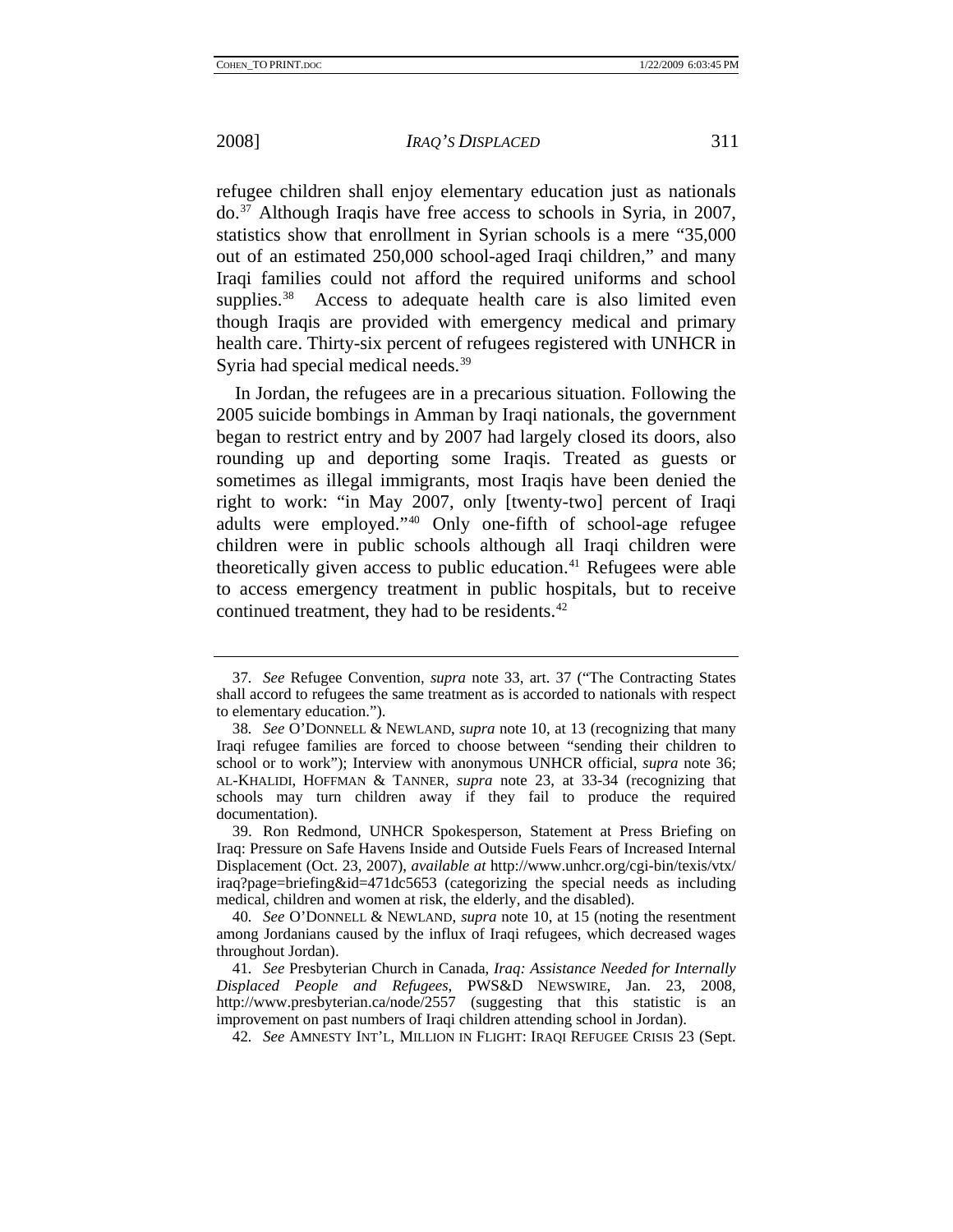While Iraqi refugees have provided some benefits to their host countries (purchase of goods and services, additions to the job market), rising inflation and deteriorating economic conditions in Jordan and Syria have provided fertile ground for economic resentments to surface against them, overriding initial feelings of "Arab solidarity." Schools and health services have become more crowded and apartments more scarce. Jordanians in particular have begun to blame Iraqis for a deteriorating quality of life due to higher prices, increasingly unavailable and expensive housing, inflation, and increased traffic and crime.<sup>[43](#page-12-0)</sup> In Syria, many blame the refugees for the rise in unemployment, the higher cost of food, fuel and water, strains on electricity, and in particular, rent increases. As a result of the Iraqi influx, Syria's government has had to spend more for public services and subsidies of goods such as bread, fuel, municipal water and electricity.[44](#page-12-1)

It is unlikely therefore that Jordan or Syria will accommodate a long-term presence of Iraqis. Neither country has developed a plan to integrate Iraqi refugees. This makes return to Iraq the only serious option, even though most do not want to return<sup>[45](#page-12-2)</sup> and the likelihood

<span id="page-12-2"></span>45*. See Iraq: UNHCR Concerned About Funding for Refugees, IDPs*, IRIN, Apr. 30, 2008, http://www.irinnews.org/report.aspx?ReportID=77990 [hereinafter

<sup>2007),</sup> http://www.amnesty.org/en/library/asset/MDE14/041/2007/en/dom-MDE14 0412007en.pdf (recognizing that private hospitals generally do not have residency requirements, but are often too expensive for Iraqi refugees).

<span id="page-12-0"></span><sup>43</sup>*. See* FAGEN, *supra* note 20, at 12 (underscoring that although the Jordanian government has worked to manage the strain on public services created by Iraqi refugees through public subsidies and additional personnel, it has been unable to keep up with the increased demand); *see also* Robert F. Worth, *Rising Inflation Prompts Unease in Middle East*, N.Y. TIMES, Feb. 25, 2008, at A1 (illustrating the inability of the Jordanian government to maintain public subsidy programs and the impact of the removal of a subsidy on fuel on the cost of food).

<span id="page-12-1"></span><sup>44.</sup> *See* IRAQI REFUGEES IN THE SYRIAN ARAB REPUBLIC, *supra* note 23, at 41 (reporting that, according to the Syrian Ministry of Foreign Affairs, the influx of Iraqi refugees caused "[t]he demand for bread [to rise] 35 percent, costing the state \$34 million," and the increased demand for water cost Syria roughly \$7 million); *see also* ELIZABETH FERRIS & MATTHEW HALL, BROOKINGS INST., UPDATE ON HUMANITARIAN ISSUES AND POLITICS IN IRAQ 8 (July 6, 2006), *available at* http://www3.brookings.edu/fp/projects/idp/20070706.pdf (underscoring the increased costs to the Syrian government of public schooling and state subsidized goods resulting from the Iraqi refugee population); Andrew Harper, *Iraq: Growing Needs Amid Continuing Displacement*, FORCED MIGRATION REV., Dec. 2007, at 53 (noting that increased demand has overcome the ability of the Syrian government to meet the demand for electricity).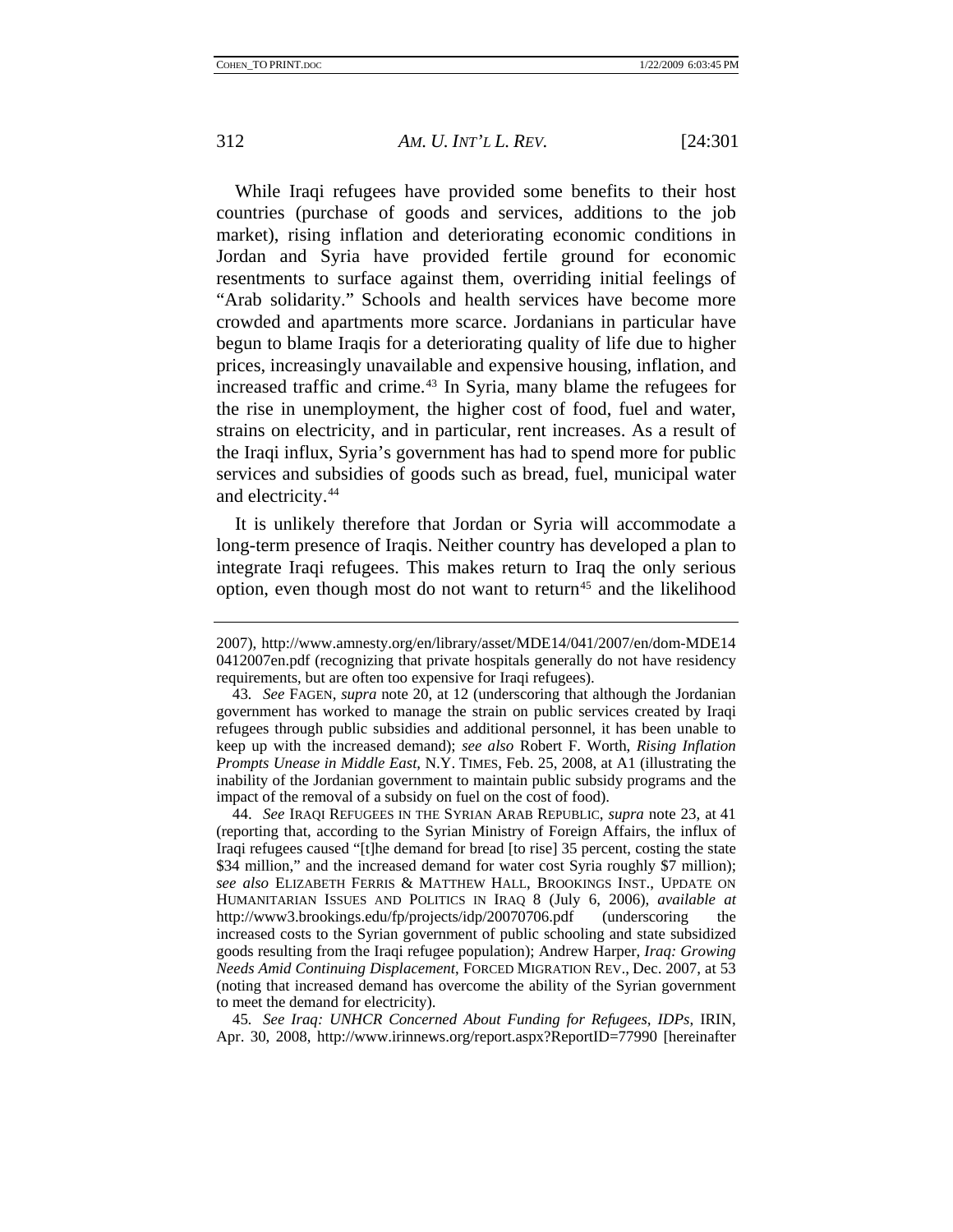<span id="page-13-0"></span>

of their finding resettlement in the industrialized countries is small[.46](#page-13-1) For the time being, the security situation in Iraq is still sufficiently uncertain that the UNHCR has not revised the requests it made to the governments of Jordan and Syria to refrain from forcibly deporting refugees back to Iraq.<sup>[47](#page-13-2)</sup> Among the groups unlikely to return are religious minorities subject to persecution, in particular Christians (representing some fifteen to twenty percent of the registered refugees).[48](#page-13-3) Yet for Jordan and Syria to host many refugees for extended stays, they will need considerable international help. But even with more help, the governments in the region might not agree to accept long-term strains on their infrastructure and societies.

# A. TERRORISTS OR VICTIMS?

Fears are often expressed that without adequate assistance the refugees in Syria and Jordan could become a source of terrorism and violence in the region. Iraqi specialist Daniel Byman, for example, has warned that the Iraqi refugee crisis could destabilize an already volatile Middle East.<sup>[49](#page-13-4)</sup> Humanitarian advocates regularly bolster their arguments for providing aid to the refugees by pointing out the

<span id="page-13-3"></span>48*. See* Lourdes Garcia-Navarro, *All Things Considered: Archbishop's Slaying Rocks Iraq's Christian Minority* (NPR radio broadcast, Mar. 13, 2008), *available at* http://www.npr.org/templates/story/story.php?storyId=88200212&ft=1&f=1001 (noting that despite not being involved in the conflict in Iraq, the Christian minority were targets of the violence and were portrayed as allies of American forces).

*UNHCR Concerned*] (highlighting a UNHCR survey that found that only four percent of the Syrian refugees surveyed plan to return to Iraq).

<span id="page-13-1"></span><sup>46</sup>*. See* O'DONNELL & NEWLAND, *supra* note 10, at 22-23 (recognizing that Iraqis seeking asylum in industrialized nations are constrained by the cost of traveling and the restrictive policies in industrialized nations, including visa and passport restrictions requiring refugees to acquire a passport in Baghdad).

<span id="page-13-2"></span><sup>47</sup>*. See Syria: Not Safe*, *supra* note 25 (highlighting comments made by UN High Commissioner for Refugees Antonio Guterres that Iraq remained too unstable to support returning refugees and Syria's subsequent pledge not to forcibly deport Iraqi refugees); *see also Jordan's King Meets Guterres, Pledges Continued Hosting of Iraqis*, DEUTSCHE PRESSE-AGENTUR (Hamburg, Germany), Feb. 12, 2008 [hereinafter *King Meets Guterres*] (emphasizing King Abdullah II of Jordan's commitment to supporting Iraqi refugees until the security situation in Iraq stabilized).

<span id="page-13-4"></span><sup>49</sup>*. See Byman*, *supra* note 29 (recognizing the impact of the Palestinian refugee crisis on the wars between Israel and its neighbors and cautioning that a similar outcome may result from a failure to address the Iraqi refugee crisis).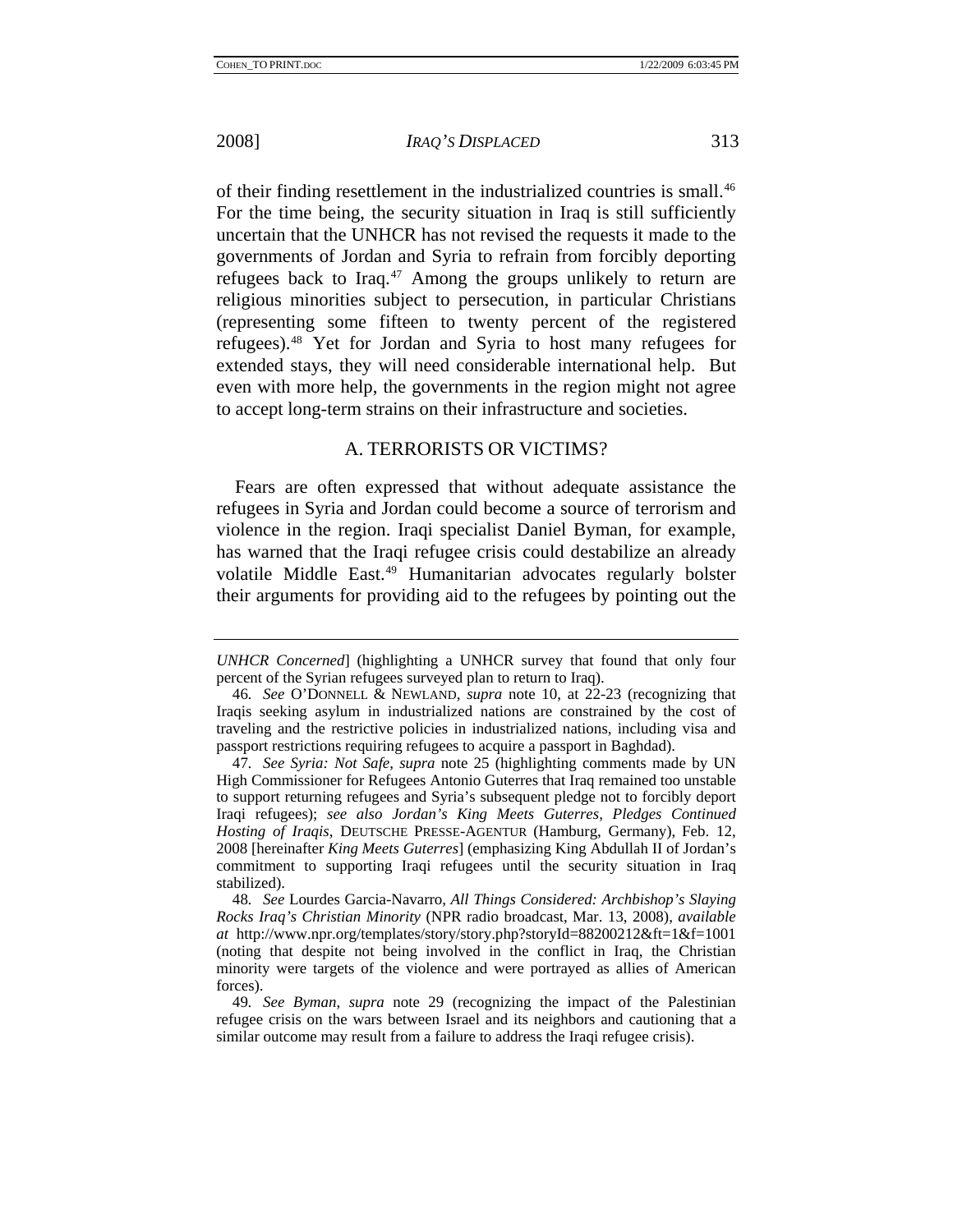security consequences of not providing aid. As Elizabeth Ferris of the Brookings Institution warns, "[i]f the refugees do not receive sufficient support from the host governments and the international community, there is a very real danger that political actors will seek to fill the gap."[50](#page-14-0) Similarly, a UNHCR official pointed out that the state security agencies in Jordan and Syria "are aware that Iraqis are changing the character of their societies and fear that their presence may ignite sectarian and ethnic conflict."[51](#page-14-1) Given the explosive environment in the Middle East, such concerns bear heeding. The presence of more than half a million Iraqis in Jordan, a country of only six million people, could well have consequences for its domestic politics and security. Although most of the refugees are Sunni, roughly one quarter are Shi'a and some have been moving into militant neighborhoods.<sup>[52](#page-14-2)</sup> In the case of Syria, "numerous sources confirm that both Sunni and Shi'a radical armed groups have people" in that country, with the Sunni Ba'athist resistance having the strongest presence.[53](#page-14-3) An increasing number of "politically active, Islamist-oriented Iraqis" could pose a threat to the government's secular rule.<sup>[54](#page-14-4)</sup>

At the same time, it bears emphasizing that most refugees in Syria and Jordan have been the *victims* of violence and threats, not the

<span id="page-14-0"></span><sup>50.</sup> ELIZABETH FERRIS, BROOKINGS INST., SECURITY, DISPLACEMENT AND IRAQ: A DEADLY COMBINATION 17 (Aug. 27, 2007), *available at* http://www.brookings.edu/~/media/Files/rc/papers/2007/0827humanrights\_ferris/2 0070827.pdf.

<sup>51.</sup> Harper, *supra* note 44, at 53.

<span id="page-14-2"></span><span id="page-14-1"></span><sup>52</sup>*. See id.* at 52-53 (noting that Shi'ites constitute less than twenty-five percent of Iraqi refugees in Syria and Jordan, while more than fifty percent are Sunnis); *see also* FERRIS, *supra* note 50, at 13 (highlighting reports of local NGOs that Iraqi refugees are increasingly moving into the Zarqa neighborhood of Amman, which is known to Jordanian media as "a cradle of Islamic militancy" and is the hometown of Abu Musab al-Zarqawi, the leader of al Qaeda in Iraq).

<span id="page-14-3"></span><sup>53</sup>*. See* AL-KHALIDI, HOFFMAN & TANNER, *supra* note 23, at 15 (noting that the presence of the Ba'athist resistance is widely acknowledged, from the U.S. government to the Arab media).

<span id="page-14-4"></span><sup>54</sup>*. See* FERRIS, *supra* note 50, at 15 (recognizing the historical security concern of the Syrian government with the growth of political Islam, including the use of military force to expel the Muslim Brotherhood from the state in 1982); *see also* Nir Rosen, *The Flight From Iraq*, N.Y. TIMES, May 13, 2007 (magazine), at 40 (recognizing that Syria has balanced its relationship with sectarian groups, but this balance may soon become untenable and may threaten the stability of the state).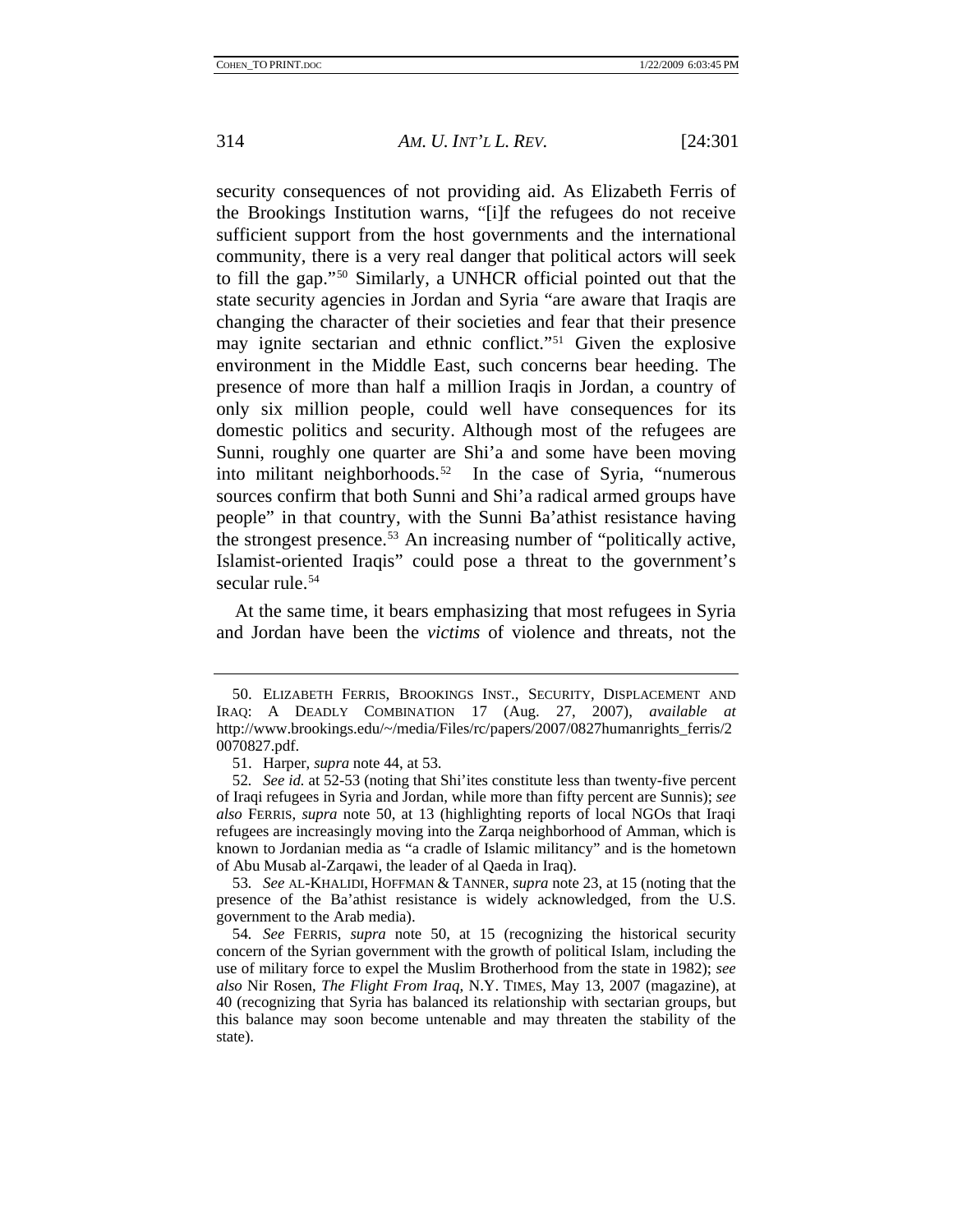perpetrators.[55](#page-15-0) Further, it is not clear that those who had radical ties in Iraq will remain part of those organizations once out of the country. What might have been essential for survival in Iraq need not be continued in Jordan or Syria, so the argument that the refugees are potential security risks to their host countries must be carefully weighed against other factors:

- The refugees are not in camps, but dispersed in urban areas, mixed in with the general population where it would be far more difficult to militarize and manipulate their members.<sup>[56](#page-15-1)</sup>
- In a country like Syria, the police apparatus is so controlling that it is unlikely that terrorist plots could be easily hatched. In Jordan, King Abdullah II has publicly warned that "we will never allow Jordan to become a staging ground for initiating problems within Iraq.["57](#page-15-2)
- The profile of the refugees is markedly different from that of refugee populations where violence and jihad became a serious issue. The mujahadeen from Afghanistan and the Hutu *genocidaires* from Rwanda, often cited as precedents, were imbued with the desire to overthrow or undermine the governments left behind (e.g., the Soviet dominated regime in Kabul and the Tutsi dominated government in Kigali).<sup>[58](#page-15-3)</sup> The Iraqi refugees, by contrast, are mostly middle class and urban professionals who fled sectarian and generalized violence.[59](#page-15-4)

<span id="page-15-4"></span>59*. See* AL-KHALIDI, HOFFMAN & TANNER, *supra* note 23, at 45 (noting that

<span id="page-15-0"></span><sup>55</sup>*. See* AL-KHALIDI, HOFFMAN & TANNER, *supra* note 23, at 15-16 (recognizing that although there are Iraqi radical groups operating among Iraqi refugees in Syria, the majority of Iraqi refugees, both in Syria and in the other refugee-accepting states, are victims of the conflict).

<span id="page-15-1"></span><sup>56.</sup> *See* FERRIS, *supra* note 50, at 20 (noting that funding education and avoiding the creation of refugee camps ensures "alternative activities for young people who might otherwise turn to crime or militias").

<span id="page-15-2"></span><sup>57.</sup> Interview by Asharq Al Aswat with King Abdullah II of Jordan, in Jordan (Jan. 23, 2007), *available at* http://www.jordanembassyus.org/hmka01232007.htm.

<span id="page-15-3"></span><sup>58</sup>*. See* Byman & Pollack, *supra* note 12, at 5-6 (discussing the origins of the mujahadeen from Afghanistan and the Hutu *genocidaires* from Rwanda and how these movements came to fruition from refugee crises); *see generally* STEPHEN JOHN STEDMAN & FRED TANNER, BROOKINGS INST., REFUGEE MANIPULATION: WAR, POLITICS, AND THE ABUSE OF HUMAN SUFFERING 57-134 (2003) (detailing how the motivations of the refugees and the support of the international community and the host state contributed to the militarization of refugees and continued violence in their home state).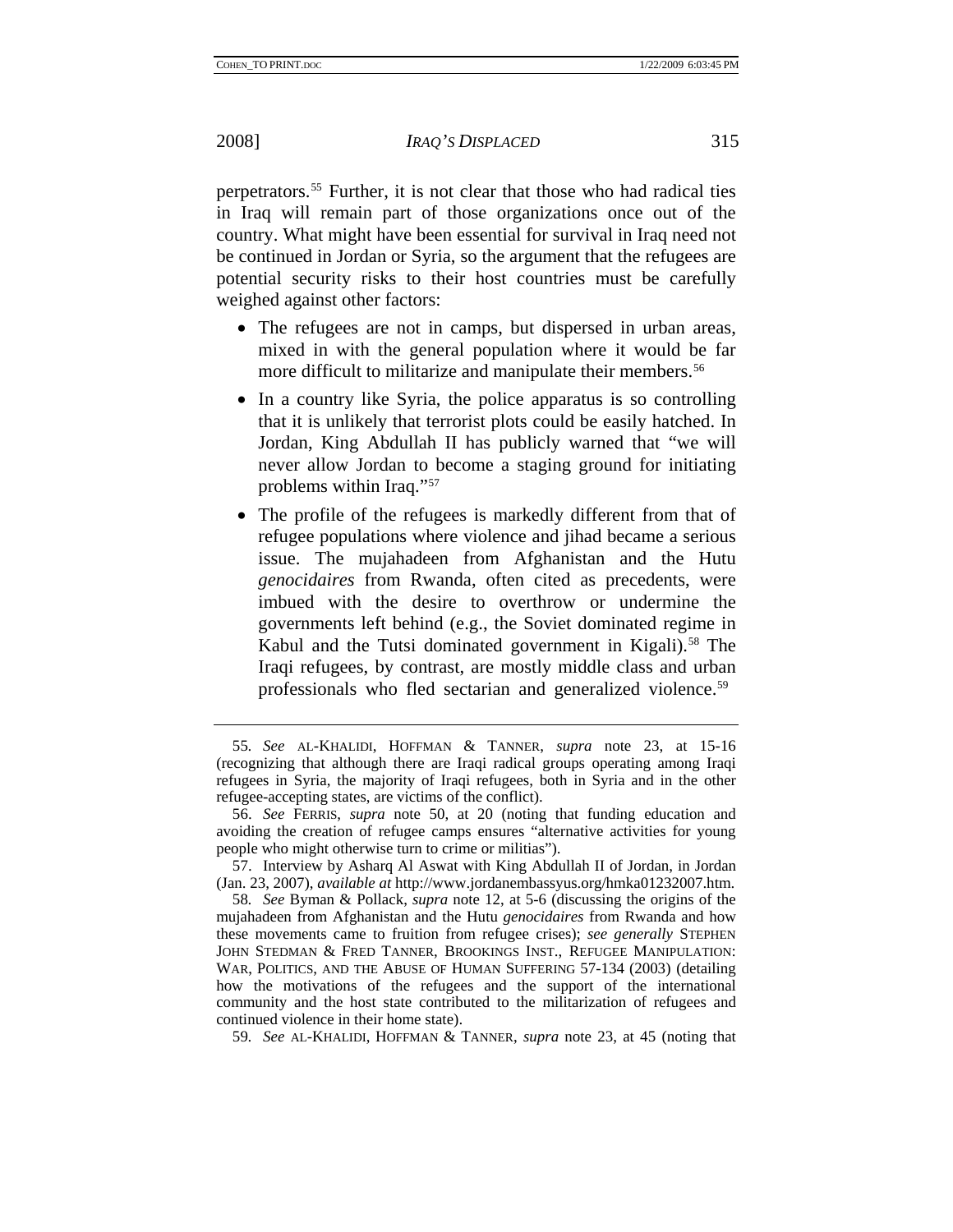While many do not identify with the "new Iraq," which since their departure has become more conservative, less secular, and dominated by Shi'a with ties to Iran, they do not fit the profile of people seeking to overthrow their government. In fact the profile of the refugees points more to a serious brain drain for Iraq than an insurgent threat. Since 2003, "[forty] percent of the country's professional class has left the country," including a disproportionate number of people with managerial and administrative backgrounds and fifty percent of its 34,000 medical doctors, while the number of teachers in Baghdad has fallen by eighty percent.<sup>[60](#page-16-0)</sup> "Whereas less than [one percent] of Iraqis had a postgraduate education, nearly [ten percent] of refugees in Syria had advanced degrees, including [four and a half percent] with doctorates."<sup>[61](#page-16-1)</sup> To be sure, since 2006, less affluent and educated Iraqis have also fled to Syria and Jordan, but according to one study, the influx has not produced the kind of "generalized poverty, misery or despair among the Iraqi refugees" that could lead to jihad and violence.<sup>[62](#page-16-2)</sup> According to a U.N. official who served in the area, refugees needing to

<sup>146</sup> of 192 Iraqi refugees interviewed were from the middle class).

<span id="page-16-0"></span><sup>60</sup>*. See* Elizabeth Ferris, Address: Iraq's Displacement Crisis and International Response (Dec. 6, 2007), *available at* http://www.brookings.edu/speeches/ 2007/1206\_iraq\_ferris.aspx?p=1 (noting that the professional class "are most likely to have the means, will, and capabilities to remain outside their country"); *see also* Elizabeth Ferris, Address: Humanitarian Issues and Politics in Iraq (Feb. 14, 2007), *available at* http://www3.brookings.edu/fp/projects/idp/20070706.pdf (underscoring that the loss of such professionals will result in problems with reconstruction); News Release, World Health Organization, Violence Threatens Health in Iraq (Apr. 17, 2007), *available at* http://www.who.int/mediacentre/ news/releases/2007/pr15/en/index.html (noting that the "government estimates that almost 70% of critically injured patients with violence-related wounds die while in emergency and intensive care units due to a shortage of competent staff and a lack of drugs and equipment").

<span id="page-16-1"></span><sup>61.</sup> Michael Schwartz, *Iraq's Tidal Wave of Misery: The First History of the Planet's Worst Refugee Crisis*, TOMDISPATCH.COM (2008), http://www.tom dispatch.com/post/174892.

<span id="page-16-2"></span><sup>62</sup>*. See* AL-KHALIDI, HOFFMAN & TANNER, *supra* note 23, at 44-45 (noting that only 10% of the Iraqis interviewed were poor, but that percentage could rapidly change without international recognition of the problem of Iraqi refugees).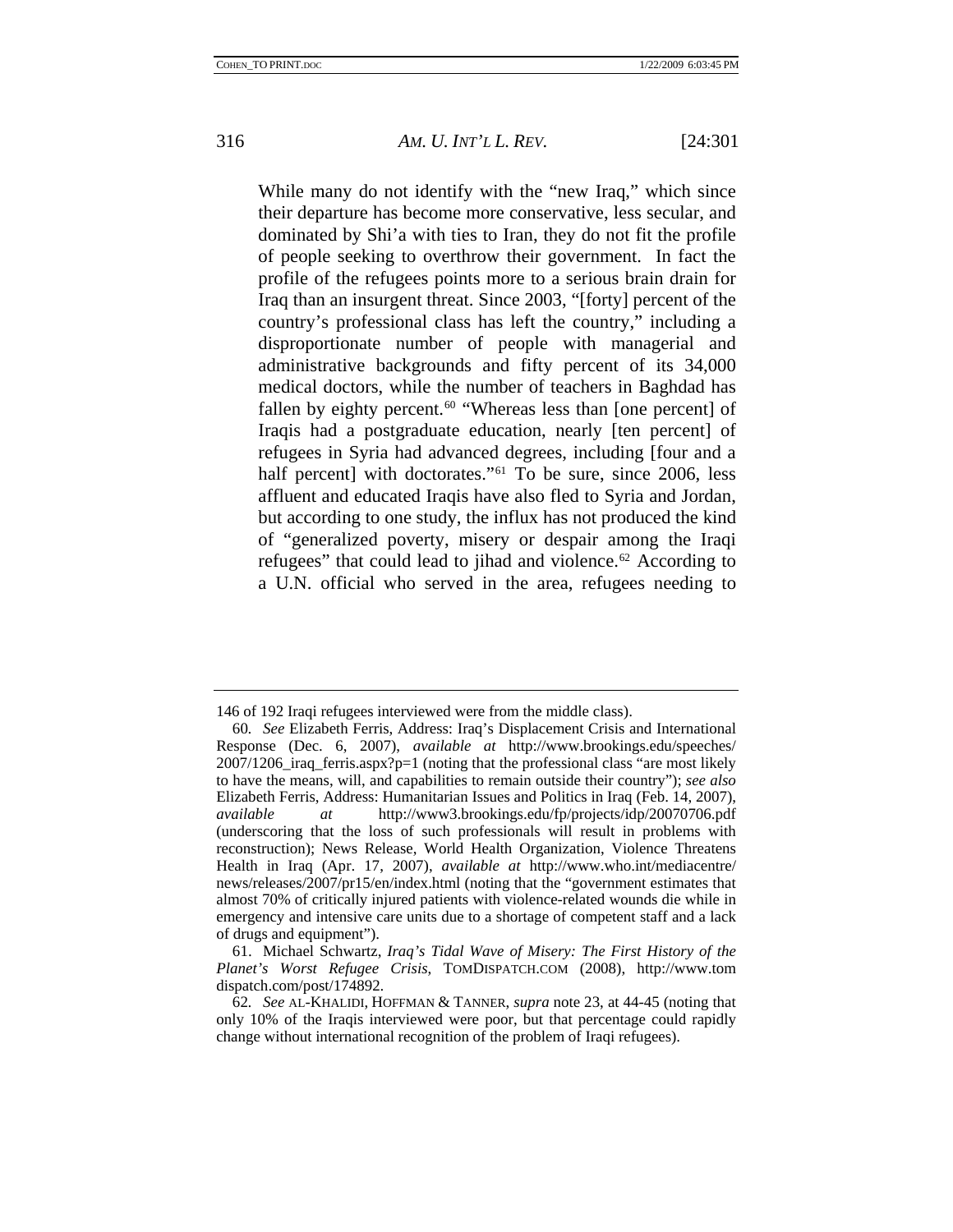<span id="page-17-0"></span>

support themselves and their families have become "far more vulnerable to prostitution than to terrorism."[63](#page-17-1)

#### B. THE U.S. ROLE

Many have looked to the United States to play the principal role in resolving the Iraq refugee problem. However, at a public forum at Georgetown University in March 2007, a representative of the State Department refused to acknowledge any special responsibility in this case.[64](#page-17-2) In testimony before Congress in January 2007, Ellen Sauerbrey, then the Assistant Secretary of State for Population, Refugees and Migration, stated that the Iraqi refugees had become a "very top priority" for the United States, but expressed little urgency about expediting refugee resettlement.<sup>[65](#page-17-3)</sup> As former U.S. Ambassador to the U.N. John Bolton explained it, sectarian violence, not American actions, created the refugee problem so it was therefore not the United States' responsibility: "Our obligation . . . was to give them new institutions and provide security. We have fulfilled that obligation. I don't think we have an obligation to compensate for the hardships of war."<sup>[66](#page-17-4)</sup>

Pressure from members of Congress, humanitarian and human rights NGOs, and the public has produced pledges by the Bush Administration to speed up resettlement. In fiscal year ("FY") 2006 (October 1, 2005 to September 30, 2006), only 202 Iraqis were admitted, and in FY 2007 (October 1, 2006 to September 30, 2007), 1,608, and most of these were backlogged cases of Iraqis who had fled the Saddam Hussein regime. It was not until May 2007 that

<span id="page-17-1"></span><sup>63.</sup> Interview with anonymous UN official, in Washington, D.C. (Jan. 19, 2008); *see* Katherine Zoepf, *Iraqi Refugees, in Desperation, Turn to the Sex Trade in Syria*, N.Y. TIMES, May 29, 2007, at A1 (describing women who engage in prostitution to support their families).

<span id="page-17-2"></span><sup>64</sup>*. See* Bartlett, *supra* note 15 (in the question period he said that the U.S. did not distinguish between the Iraqi refugees and other refugee caseloads).

<span id="page-17-3"></span><sup>65</sup>*. See* Rachel L. Swarns, *Senators Denounce Bush Policy Limiting Refuge for Iraqis*, N.Y. TIMES, Jan. 17, 2007, at A8 (blaming the time-consuming process of determining who is a refugee as a reason for the slow process of refugee resettlement); *see also* Kelley Beaucar Vlahos, *Iraq Translators Face Closed Door U.S. Immigration Policy*, FOX NEWS, Feb. 7, 2007, http://www.foxnews.com/ story/0,2933,250595,00.html (noting that the U.S. Embassy in Baghdad is unable to handle the number of applications for resettlement it receives).

<span id="page-17-4"></span><sup>66.</sup> Rosen, *supra* note 54, at 74, 78.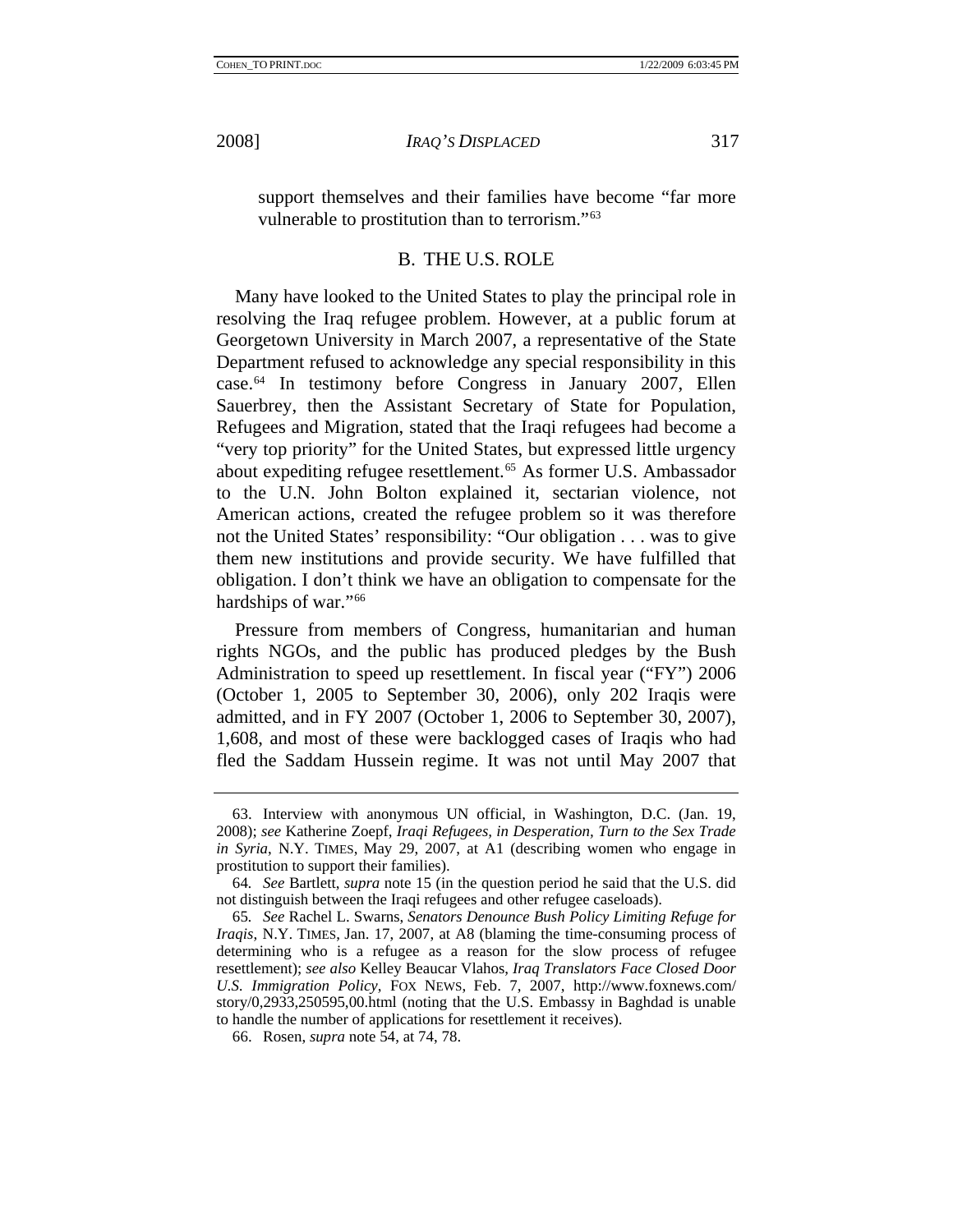refugees who fled post-war Iraq began to enter the United States. In FY 2008 (October 1, 2007 to September 30, 2008) the United States admitted 12,000 Iraqis, largely in response to the adoption by Congress of the "Refugee Crisis in Iraq Act," which seeks to expedite the entry into the U.S. of Iraqi refugees. $67$  But to advocacy groups, the total falls "far short of needs."[68](#page-18-1)

The resources made available have also been limited. In FY 2006, the U.S. contributed \$43 million for Iraqi refugees and IDPs, increasing this to \$171 million in FY 2007, while the needs in Jordan and Syria were estimated at more than \$2.6 billion.<sup>[69](#page-18-2)</sup> After members of Congress and NGOs urged the U.S. to fund at least fifty percent of UNHCR's January 2008 appeal for \$261 million, the United States increased its share to \$95.4 million and added to its contributions to other international organizations, making for an overall total of \$208 million by April 2008.<sup>[70](#page-18-3)</sup> But this starkly contrasted with the \$70 billion the U.S. appropriated for the military effort in Iraq in FY2008

<span id="page-18-0"></span><sup>67</sup>*. See* O'DONNELL & NEWLAND, *supra* note 10, at 2, 19-20 (recognizing that the Act was an amendment to the Department of Defense Authorization Act passed by Congress in December 2007).

<span id="page-18-1"></span><sup>68</sup>*. See* Press Release, Refugees Int'l, U.S. Goals for Iraqi Refugees are Inadequate, Sept. 12, 2008 *available at* http://www.refugeesinternational.org/ press-room/press-release/release-us-goals-iraqi-refugees-are-inadequate.

<span id="page-18-2"></span><sup>69</sup>*. See* Dep't of State Fact Sheet, *supra* note 14 (calculating the total funding that the United States spent on humanitarian assistance for refugees and IDPs in Iraq, as well as how much aid is allocated for international organizations and nongovernmental organizations); Bacon & Younes, *supra* note 8 (reporting that the U.N. estimated that the U.S. spent about \$105 million in 2007 to accommodate Iraqi refugees while Jordon estimated that the cost of harboring Iraqi refugees is nearly \$1 billion a year); *see also US Contributes More Than \$125 Million to International Organizations to Aid Displaced Iraqis*, STATES NEWS SERVICE, Feb. 14, 2008 (reporting that the United States contributed \$46 million in humanitarian aid for IDPs and refugees in Iraq in January of 2008 and an additional \$125 million in February 2008).

<span id="page-18-3"></span><sup>70</sup>*. See* US Contributes More Than \$125 Million, *supra* note 69 (providing an itemized list of international organizations that will receive the additional humanitarian aid from the U.S. for IDPs and refugees, including the UNHCR, the United Nations Children's Fund, and the World Health Organization); Letter from Representative Alcee L. Hastings & Representative John D. Dingell to President George W. Bush (Jan. 22, 2008), *available at* http://www.csce.gov (follow "Newsroom" hyperlink; then follow "Press Releases" hyperlink; then browse Recent Press Releases for "January 2008"; then follow "Reps. Hastings and Dingell Urge Increased Funding for Iraqi Refugees" hyperlink) (communicating the Congressmen's view that the United States should fund at least half of the UNHCR's proposal for \$261 million in refugee assistance).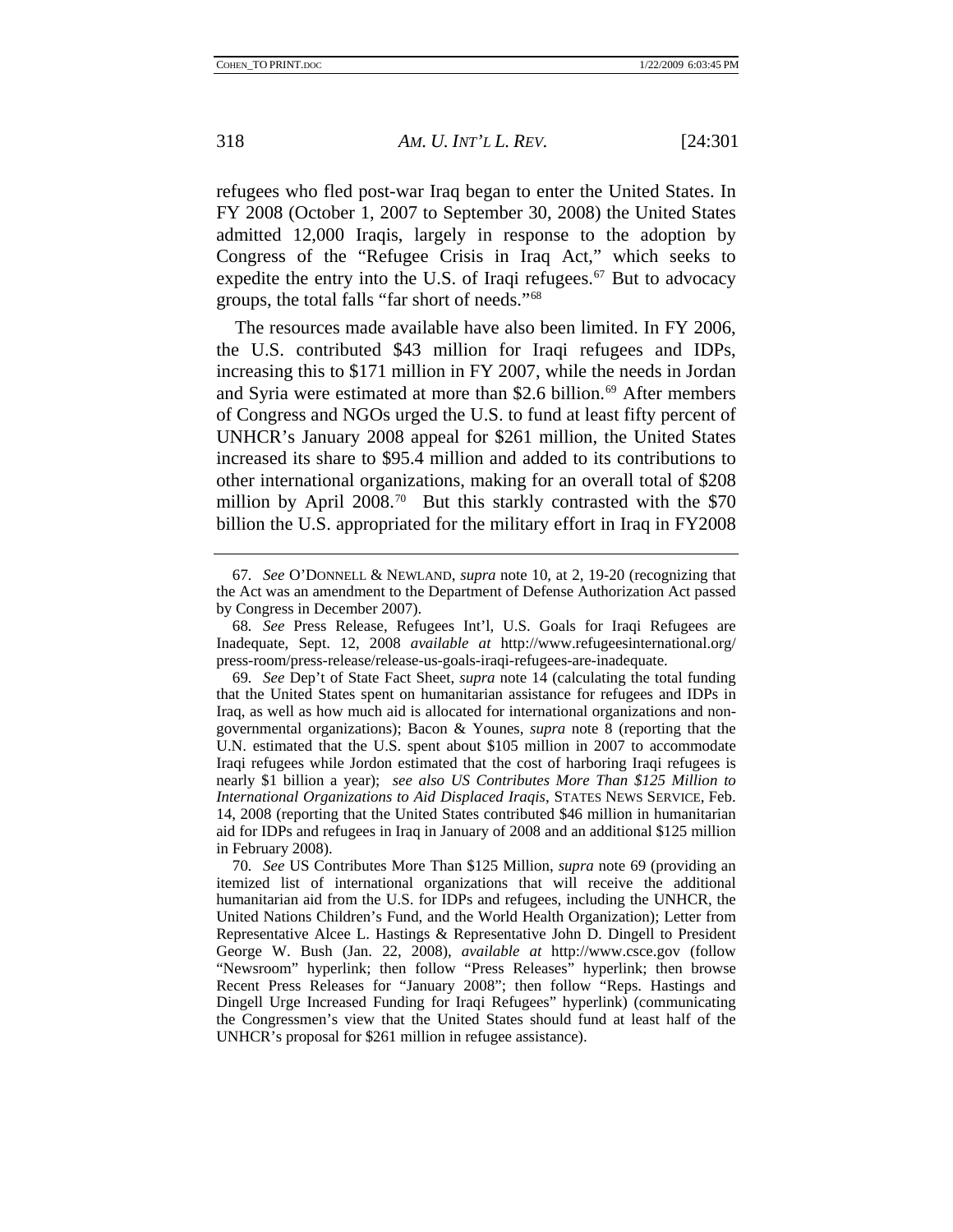and led members of Congress to call for more than \$1 billion for Iraq's refugees and IDPs in FY2009.[71](#page-19-0)

As matters stand in the closing months of 2008, the United States can best help promote a solution to Iraq's displacement crisis by taking the following steps:

- Insist that the government of Iraq devote the resources and develop the plans for the safe and sustainable returns of the bulk of the refugees, and provide the training and guidance for it to do so. Although the government of Iraq has set aside funds to give free transportation and start-up money to returning families (a promise not always kept), and has been trying to promote the return of medical doctors, there appears to be no long-term planning or capacity to support those returning to Iraq. In fact, the UN reports relatively small numbers trying to return.[72](#page-19-1) Some face threats and violence upon return, encounter problems in gaining access to basic services, and have to struggle to revive their livelihoods or find new sources of income.[73](#page-19-2)
- Press the government of Iraq to adequately compensate neighboring states for sheltering Iraqi refugees beyond the \$25 million given in 2008.
- Mobilize U.S. and international resources to adequately help the refugees and ensure that Jordan, Syria, and other

<span id="page-19-0"></span><sup>71</sup>*. See* Hastings & Dingell, *supra* note 70 (declaring that underfunding the humanitarian crisis in Iraq is both a moral failure of the United States and a security threat).

<span id="page-19-1"></span><sup>72</sup>*. See* UNITED NATIONS HIGH COMMISSION FOR REFUGEES, UNHCR GLOBAL REPORT 2007 306 (2008), *available at* http://www.unhcr.org/home/PUBL/ 484908962.pdf (stating that the absence of security and essential services in Iraq prevented UNHCR from promoting "repatriation" in 2007, although repatriation is helping a limited number of Iraqis).

<span id="page-19-2"></span><sup>73</sup>*. See* Press Release, International Organization for Migration, Tent Camp Assessment Reveals Grim Reality in Iraq (Aug. 15, 2008), *available at* http://www.iom.int/jahia/Jahia/pbnAF/cache/offonce?entryId=18137 [hereinafter IOM Press Release] (describing deplorable health conditions and cultural factors that discourage Iraqis from choosing to live in tent camps); UNHCR Concerned, *supra* note 45 (providing UNHCR survey results that found that although many refugees may have contact with people still living in Iraq, they are unlikely to return permanently because of the general violence or because their homes, work and/or families were destroyed).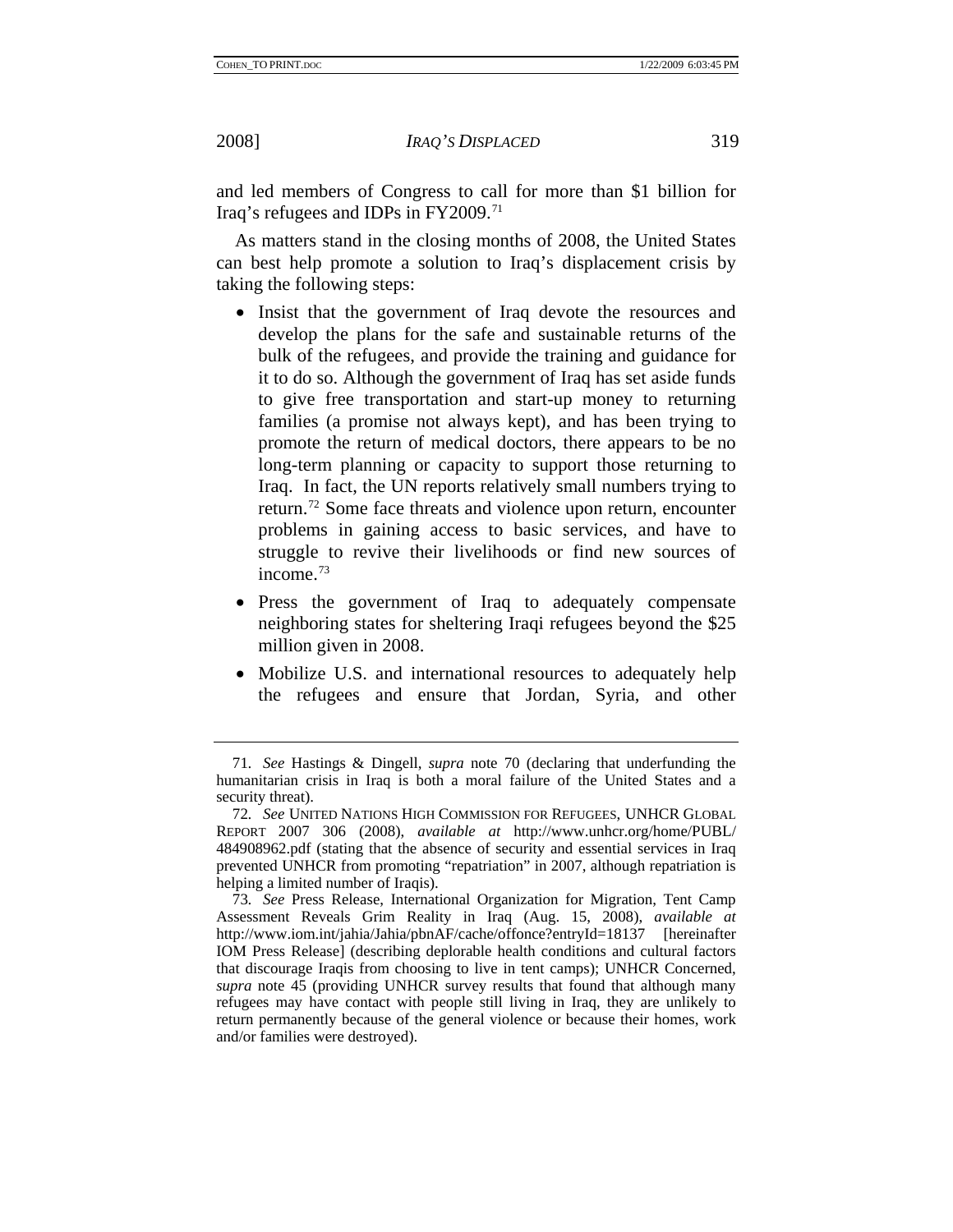neighboring states receive the assistance needed for assuming the lion's share of the burden.

- Press Saudi Arabia, Kuwait, and the other Gulf States to admit refugees and to provide financial aid to Jordan and Syria.
- Work with Syria and Jordan to develop plans for the integration of those who can not, or choose not to, return home, with special attention paid to educational and employment opportunities.
- Take in greater numbers of refugees to the United States, including more Iraqis who worked for the Unites States, and urge other states to increase the refugee numbers they admit.

One reason the Bush Administration has failed to do more to help Iraq's refugees is that doing so would require an implicit admission that its policies have not produced peace and stability in Iraq but rather a refugee crisis. A change in administration will therefore doubtless be needed before a more constructive policy can be adopted. As a Presidential Candidate, Barack Obama expressed support for a large increase in humanitarian aid for the refugees to total \$2 billion but has not yet provided many policy details.<sup>[74](#page-20-0)</sup> Some experts have proposed a massive resettlement program modeled after the one that brought hundreds of thousands of Vietnamese to the United States.<sup>[75](#page-20-1)</sup> But this followed a defeat that no U.S. administration may be ready to acknowledge in Iraq. Although UNHCR has identified up to 100,000 Iraqis in pressing need of resettlement (they can neither remain safely in their host countries nor return safely to Iraq), leading Republican members of Congress have taken the position that "the last thing we want to do is to have people who are friendly to democracy . . . moving here in large numbers at a time when they're needed to build a new, thriving Iraq

<span id="page-20-0"></span><sup>74</sup>*. See* Barack Obama, War in Iraq, http://www.barackobama.com/issues/iraq/ (last visited Sept. 16, 2008) (expressing Obama's support for preventing a humanitarian crisis by contributing to neighboring countries, assisting the resettlement of IDPs, and prosecuting war crimes).

<span id="page-20-1"></span><sup>75</sup>*. But see* FAGEN, *supra* note 20, at 23-24 (noting that states in Southeast Asia were largely unwilling to host the refugees and pressed for resettlement, which contributed to the U.S. commitment to this option); *see, e.g.*, Byman, *supra* note 29 (comparing the Iraqi refugee crisis to the refugee crisis following the 1948 Israeli war of independence).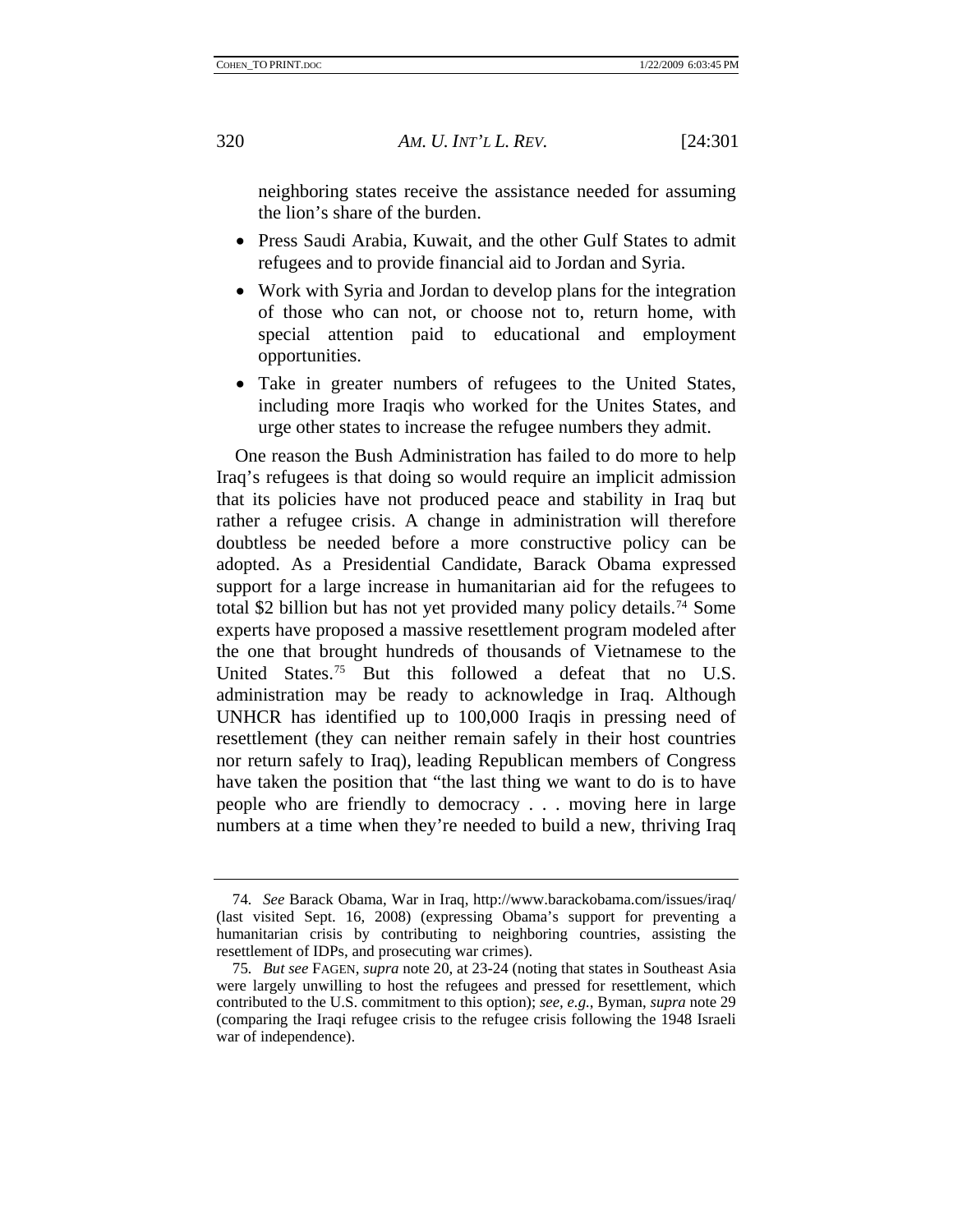<span id="page-21-0"></span>

. . . . Now is the time that we should be calling on the refugees from Iraq to go home."[76](#page-21-1)

For Iraqis at risk because they worked for the United States, attention has focused on Operation Pacific Haven, carried out by the Clinton Administration in 1996-97 to remove 6,600 Kurds from northern Iraq whose lives were in danger for having worked with the United States.<sup>[77](#page-21-2)</sup> The U.S. government successfully accelerated their screening and resettlement so that they could arrive (via Guam) in 90 to 120 days.[78](#page-21-3) When the operation ended, the Department of Defense predicted that it would "undoubtedly be a role model for future humanitarian efforts."<sup>79</sup> To date, the Bush Administration has given no consideration to this option, but a future administration would do well to revisit the program.

# II. THE IDP PROBLEM

The 2.7 million people internally displaced in Iraq serve as a constant reminder that the country, in many respects, is a dysfunctional state. The Iraqi government proved unable to prevent the forced displacement of people in Baghdad, its own capital, as well as in other urban centers. In fact, radical Sunni and Shi'a militias who drove the 2006-07 sectarian violence were tied to political parties, police and army units. The Ministry of the Interior is

<span id="page-21-1"></span><sup>76.</sup> Walter Pincus, *House Panel Debates Iraq Refugee Quandary*, WASH. POST, Mar. 17, 2008, at A15 (quoting Rep. Dana Rohrabacher, ranking minority member of the Subcommittee on International Organizations, Human Rights and Oversight of the House Foreign Affairs Committee).

<span id="page-21-2"></span><sup>77</sup>*. See* News Release, U.S. Dep't of Defense, Office of the Assistant Secretary of Defense (Public Affairs), Operation Pacific Haven Wraps Up Humanitarian Efforts (Apr. 15, 1997), http://www.defenselink.mil/releases/release.aspx?releaseid =1218 (announcing the successful conclusion of a 218-day operation in which Kurdish evacuees were brought to Guam and provided with medical care and clothing to prepare them for assimilation into the United States).

<span id="page-21-3"></span><sup>78</sup>*. See id.* (comparing the expedited asylum procedure used for Kurdish evacuees to the typical asylum process, which can take from six months to two years per individual).

<span id="page-21-4"></span><sup>79</sup>*. See id.* (quoting Joint Task Force Operation Pacific Haven commander Major General John Dallager); *see also* George Packer, *The Guam Option*, THE NEW YORKER, Nov. 9, 2007, *available at* http://www.newyorker.com/online/blogs/ georgepacker/2007/11/the-guam-option.html (challenging the Bush Administration to copy the Kurdish relocation program despite the negative publicity that might arise).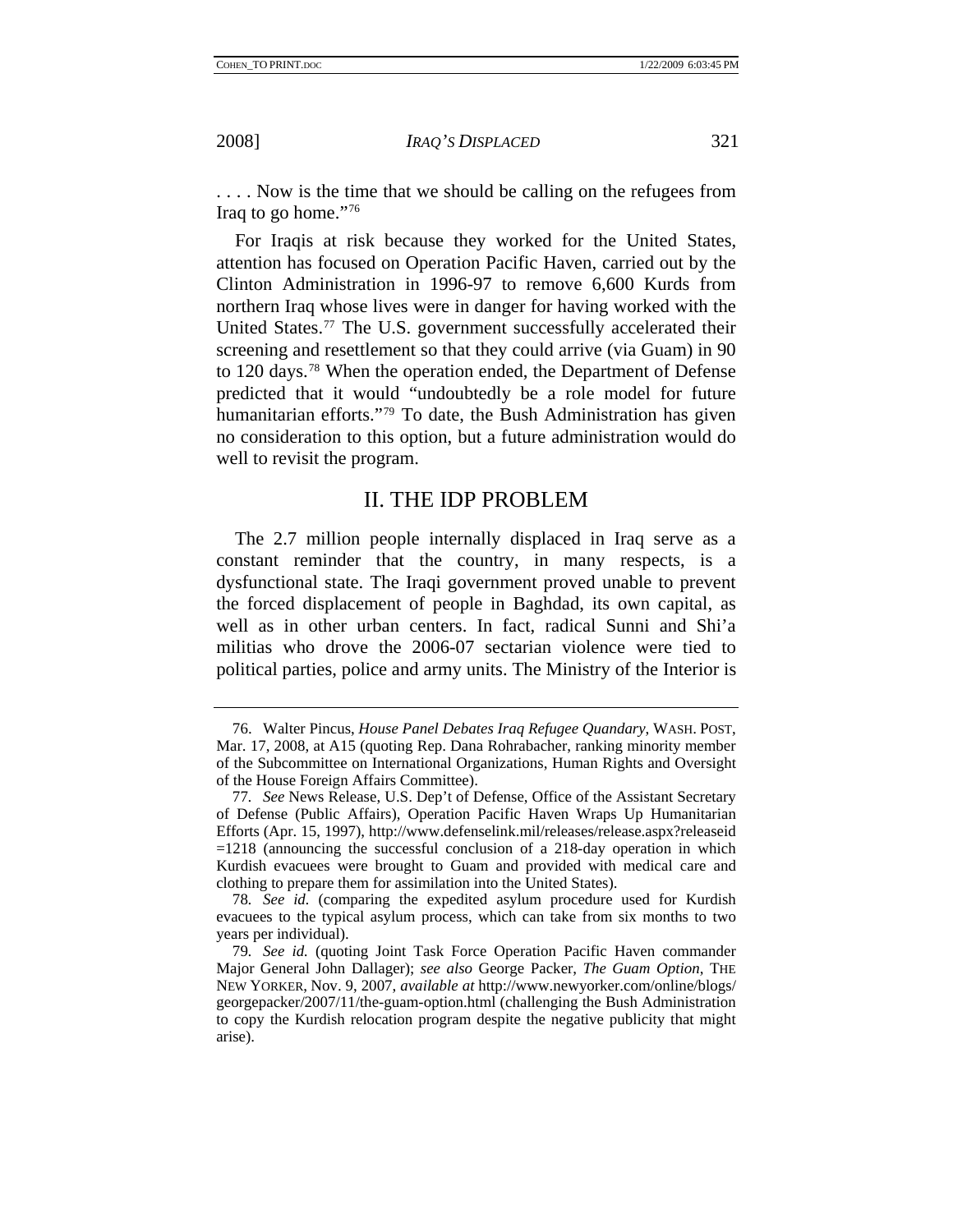still widely reported to be infiltrated by Shi'a militias, which assaulted and expelled people from their homes, sometimes in police uniforms.[80](#page-22-0) In such a political environment, it is not surprising that the government has failed to exhibit the will, resources or skills to deal with the needs of the displaced. In the Ministry of Displacement and Migration, it is not unusual to find staff that sees the displaced only from the perspective of their own ethnic or religious group.<sup>[81](#page-22-1)</sup>

More than 1.5 million of Iraq's IDPs were uprooted following the February 2006 bombing of the al-Aksari Shi'a shrine in Samarra.<sup>[82](#page-22-2)</sup> Although the sectarian violence had started earlier, once Shi'a restraint ended, the violence accelerated and sectarian-induced displacement sharply overtook the displacement caused by military operations, generalized violence, and the expulsions from the Saddam Hussein period.<sup>[83](#page-22-3)</sup> Shi'a and Sunni militias systematically and purposefully began to intimidate, harass, kill and expel people of the opposite ethnicity from their neighborhoods in order to gain control over those areas and expand their power base. The result has been an Iraq increasingly fragmented along religious and ethnic lines, with segregated areas in Baghdad and other urban centers.

<span id="page-22-0"></span><sup>80</sup>*. See* ASHRAF AL-KHALIDI & VICTOR TANNER, BROOKINGS INST., SECTARIAN VIOLENCE: RADICAL GROUPS DRIVE INTERNAL DISPLACEMENT IN IRAQ 13 (2006), *available at* http://www.brookings.edu/fp/projects/idp/20061018\_ DisplacementinIraq\_Khalidi-Tanner.pdf (discussing instances of Shi'a militias operating in police uniforms and the police force's inability to stop an attack on the Abu Hanifa mosque); Solomon Moore, *Ominous Signs Remain in City Run by Iraqis*, N.Y. TIMES, Feb. 23, 2008, at A1 (reporting that ethnic militia control police and incite ethnic violence even in homogeneous Iraqi cities, like Basra).

<span id="page-22-1"></span><sup>81.</sup> Interview with anonymous Ministry of Displacement and Migration staff, in Wash. D.C. (July 13, 2005).

<span id="page-22-2"></span><sup>82</sup>*. See* Patrick Cockburn, *Iraq is Disintegrating as Ethnic Cleansing Takes Hold*, THE INDEPENDENT, May 20, 2006, http://www.independent.co.uk/news/ world/middle-east/iraq-is-disintegrating-as-ethnic-cleansing-takes-hold-478937.ht ml (identifying the bombing of al-Aksari Shi'a shrine in Samarra as a major factor that edged Iraq closer to civil war and set off a wave of displacement as people fled from the violence).

<span id="page-22-3"></span><sup>83</sup>*. See* AL-KHALIDI & TANNER, *supra* note 80, at 7-8 (describing ruthless strategies employed by both Shi'a and Sunni radical groups, such as targeting youth, creating violence in mixed neighborhoods, and attacking the other's mosques); INT'L ORG. FOR MIGRATION, IRAQ DISPLACEMENT 2007 YEAR IN REVIEW 1 (2007) [hereinafter IRAQ DISPLACEMENT 2007 YEAR IN REVIEW], http://www.iom.int/jahia/webdav/shared/shared/mainsite/media/docs/reports/2007\_ year\_in\_review.pdf (highlighting the spike in displacement that occurred following the February 2006 Samarra bombing and subsequent violence).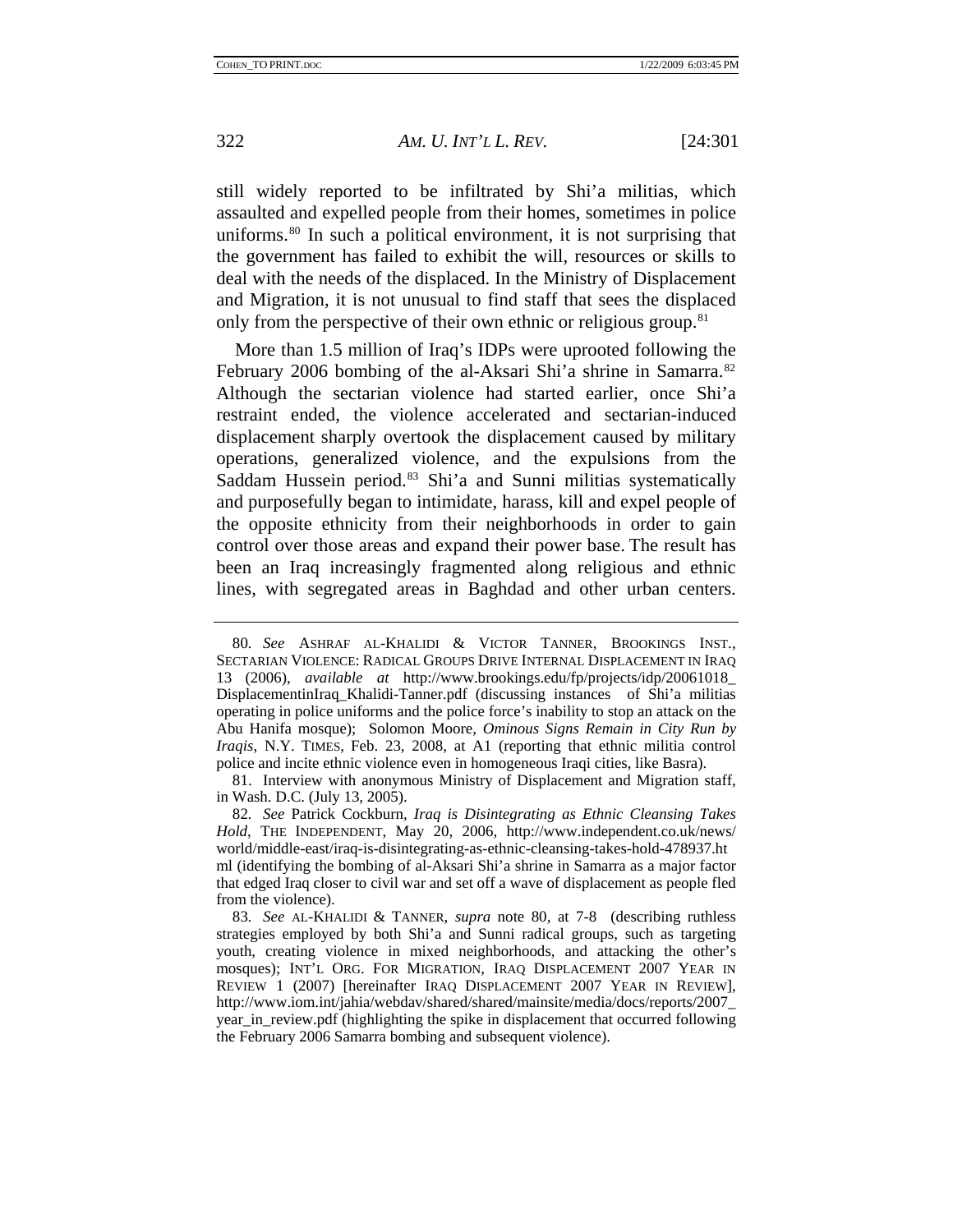Sunnis and Shi'a pushed from their homes have mostly gone to areas where their group is in the majority while Christians have fled to parts of Ninewah province and Kurds to the northern Kurdish areas.<sup>[84](#page-23-0)</sup>

At least forty percent of those who fled do not expect to return<sup>85</sup> since their displacement reflects deep-seated political divisions within the country. Indeed, the brutality used in uprooting them was intended to ensure that they would not return to their home areas.<sup>86</sup> Many, in fact, sold their homes or abandoned their property when they fled, indicating that they do not plan to return.<sup>[87](#page-23-3)</sup> Given "the departure of entire families and, in some cases, communities," internal displacement "is likely to be long-term."<sup>[88](#page-23-4)</sup> The more prolonged it becomes, the less likely substantial returns will occur.

Sizeable numbers of minority groups—Kurds, Christians, Sabeans, Turkmen, and Roma—as well as foreign nationals— Palestinians and Sudanese—were also uprooted by the sectarian violence. These expulsions came in addition to Saddam Hussein's earlier uprooting of more than 100,000 Kurds (and also Turkmen and

<span id="page-23-0"></span><sup>84</sup>*. See* AL-KHALIDI & TANNER, *supra* note 80, at 21-26 (explaining the displacement of religious and ethnic groups from regions where they are not a majority, as well as where they went); *see* Interview with anonymous UNHCR official, *supra* note 24 (noting that in 2008, UNHCR found increasing numbers of Christians who fled to Ninewah fleeing again, this time abroad in search of safety); *see* AL-KHALIDI & TANNER, *supra* note 80, at 21-26 (recognizing that of the estimated 1.5 million IDPs uprooted since the Samarra bombing, many (560,000) are in the center of the country in Baghdad governorate, twenty-seven percent in the south, and fifteen percent in the northern governorates). Of the estimated million displaced before 2006, fifty-three percent are in the north and thirty-three percent in the south. *Id.* 

<span id="page-23-1"></span><sup>85</sup>*. See* IRAQ DISPLACEMENT 2007 YEAR IN REVIEW, *supra* note 83, at 4, 7 (reporting that twenty-two percent of IDPs plan to remain in their current location, while seventeen percent plan to resettle in a third location, and two percent are undecided if they are going to return, or settle elsewhere); *Internal Displacement Update for Iraq*, UNHCR, Apr. 1, 2008, http://www.unhcr.org/cgibin/texis/vtx/iraq?page=briefing&id=47f20efd6 (finding that as of April 2008, some 6,000 IDP families returned (two percent of those uprooted since 2006), mostly to areas where their communities were in the majority).

<span id="page-23-4"></span><span id="page-23-3"></span><span id="page-23-2"></span><sup>86</sup>*. See* AL-KHALIDI & TANNER, *supra* note 80, at 12-15 (demonstrating that the ethnic cleansing is neither spontaneous nor popular but carefully calculated to achieve political ends).

<sup>87</sup>*. See* FERRIS & HALL, *supra* note 44, at 2-3.

<sup>88</sup>*.* Harper, *supra* note 44, at 51.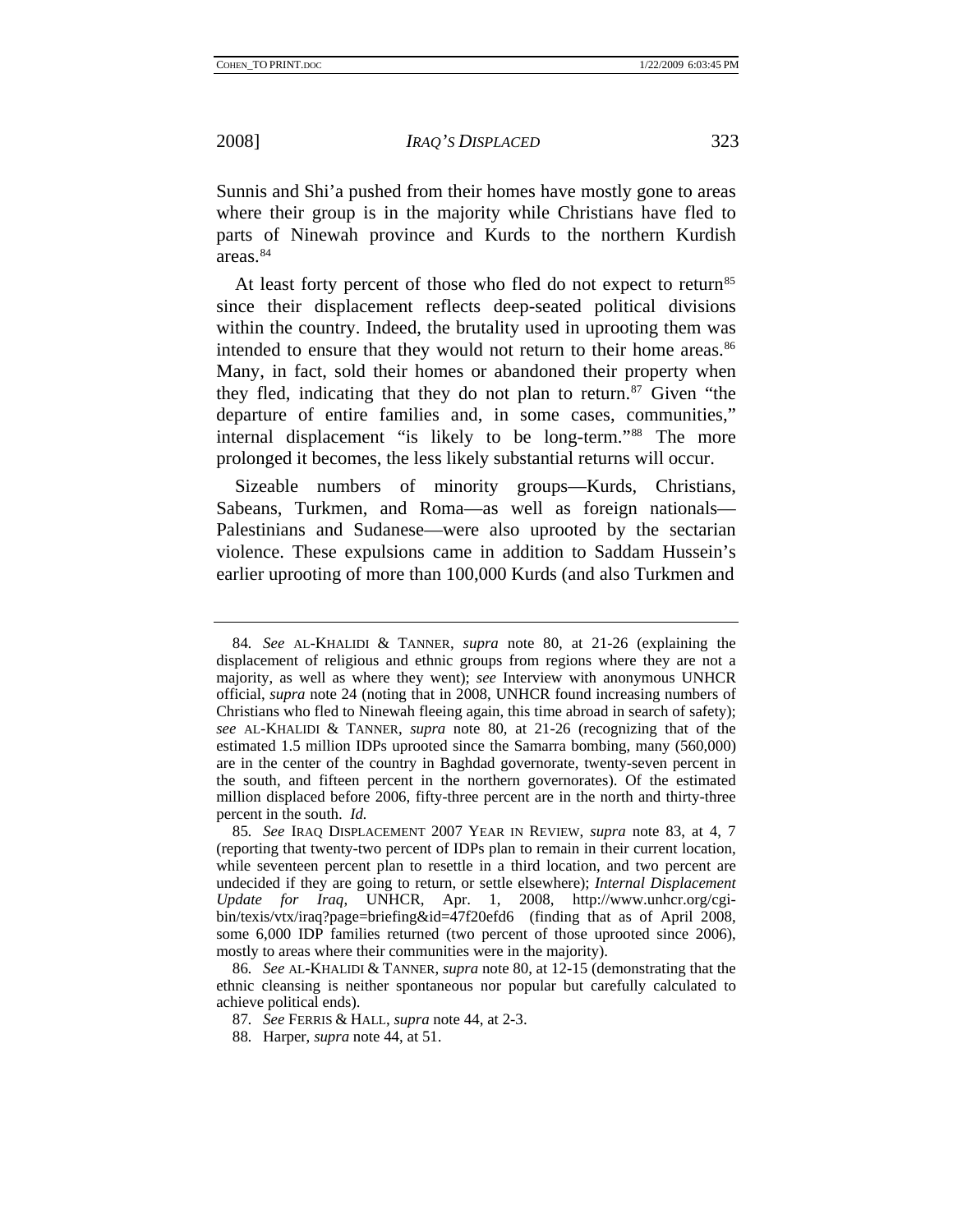Assyrians) from Kirkuk and its surrounding areas in order to 'Arabize' this highly fertile region, which contains from ten to twenty percent of Iraq's oil reserves, To reverse this ethnic cleansing, Kurds after the 2003 war began to return and try to reclaim their homes and land, but many found these to be occupied by others and became internally displaced again. Soon thereafter, Kurdish authorities began to reestablish control over the region, and some 100,000 Arabs fled or were pushed out by the Pesh Merga. Meanwhile, Kirkuk's Turkmen look to Turkey to protect their interests there. Because of the intensity of competing claims, Kirkuk has become a tinderbox of potential conflict and displacement.<sup>[89](#page-24-0)</sup>

Most of Iraq's internally displaced persons, whether in the north, center or south, face extreme hardship, many with urgent needs for shelter, food, medicine, clean water, employment and basic security.<sup>[90](#page-24-1)</sup> The decrease in sectarian violence since the summer of 2007 has reduced displacement but has not significantly improved conditions for the displaced.<sup>[91](#page-24-2)</sup> In fact, in August 2008, the International Organization of Migration ("IOM") reported a "worsening" in the situation, estimating that more than seventy

<span id="page-24-0"></span><sup>89</sup>*. See* AL-KHALIDI & TANNER, *supra* note 80, at 23-25 (accounting for the displacement of Kurdish, Christian, and third-country nationals, particularly Palestinians and Sudanese, by Sunni and Shi'a radicals); HUMAN RIGHTS WATCH VOL. 16, NO. 4(E), CLAIMS IN CONFLICT: REVERSING ETHNIC CLEANSING IN NORTHERN IRAQ 2-4 (2004) (providing context to the conflict between the Kurds and Arabs over Kirkuk and Mosul, which has been ongoing since the 1930s and has been largely ignored by the United States in Iraq); Michael O'Hanlan & Omer Taspinar, Op-Ed., *Time for Kurdish Realism*, WASH. POST, Feb. 9, 2008, at A15 (arguing that Kurds should promote regional stability in Iraq because sharing Kirkuk will better serve Kurdish, Iraqi, and American interests in the long-term); ELIZABETH FERRIS & KIMBERLY STOLZ, BROOKINGS INST., THE FUTURE OF KIRKUK: THE REFERENDUM AND ITS POTENTIAL IMPACT ON DISPLACEMENT 1 (2008), *available at* http://www.brookings.edu/~/media/Files/rc/papers/2008/0303 iraq ferris/0303 iraq ferris.pdf (recognizing the contentious nature of Kirkuk's status and the potential for producing displacement).

<span id="page-24-1"></span><sup>90</sup>*. See* Sultan, *supra* note 28, at 17 (urging Iraqi refugees not to return to Iraq because internal aid distribution is so limited).

<span id="page-24-2"></span><sup>91</sup>*. See* IRAQ DISPLACEMENT 2007 YEAR IN REVIEW, *supra* note 83, at 4 (noting that returning IDPs often are subject to violence and maltreatment). THE INTERNALLY DISPLACED PEOPLE IN IRAQ, IRAQI RED CRESCENT ORGANIZATION UPDATE 28 3 (2007), *available at* http://www.iraqredcrescent.org/IDP\_28\_ update\_EN.pdf (detailing the challenges faced by IDPs in acquiring healthcare, education, and affordable shelter).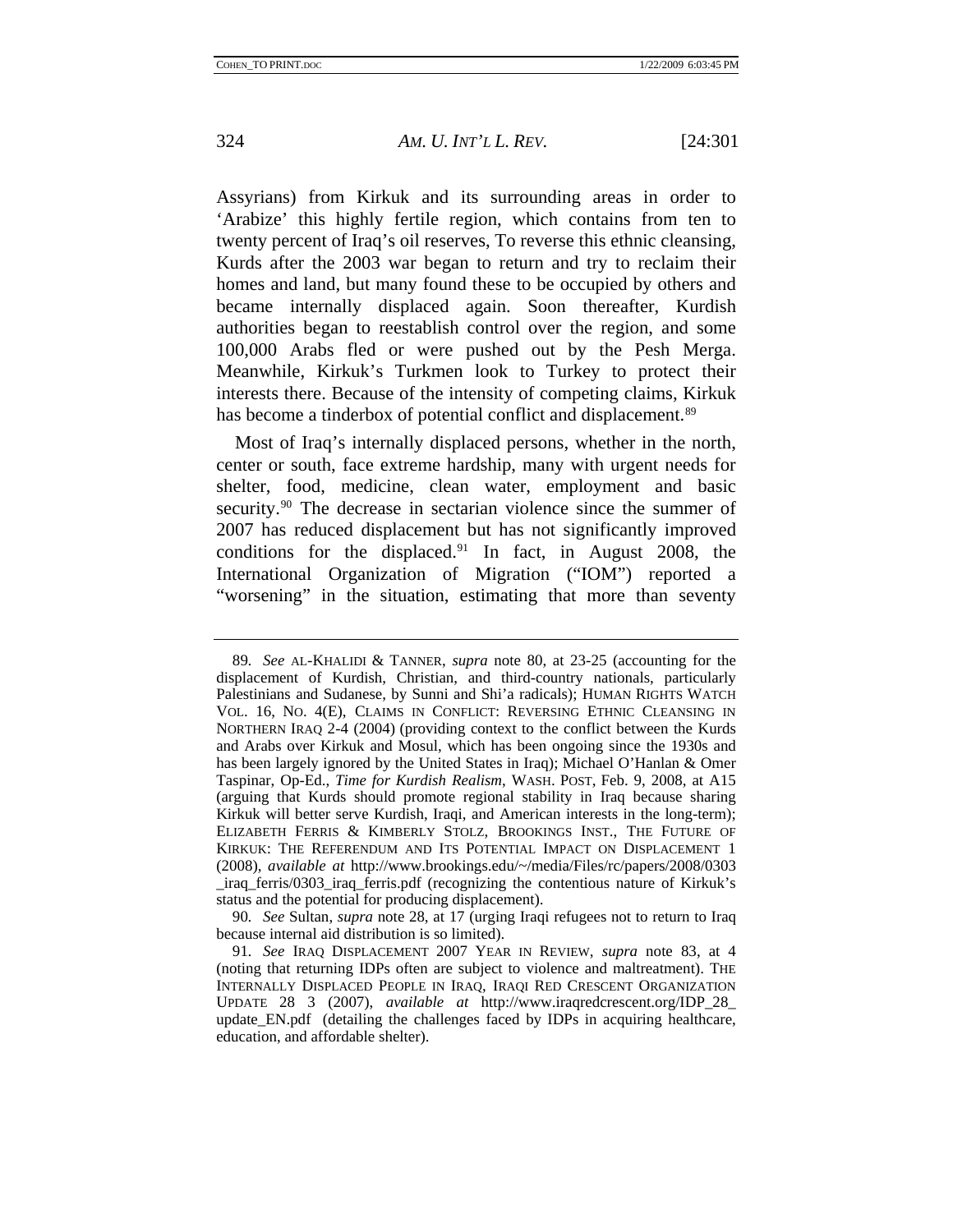<span id="page-25-0"></span>

percent of IDPs do not have regular access to food rations from the Public Distribution System; fourteen percent have no access to health care; thirty-three percent cannot obtain the medications they need; and thirty-one percent have found their property occupied by others.[92](#page-25-1) While the vast majority of IDPs stay with families and friends that support them or rent homes, their situation has become precarious as rents increase, jobs grow scarce, and their hosts begin to run out of resources. At least twenty percent of the displaced can now be found in abandoned buildings, military bases, schools, parks, cemeteries, and soccer fields. One to two percent reside in tented camps, which lack basic services and tend to be in remote areas.<sup>[93](#page-25-2)</sup> Although most of Iraq's eighteen governorates have set up camp areas for IDPs, by the beginning of 2008 they began to restrict the number coming into their areas. According to a UNHCR official, the displaced have been "left largely to fend for themselves."[94](#page-25-3)

#### A. NATIONAL AND INTERNATIONAL RESPONSE

Thus far, the national government has not demonstrated that it has the skills, resources, or political will to take care of its displaced population or provide the security, access to basic services, and livelihoods needed for the return of large numbers to their homes. Government agencies have often been described as incompetent, negligent, corrupt, or sectarian in approach.<sup>[95](#page-25-4)</sup> The Iraqi Minister of

<span id="page-25-1"></span><sup>92.</sup> *See* IRAQ DISPLACEMENT 2007 YEAR IN REVIEW, *supra* note 83, at 6; *see also* IOM Press Release, *supra* note 73 (depicting the difficult life in tent camps due to a lack of basic services, unemployment, and overcrowding).

<span id="page-25-2"></span><sup>93</sup>*. See* Harper, *supra* note 44, at 51-52 (stating that the poor conditions in tent camps lead to violence, psychological stress, and, for children, malnutrition, and that though the percentage in actual tent camps is low, an additional twenty percent reside in collective settlements).

<sup>94</sup>*. See id.* at 53.

<span id="page-25-4"></span><span id="page-25-3"></span><sup>95</sup>*. See Iraq: NGOs Urge Action on Displacement Crisis*, IRIN, Aug. 13, 2008, http://www.irinnews.org/report.aspx?ReportId=79798 (recognizing the failure of the Iraqi government to address the needs of IDPs and refugees and calling for the strengthening of Iraqi institutions); *Iraq: Government Negligent in Tackling Human Displacement*, IRIN, May 13, 2008, http://www.irinnews.org/Report. aspx?ReportId=78172 [hereinafter *Iraq Government Negligent*] (reporting that the Iraqi government's inability to solve the IDP crisis fuels militia membership and can lead to terrorist activity); *Iraq: IDPs Demand Government Return Them Home*, IRIN, June 15, 2008, http://www.irinnews.org/PrintReport.aspx?ReportId=78749 (quoting the head of Iraq's parliament's Displacement and Migration Committee,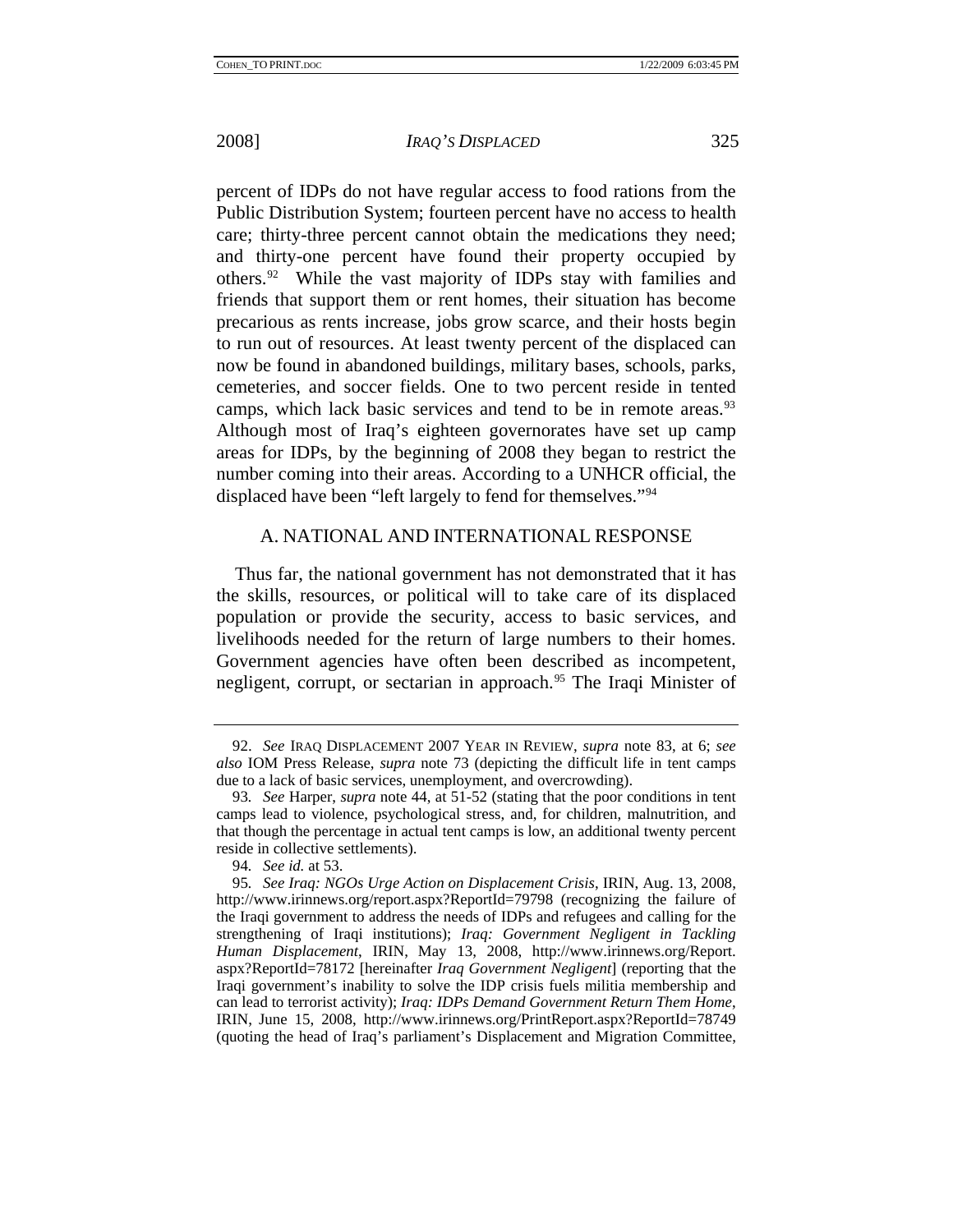Displacement and Migration explained that "[o]ur ministry, unlike others established when the state of Iraq was founded, is without any administrative legacy or institutional knowledge in the field of migration and displacement."[96](#page-26-0) He therefore has called for a local, regional and international response. In January 2008, the head of parliament's displacement committee Abdul-Khaliq Zankana announced that the government would allocate additional funds for IDPs, but acknowledged that "a plan for using this money has not been drawn up yet."[97](#page-26-1)

Local authorities, neighborhoods and mosques have sometimes proven more effective in aid distribution although they can also be partisan and do not usually provide housing and jobs. Assisting these efforts at the community level have been local non-governmental organizations ["NGO"], like the Iraqi Red Crescent, which have provided assistance to large numbers of IDPs, but most have limited capacity, may suffer from mismanagement and have not been able to reach many of those in need because of lack of security.

Filling the void left by the government have been radical sectarian Sunni and Shi'a groups (the largest being the movement affiliated with Moqtada al-Sadr). Indeed, a Feinstein International Center study found that, "[i]ncreasingly, Iraqis are looking to militias and ad hoc neighborhood organizations as their option of first resort when seeking protection and assistance."<sup>[98](#page-26-2)</sup> Similarly, members of

stating that the IDP crisis could go unsolved for another decade if the Iraqi government does not soon address it); KRISTELE YOUNES & NIR ROSEN, REFUGEES INTERNATIONAL, UPROOTED AND UNSTABLE: MEETING URGENT HUMANITARIAN NEEDS IN IRAQ 3, 6 (2008), http://www.refugeesinternational.org/content/ publication/detail/10570/ (blaming the Iraqi government's inadequate response to the IDP crisis in part on the role that sectarian bias has in the distribution of aid).

<sup>96.</sup> Sultan, *supra* note 28, at 16-17.

<span id="page-26-1"></span><span id="page-26-0"></span><sup>97</sup>*. See Parliament Allocates More Money for IDPs*, IRIN, Jan. 24, 2008, http://www.irinnews.org/report.aspx?ReportId=76404 (comparing the diversity and gravity of tasks for which the Iraqi Ministry of Displacement and Migration is responsible to the scant resources made available to it); *More Government Money*, *supra* note 28 (reporting that in February 2008 the government earmarked \$40 million for IDPs and refugees).

<span id="page-26-2"></span><sup>98.</sup> GREG HANSEN, FEINSTEIN INT'L CENTER, COMING TO TERMS WITH THE HUMANITARIAN IMPERATIVE IN IRAQ 8 (2007), *available at* http://www.internaldisplacement.org/8025708F004CE90B/(httpDocuments)./A070E41CF0D611D1C1 257292005AB87F/\$file/pdf\_HA2015\_Iraq\_Briefing\_Paper.pdf; *see* YOUNES & ROSEN, *supra* note 95, at i, 2-4 (reporting that IDPs are joining militias to secure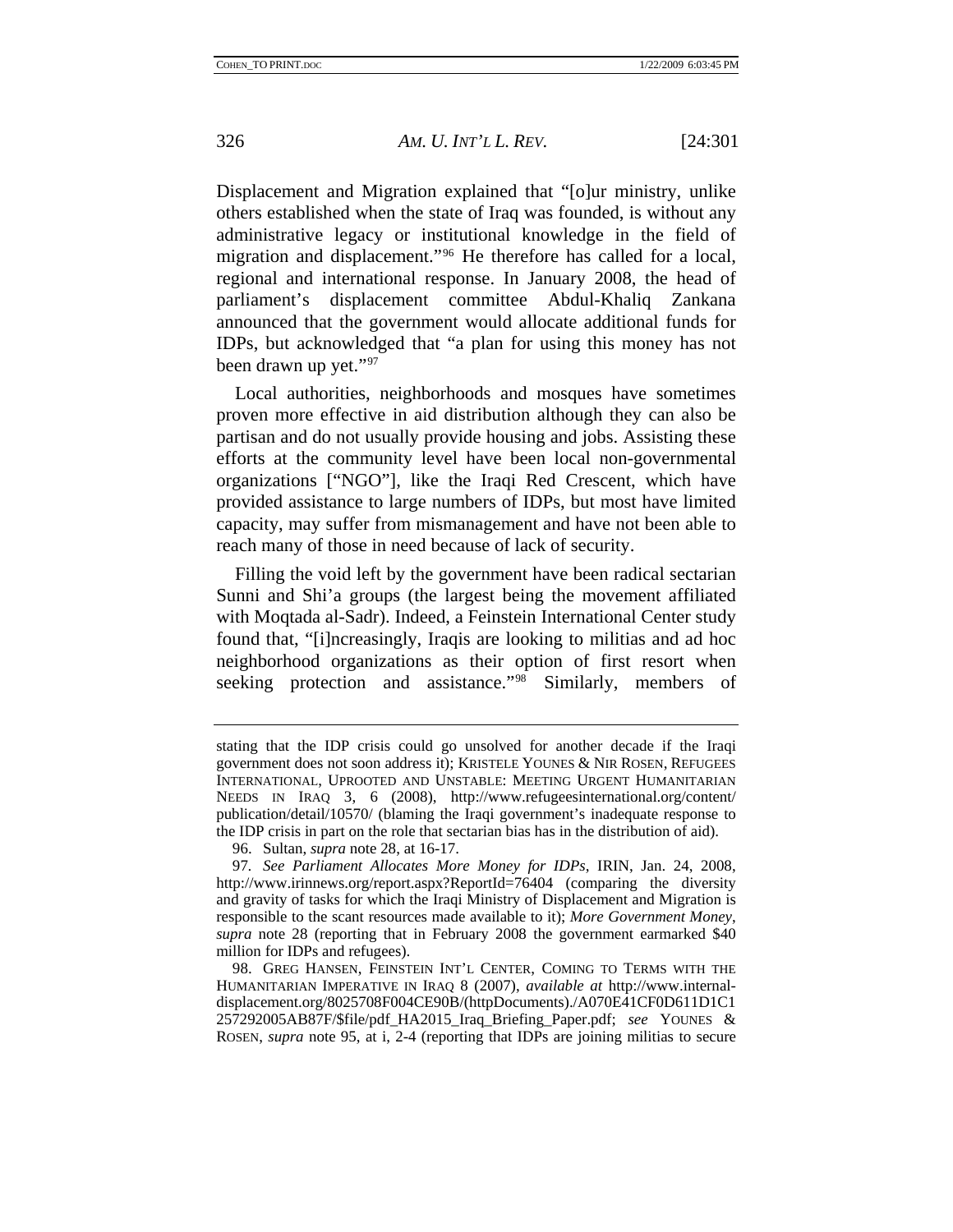Parliament have warned that continued inattention to the displaced could make them "easy prey to militias and armed gangs inside Iraq and possible recruits to intelligence services outside Iraq."[99](#page-27-0)

In July 2008, the government introduced a National Policy to Address Displacement<sup>[100](#page-27-1)</sup> at a two-day conference that brought together central and local government officials, U.N. agencies and national and international NGOs. It commits the government to assist and protect IDPs, as well as refugees who return, without discrimination and promises to mobilize the resources required and strengthen government offices to improve the national response.<sup>[101](#page-27-2)</sup> In particular, it promises to improve the access of the displaced to basic services, to help them find employment, to protect them from evictions and violence, to assist them reclaim their property, and to encourage reconciliation between the different ethnic and religious groups upon return.<sup>[102](#page-27-3)</sup> Much of the policy, however, is in the form of recommendations that will need to be carried out. While it marks an important first step toward addressing displacement, the capacity and will of the government to implement its provisions will need to be demonstrated.

The international community has also been slow to recognize the humanitarian and security crisis inside Iraq. For years, the U.S. and Iraqi governments assumed that the domestic situation would stabilize and that the IDPs would return home. As a result, billions of dollars in international aid focused on recovery and development programs that couldn't be implemented because of the violence.

<span id="page-27-0"></span>food, clothing and security).

<sup>99</sup>*. Iraq Government Negligent*, *supra* note 95.

<span id="page-27-1"></span><sup>100</sup>*. See* Press Release, Ministry of Displacement & Migration and United Nations High Commissioner for Refugees, Improving the Rights of the Displaced (July 8, 2008), *available at* http://www.uniraq.org/documents/Press%20release% 20E%20UNHCR%208%20July%202008.pdf [hereinafter Ministry Press Release] (announcing the formation of the *National Policy to Address Displacement*, intended to serve as a tool to facilitate the return of Iraqi IDPs and refugees).

<span id="page-27-2"></span><sup>101</sup>*. Id.* (asserting that the *National Policy to Address Displacement* is striving to create a safe return for 240,000 displaced Iraqi families).

<span id="page-27-3"></span><sup>102</sup>*. See id.* (quoting Daniel Endres, a representative of UNHCR in Iraq, as stating, "[b]y adopting this National Policy the Government of Iraq makes it clear that it wants to strengthen the protection of and assistance to displaced persons, and it indicates its willingness to work towards durable solutions for the displaced").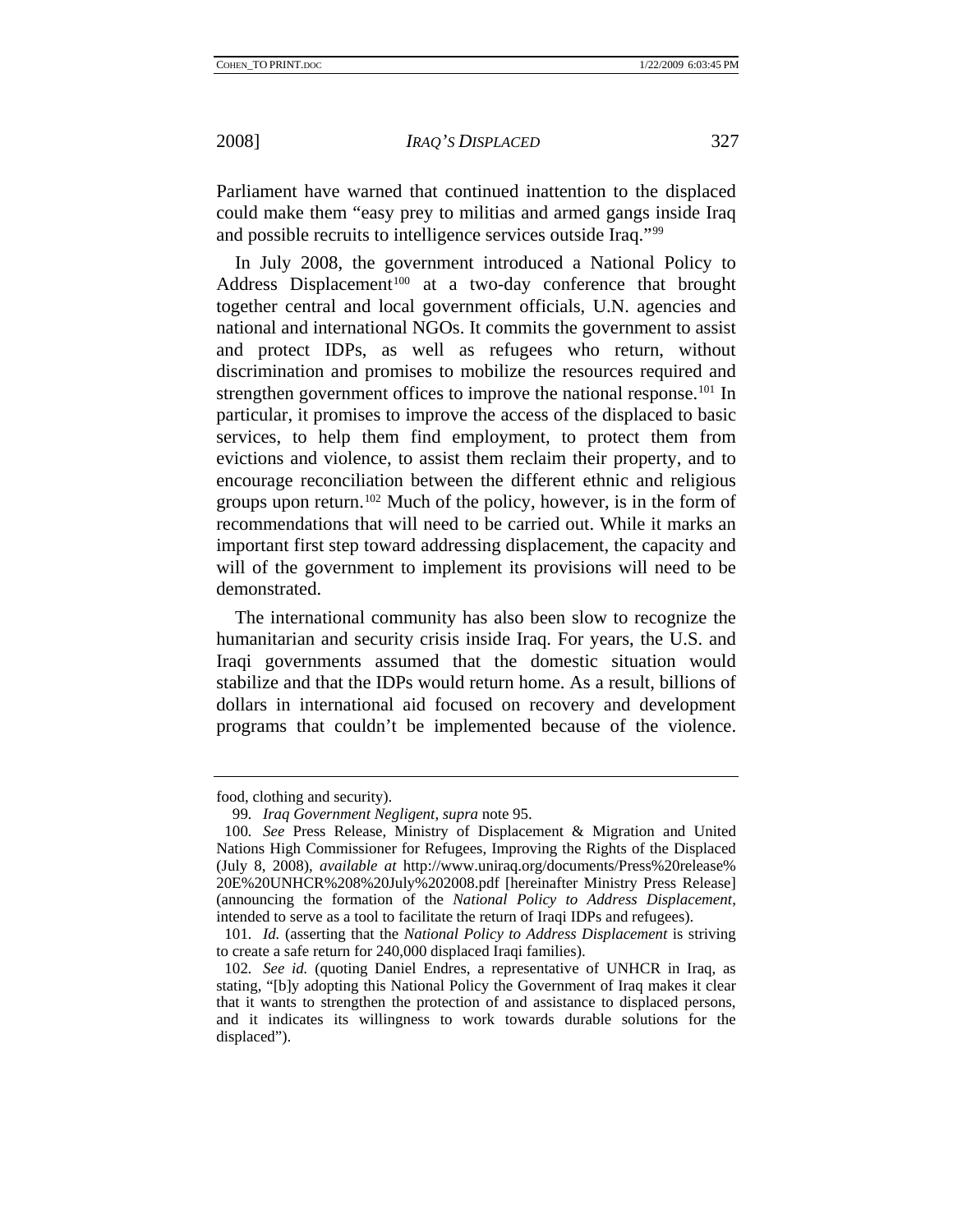More recently, a reassessment of donor priorities and U.N. programs has begun to take place.

Greater international humanitarian presence is one of the priorities. Unlike in most other crises, international humanitarian organizations and international NGOs do not operate directly on the ground in Iraq except in parts of the north. Since the 2003 bombing of the U.N. headquarters, most humanitarian organizations moved their international staff out of Baghdad to Amman where they have operated by "remote management."[103](#page-28-0) In August 2007, the U.N. Security Council voted to expand the United Nations' mandate and presence in the country.[104](#page-28-1) The U.N. Assistance Mission for Iraq is expected to work with the government in support of the delivery of humanitarian aid and to promote the safe and voluntary return of IDPs and refugees.

The extent, however, to which the U.N. will be able to increase its humanitarian presence throughout Iraq is not yet known. The decrease in violence since the summer of 2007 has not ended security threats against humanitarian staff, especially U.N. staff, who are often perceived as being allied with coalition forces. For the International Organization for Migration, "Iraq continues to be one of the most dangerous places in the world for humanitarian agencies to work." [105](#page-28-2) Between March 2003 and late 2006, some eighty-one local and international humanitarian and human rights workers were

<span id="page-28-0"></span><sup>103</sup>*. But see* Cecile Pouilly, *Difficult Delivery: The 'remote management' of aid in Iraq*, Vol. 146, Issue 2, REFUGEES, Apr. 2007, at 14 (quoting a UN refugee agency Iraqi employee as stating, "[r]emote management is not an option. It's a one-way street . . . [w]e don't have other options to choose from."); YOUNES  $\&$ ROSEN, *supra* note 95, at 8 (providing examples of UN agencies that have local staff throughout Iraq, such as UNICEF and the International Organization for Migration).

<span id="page-28-1"></span><sup>104</sup>*. See* S.C. Res. 1770, ¶¶ 1-2, U.N. Doc. S/RES/1770 (Aug. 10, 2007) (declaring an extended mandate of twelve months in addition to other efforts intended to assist in reconciliation and reintegration efforts that foster an orderly return of Iraqi IDPs and refugees).

<span id="page-28-2"></span><sup>105.</sup> IRAQ DISPLACEMENT 2007 YEAR IN REVIEW, *supra* note 83, at 6; *see* Press Release, Office for the Coordination of Humanitarian Affairs, UN Officials Call for Improved Security and Access to Reach Iraqis in Need (Apr. 4, 2008), *available at* http://www.reliefweb.int/rw/rwb.nsf/db900sid/LSGZ-7DDH6Y?Open Document (stressing the importance of increasing security to facilitate humanitarian aid to Iraqis who lack essential goods and services).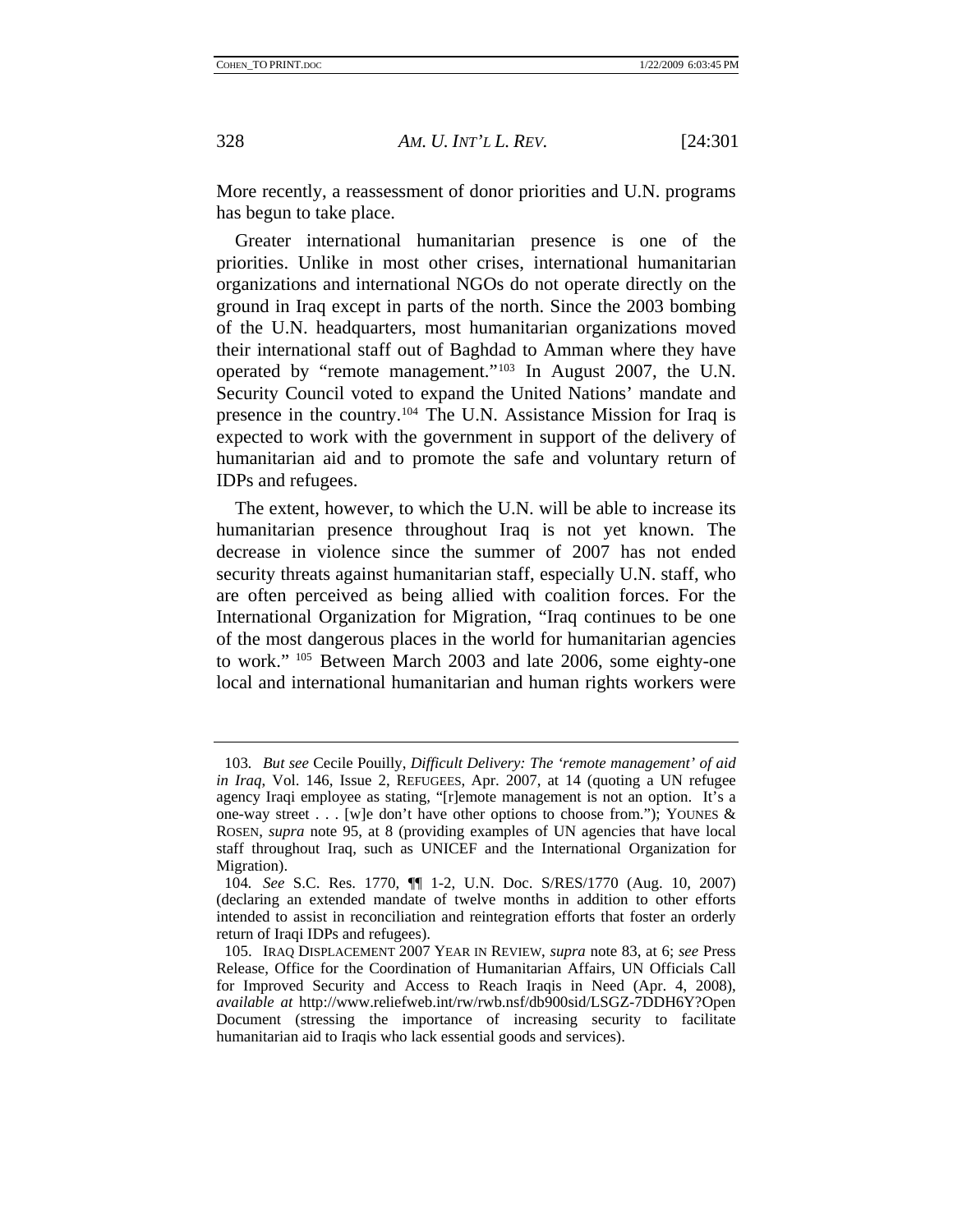<span id="page-29-0"></span>

killed there.<sup>[106](#page-29-1)</sup> When U.N. Under-Secretary-General for Humanitarian Affairs John Holmes visited the area in April 2008, he did not go into Iraq for security reasons. At the same time, international agencies have begun to expand their staff on the ground.[107](#page-29-2) It is hoped they will find that direct cooperation with local leaders, local communities, and local NGOs will prove an important way of increasing assistance and protection for IDPs and reinforcing local capacity.

# B. PROPOSED SOLUTIONS

Several solutions have been proposed to help Iraq deal with the IDP problem. These include creating camps or safe havens, carrying out population transfers, introducing property and compensation mechanisms, establishing a viable political system, and implementing the National Policy to Address Displacement.

#### *1. Camps or Safe Havens*

A solution put forward during the height of the sectarian violence was the creation of large scale IDP camps or safe havens to enhance access to the displaced, take the strain off host families and contain refugee flows.[108](#page-29-3) Camps, it was argued, could provide public services

<span id="page-29-1"></span><sup>106</sup>*. See* HANSEN, *supra* note 98, at 7 (recognizing that such deaths occurred despite a range of security strategies employed to protect aid workers).

<span id="page-29-2"></span><sup>107</sup>*. See* Tim Cocks, *Foreign Aid Workers Start to Return Home*, REUTERS, July 31, 2008 (reporting that the World Health Organization "quietly redeployed expatriate workers to Iraq" in July 2008); *Guterres Visits Iraq; Announces Strengthened UNHCR Presence*, UNHCR, July 5, 2008, http://www.unhcr.org/cgibin/texis/vtx/iraq?page=news&id=47b99cd54 (citing Guterres's February 2008 promise to boost UNHCR's "Baghdad-based staff from two to five internationals"); *Iraq: Q&A – A day in the Life of Our Man in Baghdad*, UNHCR, July 4, 2008, http://www.unhcr.org/cgi-bin/texis/vtx/iraq?page=news&id= 486e36fc4 (detailing the routine of UNHCR's Iraq representative in Baghdad); Press Release, United Nations Security Council, United Nations "Doing its Best" in Iraq in Midst of Painful National Transition, Under-Secretary-General for Political Affairs Tells Security Council (Apr. 28, 2008), *available at* http://www.un.org/News/Press/docs/2008/sc9311.doc.htm (noting that overall UN staff—non-humanitarian and humanitarian—has increased in Baghdad's Green Zone and Erbil to nearly 200 people).

<span id="page-29-3"></span><sup>108</sup>*. See* BYMAN & POLLACK, *supra* note 12, at 44-45 (presenting the establishment of safe havens or "catch basins" along the Iraqi border as a way to "prevent the flow of dangerous people" across the border).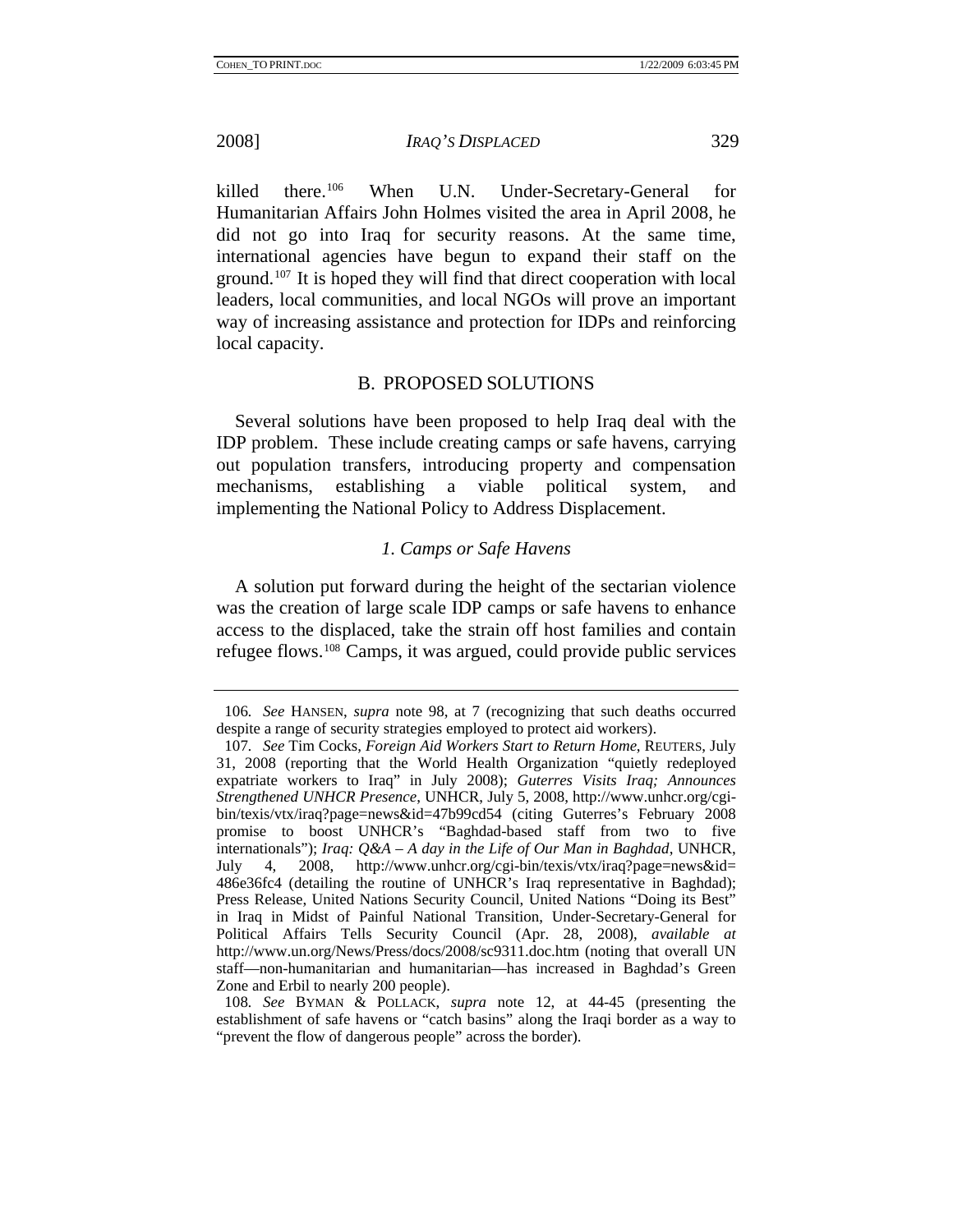to the displaced and a modicum of security. But many compelling reasons dictated against setting up camps and would do so in the future. Camps or safe havens in today's Iraq could easily be taken over by one ethnic group or another and become targets of sectarian attack. Moreover, unless the camps became detention centers surrounded by troops or police, it would be difficult to protect the people inside. There is also the question of whose troops or police would do the protecting. The reliability of the army and the police in Iraq remains questionable, as there have been clear connections between these officers and the militias undertaking the sectarian cleansing. Camps could also become an easy source of recruitment for militias while their restrictions on human rights and freedom of movement would undermine IDP protection. Iraqis, moreover, strongly prefer to stay with extended families and friends, and only a small percentage inhabit camps. For these reasons, the Representative of the U.N. Secretary-General on the Human Rights of IDPs, Walter Kälin, called for camps to be used in Iraq as "a last resort."[109](#page-30-0) He recommended alternative measures such as providing resources to families to allow them to construct additional rooms in their homes for the displaced or supporting communities to enable them to build housing for the displaced and expand public services for them. $110$ 

Special safe areas for Iraqi Christians have also been proposed. However, the recent attacks that have taken place against them have been within the area where Christians predominantly live (Ninveh province) and to where they fled to escape attacks in other parts of the country. It has further been suggested that a Christian semiautonomous province become part of the Kurdish region where Christians would presumably be better protected, but this could risk their becoming caught up in a conflict over territory between the Kurds and the Arab central government. Clearly needed is

<span id="page-30-0"></span><sup>109</sup>*. See* Walter Kälin, *A Tragedy of Increasing Proportions: Internal Displacement in Iraq*, FORCED MIGRATION REV., June 2007, at 15 (noting the shortcomings of refugee camps, including expense, risk of increased sectarian violence, and inadequacy in upholding cultural traditions).

<span id="page-30-1"></span><sup>110</sup>*. See id.* (advocating allowing IDPs to live within existing communities in order to avoid the dangers associated with IDP camps).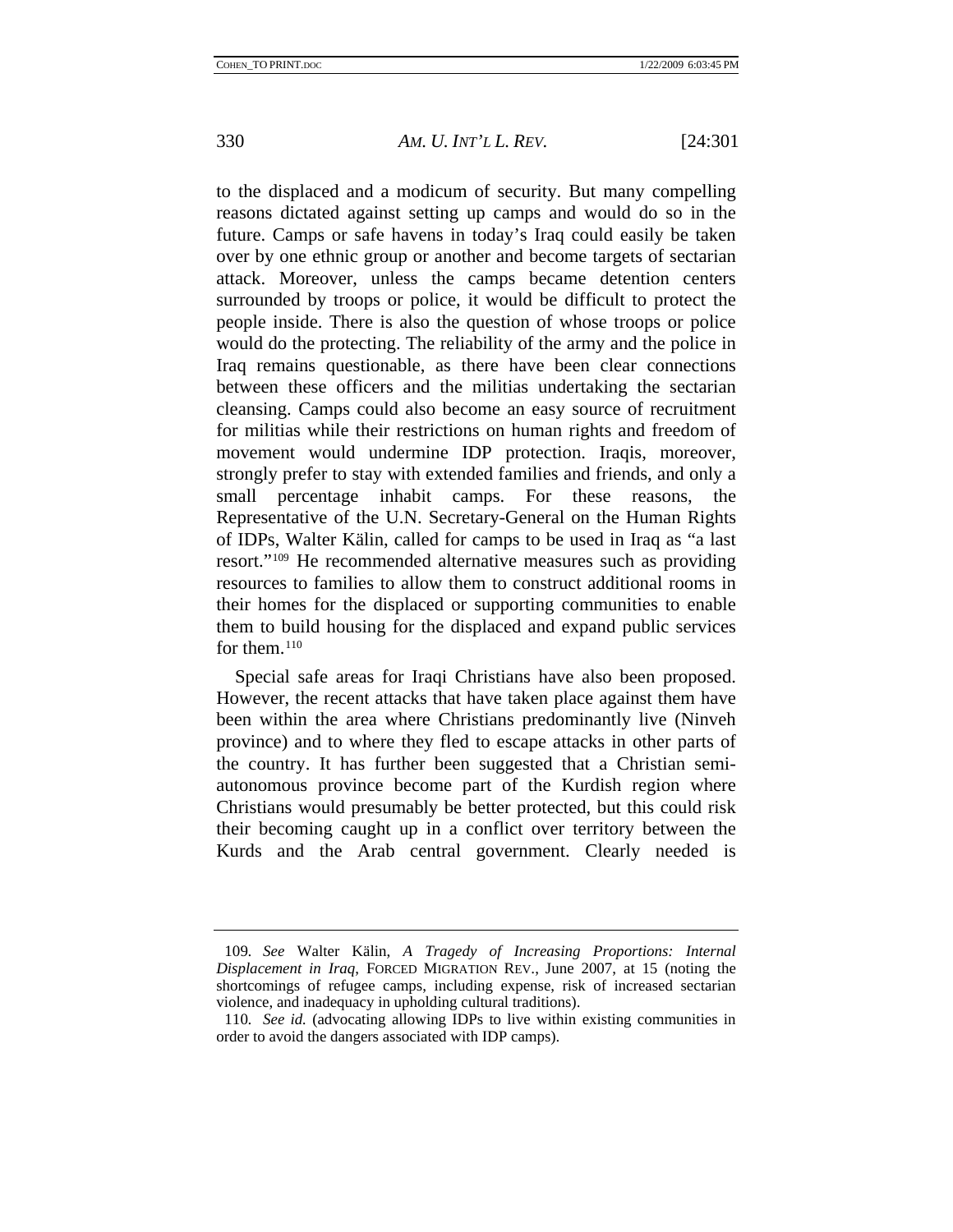<span id="page-31-0"></span>

responsible governmental protection of Christians and other minorities.<sup>[111](#page-31-1)</sup>

# *2. Population Transfers.*

Another solution put forward at the height of the violence was organized population transfers so that Sunni, Shi'a and Kurds, with the help of the international community, could relocate, albeit voluntarily, to areas of the country where their ethnic group was in the majority. The population transfers were intended to accompany "a soft partition" of the country into Kurdish, Shi'a and Sunni areas.[112](#page-31-2) Not surprisingly, this solution proved distasteful to many because it put the international community in the position of facilitating ethnic cleansing and of promoting mass displacement.

Historically, population transfers were viewed in a positive light as a means of lessening loss of life in communal conflicts, creating more cohesive societies, and promoting more stable border demarcations. Such exchanges were carried out after the first and second world wars and also on the Indian subcontinent in the late 1940s. But as human rights expert Felice Gaer has noted, "[t]hese mass population exchanges came with tremendous costs."[113](#page-31-3) Millions

<span id="page-31-1"></span><sup>111.</sup> Erica Goode & Suadad Al-Salhy, *A Spate of Violence in Mosul Forces Iraqi Christians to Flee Their Former Homes*, N.Y. TIMES, Oct. 11, 2008, at A10.

<span id="page-31-2"></span><sup>112</sup>*. Compare* EDWARD P. JOSEPH & MICHAEL E. O'HANLON, BROOKINGS INST., THE CASE FOR SOFT PARTITION IN IRAQ 3 (2007), *available at* http://www.brookings.edu/~/media/Files/rc/papers/2007/06iraq\_joseph/06iraq\_jose ph.pdf (suggesting that "the mass movement of populations is far preferable to insisting that people at risk stay put or return to their homes to prop up an illusion of political co-existence"), *with* Chaim Kaufmann, *Separating Iraqis, Saving Iraq*, 85 FOREIGN AFF. 4, July/Aug. 2006, at 156-60 (arguing that any partition would only be "de facto, because many Shiite leaders still hope that a unified country can emerge, and no regime in the Middle East would tolerate" Kurdish independence).

<span id="page-31-3"></span><sup>113</sup>*. See* Internal Memorandum by Felice Gaer of the Jacob Blaustein Institute for the Advancement of Human Rights, Resolving Conflicts and Upholding Human Rights Principles: Population Exchanges (Feb. 15, 2007) (on file with author); *see also* Rama Lakshmi, *India's Survivors of Partition Begin to Break Long Silence*, WASH. POST, Mar. 12, 2008, at A1 (noting that "[a]ccording to conservative estimates, about half a million Hindus and Muslims were slaughtered and 14 million displaced, and about 70,000 women were abducted and raped, leaving both countries with deep psychological and political scars"). Kenneth Hill et al. compiled an excellent study of the impact of partition. *See generally* Kenneth Hill et al., *The Demographic Impact of Partition in the Punjab in 1947*, 62 POPULATION STUDIES 2 (2008) (concluding that "Partition-related population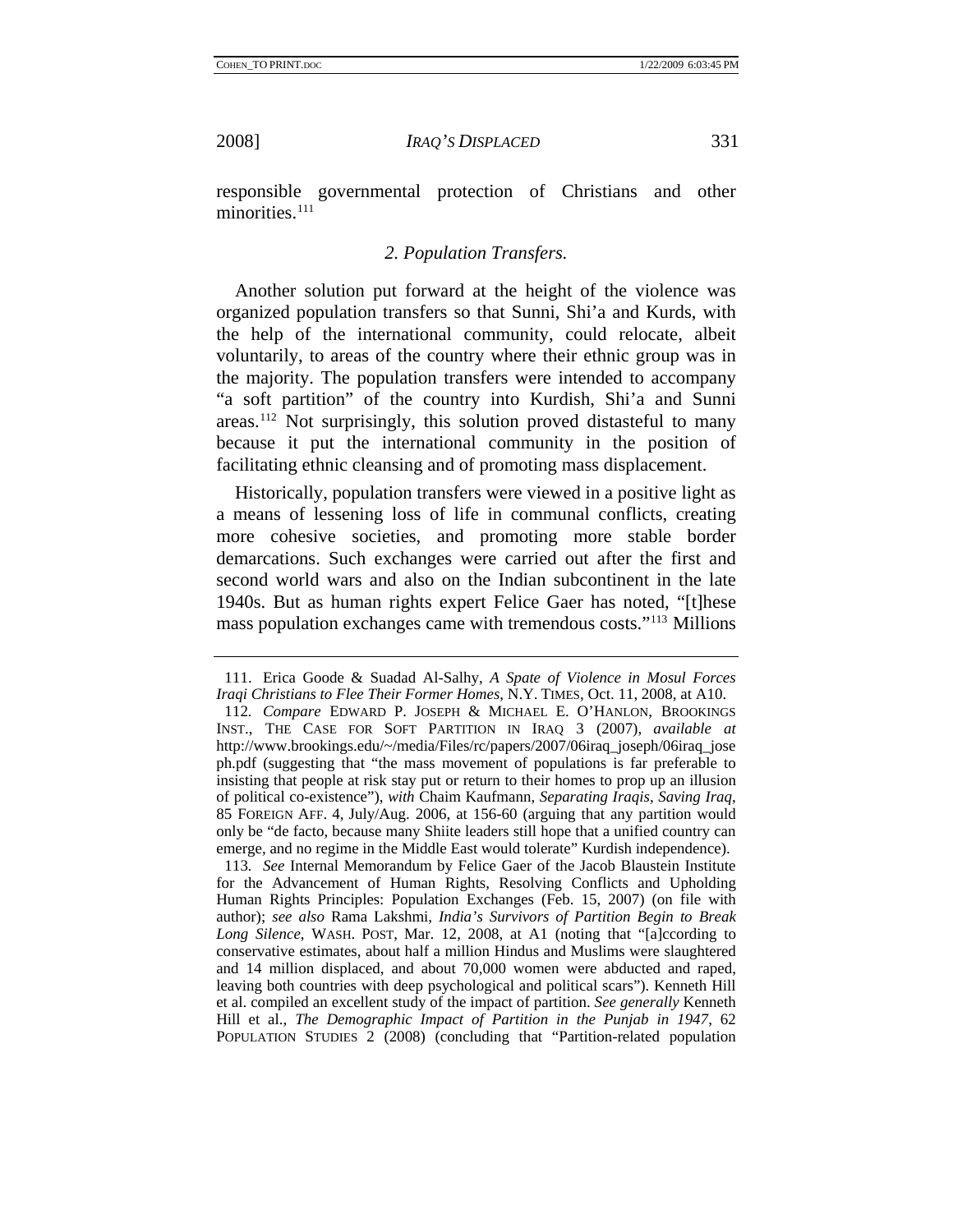of people were uprooted and persons became "dispossessed, and sent penniless and homeless on what, for many, were death marches."<sup>[114](#page-32-0)</sup> Although billed as voluntary, they were not in fact because "[t]here was no individual buy-in, or consent, to the exchanges, and little in the way of compensation or restitution of property."[115](#page-32-1)

In the case of Iraq, population exchanges could easily turn into coerced actions, with transfers possibly leading to unemployment, homelessness, poverty, and vulnerability to violence. Nor would they be easy to accomplish in Iraq since thirty-five percent of marriages, at least in the past, were mixed and people of different ethnic and religious backgrounds were used to living and working together. Advocates of the idea have argued that population transfers, however painful, might be the only way to protect people from sectarian violence; moreover, if people asked to be relocated for protection, they should be helped.[116](#page-32-2) Others have countered that population transfers overlook the right of IDPs to return to their homes once the threat to their safety has ended. In fact, there is a growing international consensus that displaced people should have the option not only of resettlement but of return to reclaim their property and even their homes. Population transfers would remove this choice.<sup>117</sup>

In deciding the future status of Kirkuk, however, population transfers could become a part of the solution.[118](#page-32-4) The liabilities of the

losses in the Punjab, either from deaths or unrecorded migration, were in the range of 2.3-3.2 million").

<span id="page-32-0"></span><sup>114</sup>*. See* DAVID FROMKIN, KOSOVO CROSSING, 189-90 (Free Press 1999) (chronicling the population deportations in Eastern and Central Europe after World War II).

<sup>115.</sup> Gaer, *supra* note 113.

<span id="page-32-2"></span><span id="page-32-1"></span><sup>116.</sup> Samantha Power, Op-Ed, *Beating Genocide in Iraq*, L.A. TIMES, Mar. 5, 2007, at A15 ("If Iraqis tell us that they would feel safer in religiously homogenous neighborhoods . . . we should support and protect them in their voluntary, peaceful evacuation.").

<span id="page-32-3"></span><sup>117</sup>*. Cf.* RHODRI C. WILLIAMS, BROOKINGS INST., APPLYING THE LESSONS OF BOSNIA IN IRAQ: WHATEVER THE SOLUTION, PROPERTY RIGHTS SHOULD BE SECURED (2008), *available at* http://www.brookings.edu/papers/2008/0108\_ iraq\_williams.aspx (relating one of Bosnia's most important legacies, the general rule that "all those wrongfully displaced during the war had the right to return and reclaim their former homes and property," to Iraq).

<span id="page-32-4"></span><sup>118</sup>*. See* Stephen Farrell, *U.N. Readies 'Grand Deal' to Resolve Iraq's Dispute over Kirkuk*, N.Y. TIMES, Aug. 21, 2008, at A10 (noting that UN officials left open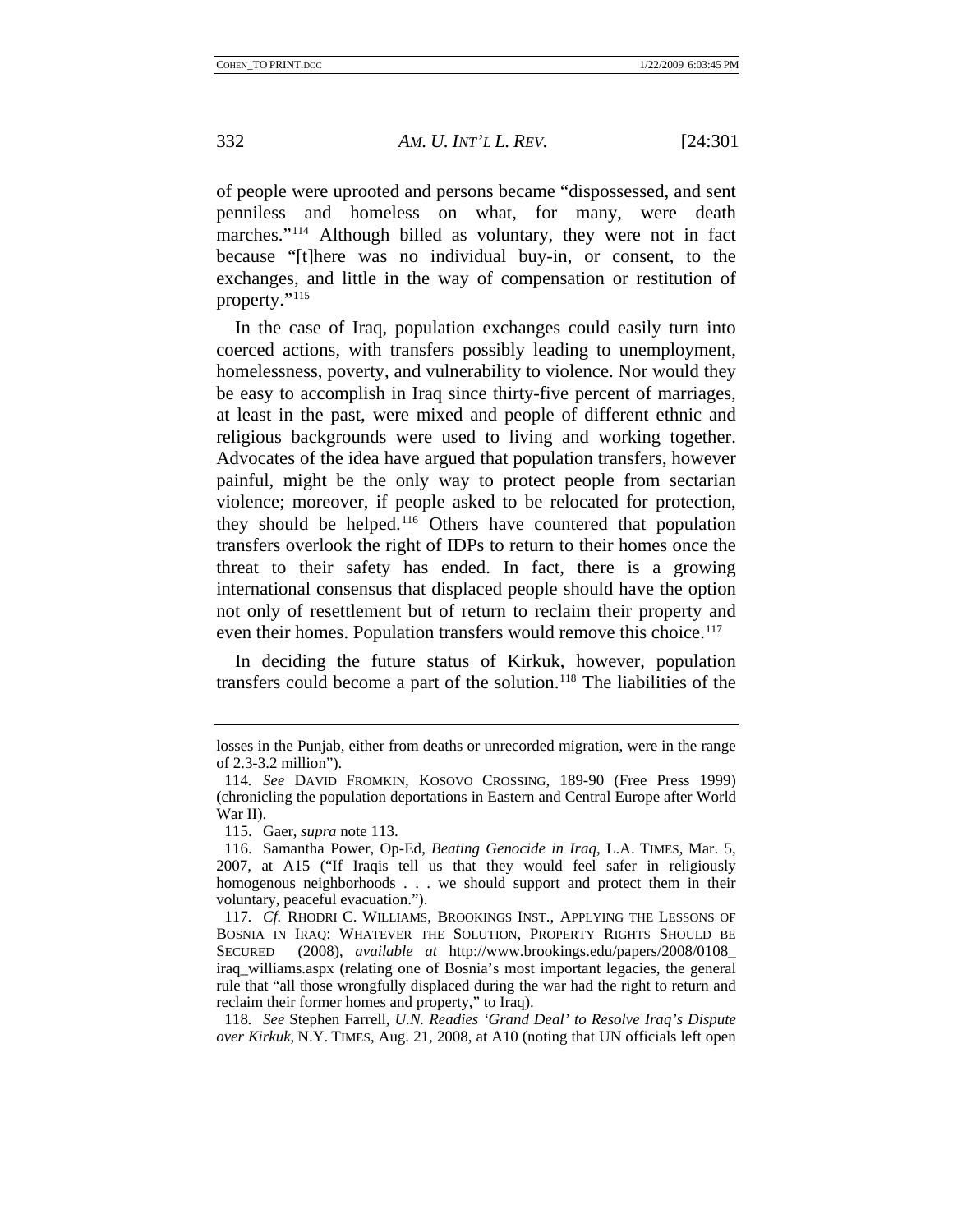<span id="page-33-0"></span>

approach should therefore be carefully studied so that steps will be taken to mitigate the negative effects.

#### *3. Property and Compensation Mechanisms.*

To encourage the return of IDPs and refugees to their homes as well as enhance their ability to resettle elsewhere, it is crucial that effective property restitution or compensation mechanisms be established for those forced from their homes since 2003.

For Iraqis who lost their land and property as a result of the policies of Saddam Hussein, mechanisms were created in cooperation with the Coalition Provisional Authority.[119](#page-33-1) These procedures need to be extended to those more recently displaced and improvements made in how they work. The processing of claims for the victims of Saddam Hussein has taken far too long. By the end of 2007, the Commission for the Resolution of Real Property Disputes was able to decide only one-fourth of the claims submitted (some 37,000 out of 135,000).<sup>[120](#page-33-2)</sup> There was also a low rate of enforcement. Other problems arose as well—people with informal or collective land claims (such as the Marsh Arabs) found little or no help in retrieving property; there was little legal clarity over whether *damages* to property were covered; and the requirement of formal documentation to prove ownership excluded too many claims, pointing to the need for more flexible interpretations and applications of the law[.121](#page-33-3)

the possibility that population transfers may be recommended for Kirkuk, although noting that such a move would be contentious in the region).

<span id="page-33-1"></span><sup>119</sup>*. See* Peter Van der Auweraert, Presentation at U.S. Dep't of State Symposium on Post Conflict Restitution in Arlington, Virginia (Sept. 6-7, 2007), *available at* http://www.internal-displacement.org/8025708F004CE90B/(http Documents)/48FF3C144E17CBBCC12573DB00500C96/\$file/Property+Restitutio n+in+Iraq+-+Peter+Van+der+Auweraert.pdf (examining the background and establishment of the CRRPD to address the property violations that occurred under Saddam's regime).

<sup>120</sup>*. Id.*

<span id="page-33-3"></span><span id="page-33-2"></span><sup>121</sup>*. See id.* (noting the necessity for reconsideration of thousands of decisions after changes to the CRRPD law and that "a significant number of successful claimants face difficulties in having their CRRPD restitution decisions enforced"); *see also* Norbert Wuehler, Presentation at Conference on Internally Displaced Persons – An Ongoing Dialogue, The Amar International Charitable Foundation, London (Mar. 1-2, 2006).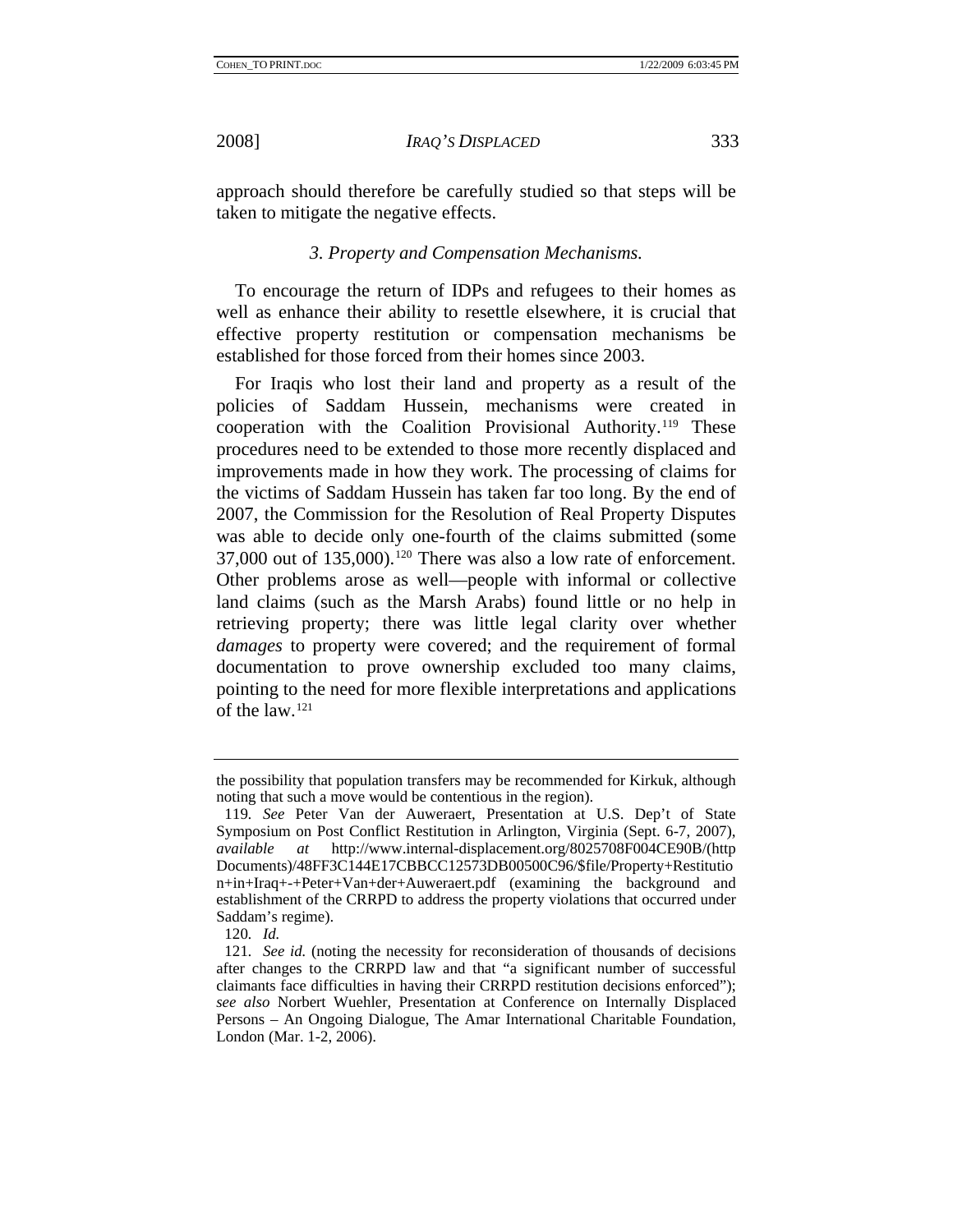Property specialist Rhodri Williams, who worked on claims in Bosnia for the U.N., recommends that the Iraqi authorities make an announcement that the appropriation and destruction of property since 2003 will be reversed through the use of legal remedies. Iraq, he says, should stand behind the provisions in its Civil Code, which specify that "true title does not pass with property acquired unlawfully; that transfers of property made under duress are invalid; and that those wrongfully dispossessed are entitled to the return of their property as well as compensation  $\dots$  ."<sup>[122](#page-34-0)</sup> Williams warns that the absence of a meaningful legal process of restitution in which hundreds of thousands are dispossessed could threaten long-term national and regional stability.<sup>123</sup>

In Bosnia, he notes, by 2004, families were able to reclaim approximately 200,000 abandoned homes, and as many as half of those displaced have returned to their former homes.<sup>[124](#page-34-2)</sup> At the same time, the Balkans experience shows that many refugees and IDPs do not return to their home areas unless their ethnic group is in the majority.[125](#page-34-3) Similarly, in Iraq, many of the refugees and IDPs may not return home, but being able to resolve their property claims may at least enable them to earn the means for reintegration elsewhere in the country. International organizations should be tapped to help set up such mechanisms in Iraq, in particular the "independent and impartial commission" called for in the government's new National Policy on Displacement.<sup>[126](#page-34-4)</sup> The international community's long experience with property claims and the lack of capacity and frequent politicizing of state institutions in Iraq make this essential.

<span id="page-34-0"></span><sup>122.</sup> Williams, *supra* note 117; *see, e.g.*, CODE CIVIL [C. CIV.] art. 135 (1951) (Iraq) (invalidating the disposal of property without the validation of the rightful owner); *id.* art. 114 (providing that contracts made under duress are void); *id.* art 192 (requiring that usurped property be returned to its owner).

<span id="page-34-1"></span><sup>123</sup>*. See* Williams, *supra* note 117 (explaining that the "legacy of grievance and impoverishment" resulting from a lack of legal restitution remedies may pose a great "threat to long-term national and regional stability").

<span id="page-34-2"></span><sup>124</sup>*. Id.* (underscoring that the reclaiming of property allowed refugees and IDPs to "get on with their post-war lives" by giving them economic autonomy).

<span id="page-34-3"></span><sup>125</sup>*. See* Deniz Sert, Property Rights in IDP Return and Resettlement (Feb. 2008) (unpublished Ph.D. dissertation, City University of New York Graduate Center) (on file with author).

<span id="page-34-4"></span><sup>126</sup>*. See* Ministry Press Release, *supra* note 100 (announcing the participation of the United Nations and the international community in the new Iraqi National Policy to Address Displacement).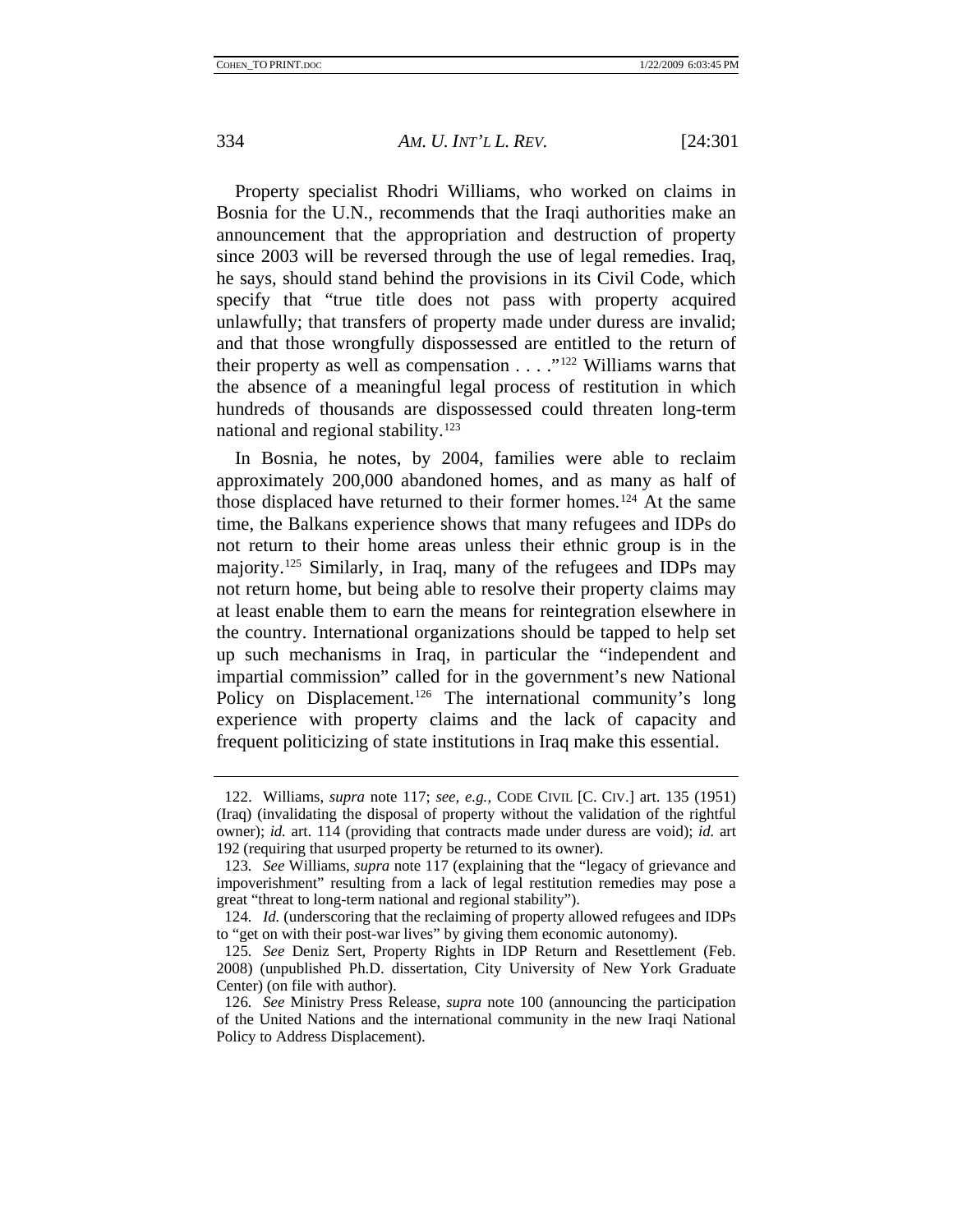<span id="page-35-0"></span>

# *4. A Viable Political System.*

The way Iraq evolves politically will heavily affect how displacement is addressed. The Bush Administration has by and large supported a unitary state as the best way of preventing Iraq from falling into chaos. The Shi'a led al-Maliki government, it believes, will ultimately transform itself into one of national unity.<sup>127</sup> Others, however, argue that the only way to preserve a unified Iraq is by the development of a "loose federalism." Vice-President-elect Joseph R. Biden, Jr., when chair of the Senate Foreign Relations Committee, called for a decentralized, federal state as the best political solution for Iraq.[128](#page-35-2) Author Peter Galbraith has gone further, arguing in favor of partition and pointing out that a loose confederation has already become "the reality on the ground."[129](#page-35-3) The existence of an autonomous Kurdish north, a Shi'a region in the south, a Sunni enclave in the center and west, with a weak national government in Baghdad constitutes a form of partition, which Galbraith considers "a better outcome than a Sunni-Shiite civil war."[130](#page-35-4) Such a war would lead to a Shi'a victory given the preponderance of Shi'a in the country and the strong potential influence of Iran. What is needed instead, Galbraith argues, is a blueprint for working out the borders of the three ethnic areas, an arrangement for the sharing of oil revenues, and a formula to share or divide Baghdad. Opponents of partition, however, consider the reality on the ground more complex.

<span id="page-35-1"></span><sup>127</sup>*. Compare* Peter W. Galbraith, *The Surge*, N.Y. REV. OF BOOKS, Mar. 15, 2007, at 4 [hereinafter Galbraith, *The Surge*] (recognizing that "Bush's strategy assumes that Iraq's Shiite-led government can become a force for national unity"), *with* Charles Krauthammer, *The Partitioning of Iraq*, WASH. POST, Sept. 7, 2007, at A21 (arguing a weak partioned Iraq is not the best outcome and that it is "highly doubtful" that "[a] democratic, unified Iraq might someday emerge" through "ground-up reconciliation in the provinces").

<span id="page-35-2"></span><sup>128</sup>*. See* Joseph R. Biden, Jr. & Leslie H. Gelb, Op-Ed., *Federalism, Not Partition*, WASH. POST, Oct. 3, 2007, at A23 ("[Our plan] would hold Iraq together by bringing to life the federal system enshrined in its constitution. A federal Iraq is a united Iraq but one in which power devolves to regional governments, with a limited central government").

<span id="page-35-3"></span><sup>129</sup>*. See* Peter W. Galbraith, Op-Ed, *Make Walls, Not War*, N.Y. TIMES, Oct. 23, 2007, at A29 (contending that the plan advocated by Biden/Brownback "is irrevocably becoming the reality on the ground" in Iraq).

<span id="page-35-4"></span><sup>130</sup>*. See id.* ("Let's face it: partition is a better outcome than a Sunni-Shiite civil war."). *See generally* Galbraith, *The Surge*, *supra* note 127 (outlining the dangers attendant in an un-partitioned Iraq).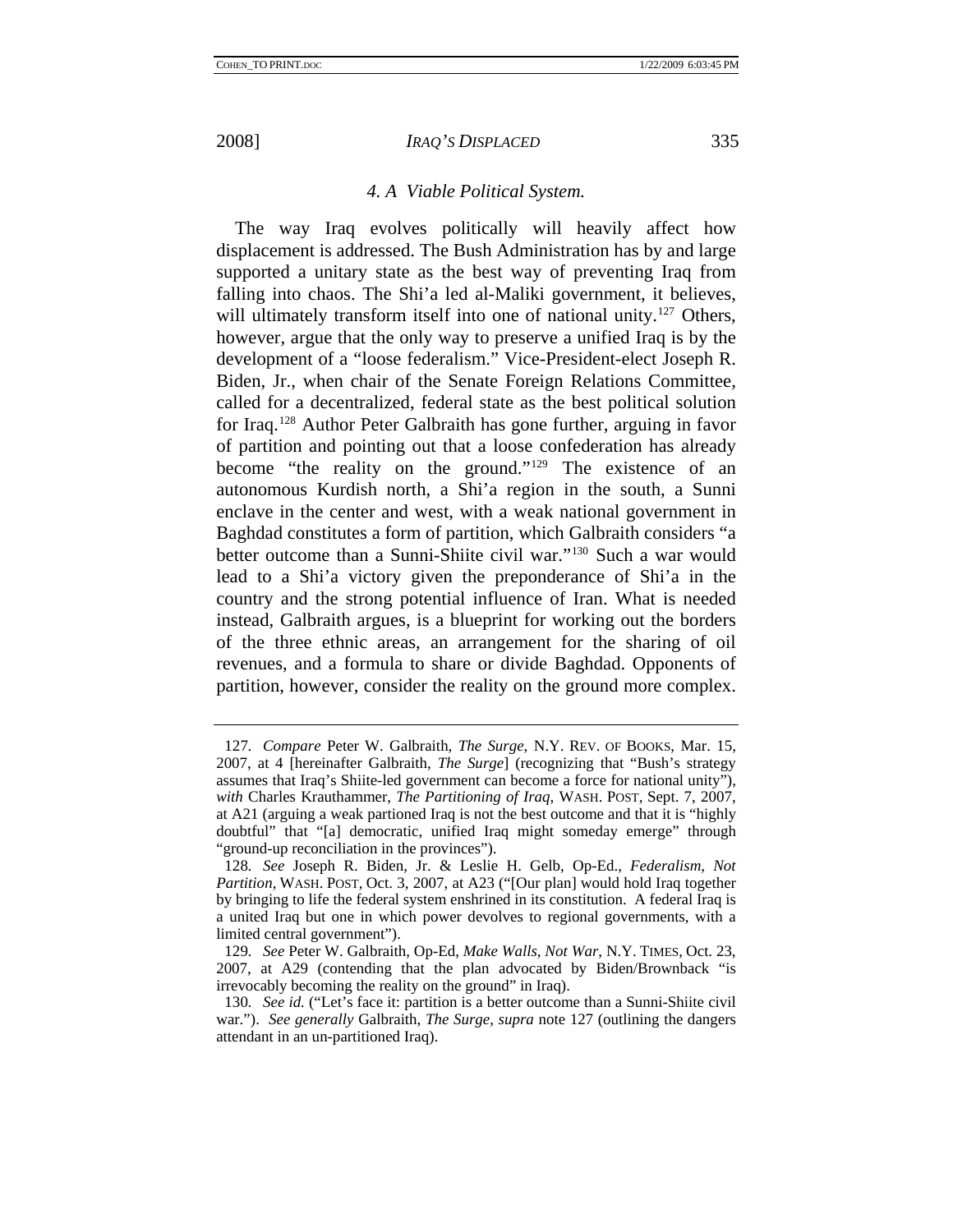<span id="page-36-0"></span>They point out that local militia leaders and sheiks have begun to control areas with shifting boundaries in which "Shi'a are often at odds with other Shi'a and Sunni at odds with other Sunni."[131](#page-36-1) Any move to partition the country into three parts, these experts contend, will not only have little bearing on what now exists but will meet with substantial resistance.

As of this writing, the Shi'a dominated government has been consolidating its strength over the center and south of the country. But whatever political system emerges, it should be in the interest of both the central and local authorities to initiate and carry forward programs to address the needs of internally displaced populations. Reintegrating IDPs is not only a humanitarian imperative but a strategic one. Large masses of people without the basic necessities of life are a threat to national as well as local security.

#### *5. Implementation of the National Policy to Address Displacement.*

Launched in July 2008, the policy sets forth the rights of the displaced and the government's obligations toward these populations. It promises to ensure that IDPs are registered, can readily access basic services, obtain documentation, secure compensation for lost or damaged property, find employment and housing, receive pensions, and obtain assistance and legal aid when subject to human rights abuse.<sup>[132](#page-36-2)</sup> To promote its implementation, it will need to be reinforced by:

- A comprehensive database to provide information about the needs of the displaced in all governorates, updated by regular countrywide assessments.
- The setting up of consultation mechanisms to achieve a close working relationship with IDPs, local communities and NGOs in applying the policy.

<span id="page-36-1"></span><sup>131</sup>*. See* Thom Shanker, Op-Ed., *Divided They Stand, But On Graves*, N.Y. TIMES, Aug. 19, 2007, WK1 (quoting a deputy director at the International Crisis group warning "that Iraq 'was not falling apart into two or three parts; the country risks total collapse'").

<span id="page-36-2"></span><sup>132</sup>*. See* Ministry Press Release, *supra* note 100 (outlining the "need for coordination and cooperation between the different Ministries and the international community").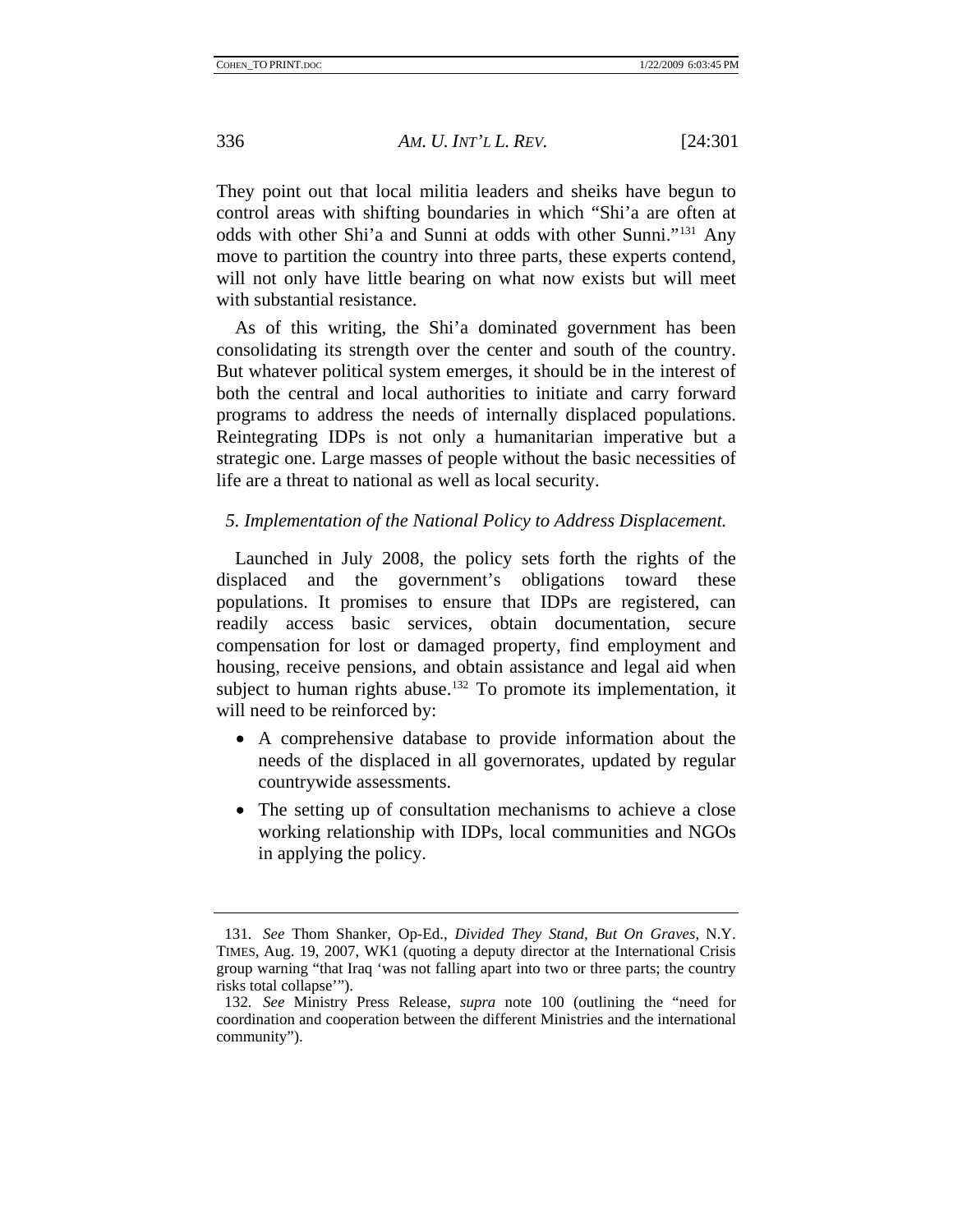- The active involvement and coordination of all relevant central and local government offices (e.g., displacement and migration, housing, health, education, finance, human rights and the judicial system) in implementing the policy and carrying out its recommendations.
- The assignment to government offices of staff in sufficient numbers and with adequate training to carry out the policy and apply the principle of non-discrimination in so doing.
- The training of police and military to protect displaced persons and humanitarian staff and hold accountable those involved in sectarian violence, forced displacement, the destruction of houses, the expropriation of land, and attacks on aid workers and their supplies.
- The allocation of adequate resources, in particular a fixed percentage of oil revenues, to address the needs of the displaced.<sup>[133](#page-37-0)</sup> The Iraqi Parliament has urged the government to allocate \$1.5 billion for this purpose, and a parliamentary committee has recommended \$4 billion.<sup>[134](#page-37-1)</sup> A substantial part of the funds should be given directly to displaced families, and resources should also be assigned to governorates, local communities and families hosting the displaced. Local NGOs should also be apportioned funds to build up their capacity in helping IDPs.
- The setting up, in collaboration with the U.N., of property restitution and compensation mechanisms for those uprooted since 2003, with special attention paid to Kirkuk where property claims are becoming explosive and where mechanisms instituted now could prevent violence and more displacement

<span id="page-37-0"></span><sup>133</sup>*. See Parliament Committee Demands Fixed Budget*, *supra* note 28 (quoting the Iraqi Parliament's Displacement and Migration Committee's proposal that "3 to 5 percent of national oil revenues should be allocated" for assistance to refugees and IDPs).

<span id="page-37-1"></span><sup>134</sup>*. See Parliament Urges Government to Reallocate Development Money to Those in Need*, IRIN, Apr. 13, 2008, http://www.irinnews.org/report.aspx? ReportId=77740 (quoting the head of the Iraqi Parliament's anti-corruption committee, advocating that the money "belongs to the Iraqi people and it must go to the Iraqi people"); and *Iraq: Parliament demands financial help for IDPs, refugees*, IRIN, Sept. 25, 2008, http://www.irinnews.org/Report.aspx?ReportId  $=80581.$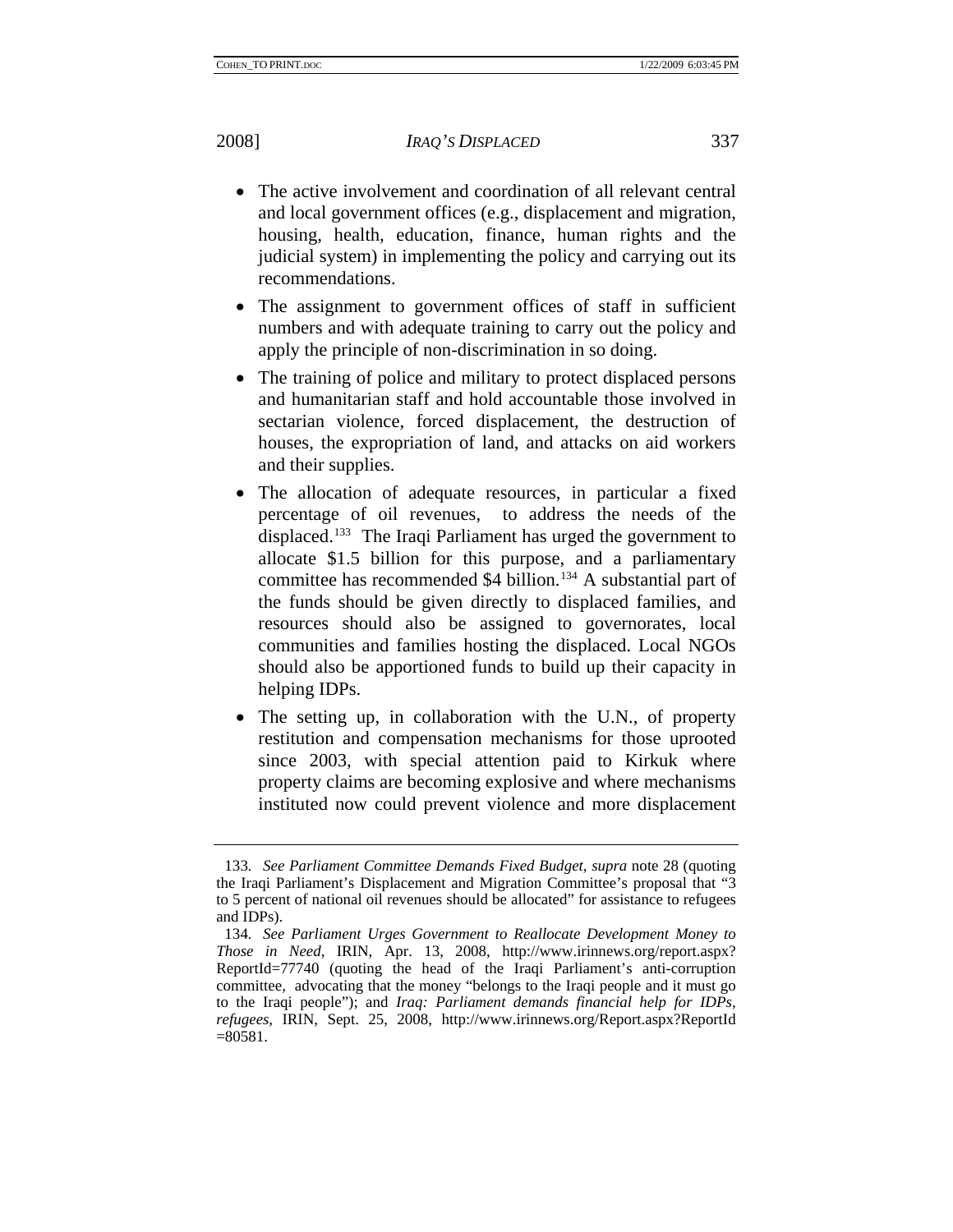<span id="page-38-0"></span>

later on. In addition, there should be more rigorous application of existing compensation laws applicable to claims prior to 2003.

• Evaluations of conditions for return throughout the country, and the setting up of special programs to help IDPs and refugees return or resettle once conditions are deemed safe and sustainable. Dialogue and reconciliation programs should be introduced in return areas, such as the joint rebuilding of houses and infrastructure by different ethnic and religious groups, and the strengthening of the judicial system to deal with issues of justice, reconciliation and human rights.

# **CONCLUSION**

Absent a political accommodation among Shi'a, Sunnis and Kurds, the return and reintegration of most of Iraq's displaced will be difficult to achieve. Although some steps have been taken on the political front,[135](#page-38-1) progress has been limited on the major issues—the sharing of oil revenues; the development of an effective national police able to deal with sectarian and tribal violence (there appears to be progress with respect to the army); the disbanding of local militias; the implementation of a more decentralized form of government; and a decision on the future status of Kirkuk. Without movement on these issues, large scale violence could potentially resume in different parts of the country with substantial deaths and the increased displacement of people.

One clear test of whether Iraq will emerge as a functioning state is how it addresses the needs of the more than four million persons displaced inside the country and throughout the region. Government

<span id="page-38-1"></span><sup>135</sup>*. See, e.g.*, Jason Gluck, From Gridlock to Compromise: How Three Laws Could Begin to Transform Iraqi Politics, United States Institute for Peace Briefing, May 2008, http://www.usip.org/pubs/usipeace\_briefings/2008/0319\_iraqi\_politics .html (recognizing the importance of the amnesty law that would benefit Sunnis and a law aimed at better structuring the relationship between the central and provincial governments, including a compromise that grants seventeen percent of national revenues to the Kurdish regional government); ERIC OWLES, PODCAST: THE PROVINCIAL ELECTION LAW (N.Y. Times 2008), http://baghdadbureau.blogs. nytimes.com/2008/09/26/podcast-the-provincial-election-law/?hp (recognizing the impact of the provincial election law on increasing the representation of Sunnis in government).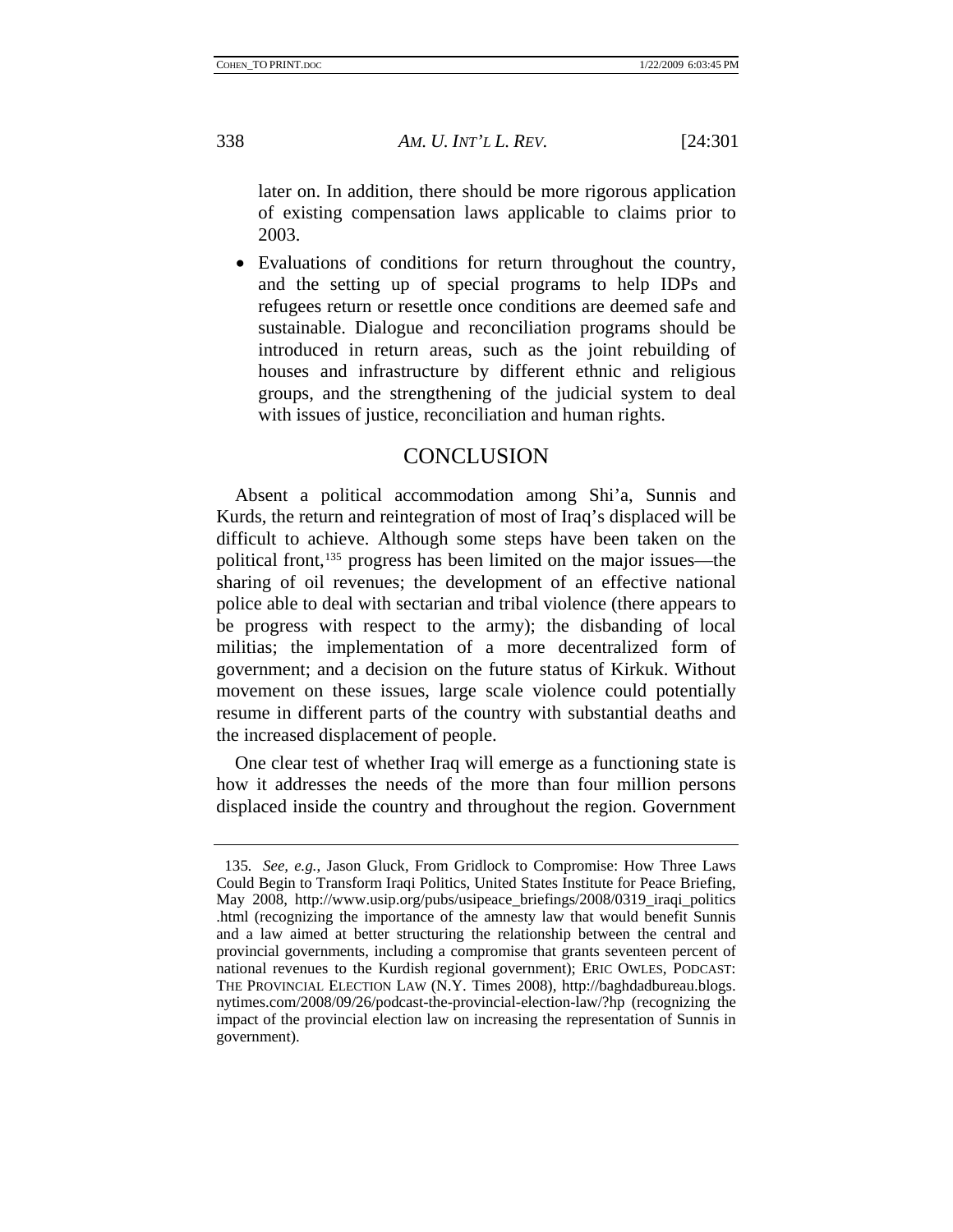action too often has been marred by sectarian preferences, a lack of urgency, and incompetence. The International Medical Corps has called for a "civilian surge" to develop the technical capacity and efficiency of the Iraqi government to deal with the humanitarian emergency.<sup>[136](#page-39-0)</sup> The urgency felt by the displaced and their supporters was expressed by the chair of an Iraqi coalition of NGOs who called upon the government "to shoulder the majority of the responsibility" for Iraq's IDPs and refugees.[137](#page-39-1) The government's new National Policy to Address Displacement, a welcome development, constitutes an important framework for addressing the needs of the displaced but it will require a great deal of national and international effort to implement its provisions, reinforced by greater portions of Iraq's growing oil revenues. To date, the government has set aside only meager amounts of its \$70 billion budget for 2008 for refugees and IDPs.[138](#page-39-2) Unless it is willing to tackle the humanitarian crisis inside the country and the refugee crisis and brain drain that it has caused, Iraq will not be able to work out effective responses to the larger issues of its internal stability and political future.

The United States must fully acknowledge the special obligation it has toward Iraq's displaced, since its actions have spawned the overall crisis in Iraq. Assuming this responsibility will mean working with the government of Iraq to support its development of programs for the safe and sustainable returns of most refugees and IDPs. It will also mean sharp increases in its own financial support for refugees and IDPs as well as a willingness to bring into the United States larger numbers of Iraqis and to mobilize a more generous international response. America will also have to pay greater attention to how security will be provided for civilians once the United States draws down its troop levels. It remains unclear how

<span id="page-39-0"></span><sup>136</sup>*. See Concerned Over Crisis – International Medical Corps Calls for Long-Term Assistance to Iraqis*, INT'L MEDICAL CORPS, Apr. 14, 2008, http://www.imcworldwide.org/content/article/detail/1734/ (bemoaning a gap in the delivery of services that humanitarian aid workers could fill).

<sup>137</sup>*. See More Government Money*, *supra* note 28.

<span id="page-39-2"></span><span id="page-39-1"></span><sup>138</sup>*. Compare Iraq: Government Incentives for IDPs, Refugees to Return*, IRIN, June 3, 2008, http://www.irinnews.org/Report.aspx?ReportId=78532 (reporting that "the Iraqi government has allotted . . . \$195 million to encourage [IDPs] and refugees to return to their homes), *with Vote Brings Iraqi Budget to Record \$70 Billion*, CNN.COM, July 8, 2008, http://www.cnn.com/2008/WORLD/meast/07/08/ iraq.main/index.html (noting that Iraq's total 2008 budget is now \$70 billion).